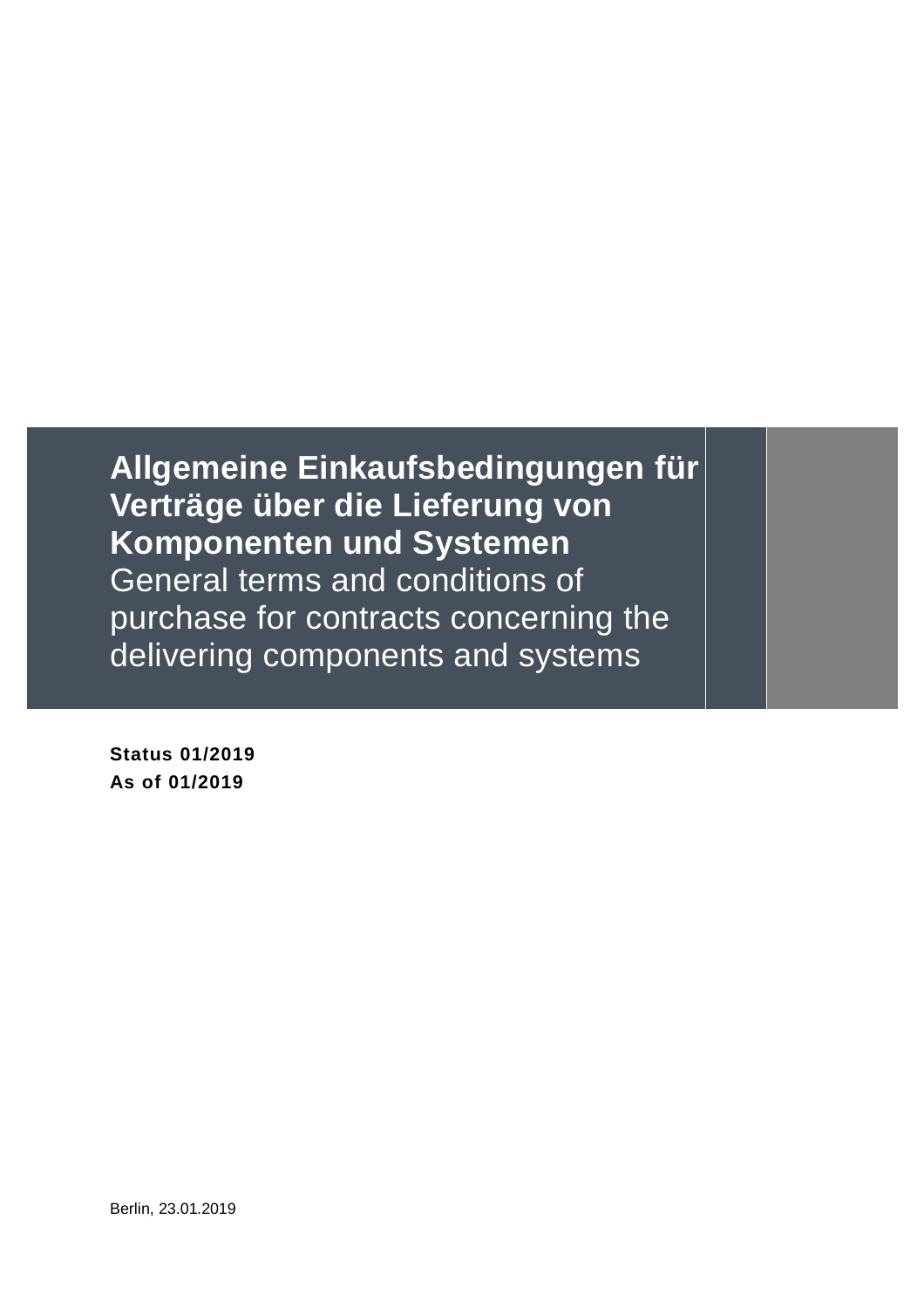

**delivering components and systems**

**1. Geltungsbereich**

- **1.1** Die vorliegenden Allgemeinen Einkaufsbedingungen (**"Bedingungen"**) für Verträge über die Lieferung von Komponenten und Systemen sowie diesbezügliche Leistungen für den Betrieb des Übertragungsnetzes gelten für die Elia Grid International GmbH sowie für sonstige Gesellschaften, die sich bei Vertragsschluss auf diese Bedingungen beziehen ("Auftraggeber"). Die Bedingungen gelten insbesondere für die Lieferung von Transformatoren, Drosselspulen, Hochspannungsgeräte (Leistungs-, Last-, Trenn-, Erdungsschalter, Messwandler, Überspannungsableiter), Stahlgittermaste, Leiterseile, Hochspannungskabel, LWL-Kabel, Leittechniksysteme und deren Baugruppen, Schutzgeräte, Schutzsysteme, ergänzende Mess- , Regel- und Steuerungsgeräte sowie deren Zubehör (einschließlich Bedienprogramme) und damit verbundene Leistungen (wie z. B. Instandhaltung, Erstellung von Planungsunterlagen, Prüfberichten usw. einschließlich entsprechende Vorarbeiten und Montagen)
- **1.2** Die Rechtsbeziehungen zwischen dem Auftragnehmer und dem Auftraggeber (gemeinsam "Parteien") bestimmen sich ausschließlich nach diesen Bedingungen, soweit unter Einhaltung dieser Bedingungen nichts anderes zwischen den Parteien vereinbart ist.
- **1.3** Diesen Bedingungen entgegenstehende, davon abweichende oder ergänzende Bedingungen des Auftragnehmers gelten nicht, es sei denn, der Auftraggeber hat diesen im Einzelfall schriftlich zugestimmt.
- **1.4** Diese Bedingungen gelten auch für alle zukünftigen gleichartigen Geschäfte zwischen den Parteien, ohne dass es hierzu eines erneuten Hinweises bedarf.

**2. Inhalt und Form des Vertrages**

**2.1** Der Inhalt des geschlossenen Vertrages richtet sich nach der letzten, dem Auftragnehmer vom Auftraggeber übersandten Erklärung, welche die Formerfordernisse nach Ziffer 2.2 einhält.

**1. Scope**

- **1.1** The following general terms and conditions of purchase ("**Conditions**") for contracts concerning the delivery of components and systems as well as relevant services for the opreation of the transmission grid apply to Elia Grid International GmbH as well as to other companies who refer to these Conditions when the contract is concluded ("**Principal**"). The Conditions particularly apply for the delivery of transformers, reactors, high-voltage equipment (circuit breakers, load switches, isolator switches, earthing switches, transducers, surge arresters), steel lattice towers, conductors, high-voltage cables, fibre-optic cables, technical control systems and their devices, protective equipment, protective systems, supplementary measuring, control and steering units and their attachments (including service programs) and the associated services (such as maintenance, creation of planning documents, inspection reports etc. including the relevant preparation work and assembly).
- **1.2** The legal relationships between contractor and Principal (jointly referred to as the "**Parties**") are exclusively determined by these conditions, if nothing else has been agreed by the Parties in accordance with these terms.
- **1.3** Any conditions of the contractor that contradict, deviate from or supplement these Conditions are not valid unless the Principal has agreed to these on an individual basis in writing.
- **1.4** These Conditions shall apply to all future business of the same nature between the Parties without requiring a renewal notice.

# **2. Content of the contract and form**

**2.1** The content of the concluded contract follows the last declaration sent from the Principal to the contractor, which contains the formal requirements in accordance with clause 2.2.

**<sup>2.2</sup>** Soweit nicht anderweitig in diesen Bedingungen, in anderen einbezogenen **2.2** Unless explicitly stated otherwise in these conditions, in other relevant General

Hinweis: Es handelt sich hierbei um eine Ubersetzung der "Allgemeinen Einkaufsbedingungen für Verträge über die Lieferung von Komponenten und Systemen", Stand<br>10/2018". Im Falle einer juristischen Auseinandersetzung zwisch

Dies gilt ebenso bei der Interpretation der Bedingungen oder in anderen Fällen.<br>Remark: This document is a translation of the German Allgemeinen Einkaufsbedingungen für Verträge über die Lieferung von Komponenten und Syste 10/2018". In case of any legal controversy between the German and the English version, the formulation set forth in the German version shall prevail and is the only<br>binding document. This also applies in case of interpreta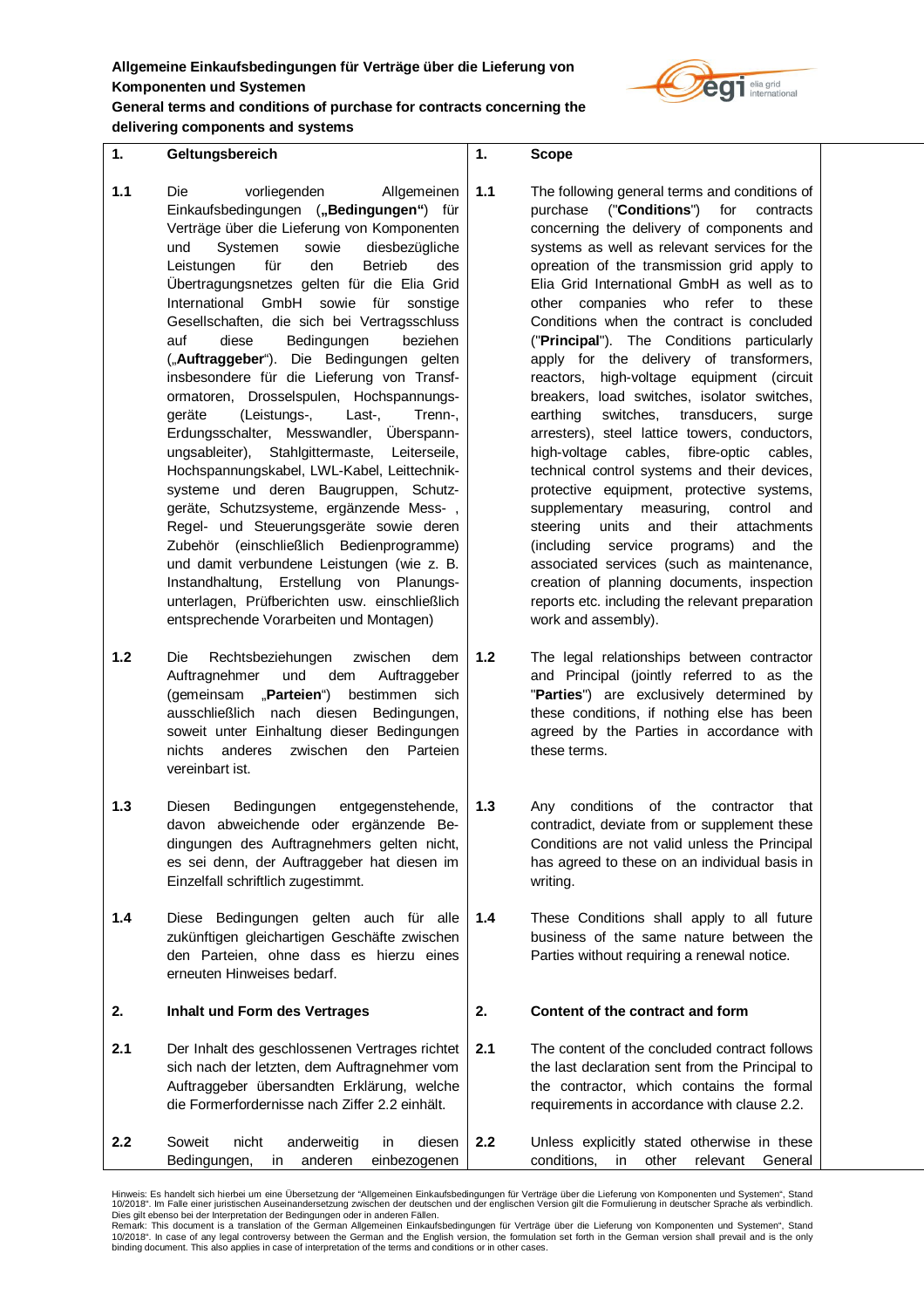

**General terms and conditions of purchase for contracts concerning the delivering components and systems**

> Allgemeinen Einkaufsbedingungen oder individualvertraglich geregelt, bedürfen alle Erklärungen, wie Bestellungen, Annahmeerklärungen, Lieferungs-/Leistungsabrufe sowie Erklärungen zu etwaigen Änderungen oder Ergänzungen zu ihrer Rechtswirksamkeit der **Textform** (z.B. E-Mail; Eingaben im vom Auftraggeber eingerichteten webbasierten Lieferantenportal)**.**

> Gilt abweichend hiervon das Schriftformerfordernis, bedarf auch dessen Änderung der Schriftform. Abweichend von § 126 Abs. 2 BGB muss die Unterzeichnung eines Vertrags, sofern dieser der Schriftform bedarf, nicht auf derselben Urkunde erfolgen.

- **3. Leistungsumfang / Nutzungsrecht an Arbeitsergebnissen / Technische Regelungen / Ersatzteile**
- **3.1 Vollständigkeit, Funktionalität und Wirtschaftlichkeit**

Sofern der Auftragnehmer die Lieferung von Komponenten und Systemen schuldet, werden diese alle Teile enthalten, die zum einwandfreien Betrieb unter Erreichung der vereinbarten und zugesicherten Daten sowie unter Einhaltung der vereinbarten Eigenschaften notwendig sind, auch wenn dazu erforderliche Einzelteile nicht aufgeführt sind. Der Auftragnehmer steht dafür ein, dass die Komponenten und Systeme betriebssicher sind, dass alle Anlagenteile funktional und wirtschaftlich optimal aufeinander abgestimmt sind und die Genehmigungsanforderungen eingehalten werden. Sofern der Auftragnehmer die Erbringung von Leistungen schuldet, werden diese ebenso ihrer Zielsetzung und ihres Zwecks entsprechend vollumfänglich und einwandfrei erbracht.

Der Auftragnehmer sichert zu, dass die im Zusammenhang mit der Durchführung dieses Vertrages von ihm zu erstellenden Planungen, Berechnungen und sonstigen Unterlagen **("Unterlagen")** vollständig, uneingeschränkt gültig und tauglich sind. Werden aufgrund dieser Unterlagen Leistungen ausgeführt und weisen diese Leistungen Mängel auf, die auf Fehler in diesen Unterlagen zurückzuführen sind, haftet der Auftragnehmer für die insoweit entstandenen Schäden.

Conditions of Purchase or arranged differently in specific contracts, all declarations, such as orders, declarations of acceptance, delivery / service requests and declarations concerning possible modifications or additions must be **in text form** in order to be legally effective (e.g. e-mail, input in the web-based supplier portal provided by the Principal)**.**

However, if the written form is required, this also needs to be modified in writing. By way of derogation from sect. 126, para. 2 of the German Civil Code (BGB), the signature of a contract need not be made on the same document.

**3. Scope of services / Rights of use for outputs / Technical regulations / Replacement parts**

**3.1 Completeness, functionality and economic viability** 

> If the contractor is obliged to deliver components and systems, these will contain all parts necessary for the smooth operation while achieving the agreed and guaranteed data and while complying with the agreed properties, even if the individual parts necessary for this have not been listed. The Contractor guarantees that the components and systems are reliable, that all parts used are optimally compatible from a functional and commercial point of view and that the licence requirements are met. To the extent that the contractor is obliged to perform services, these are also performed completely and free of charge in accordance with their objective and purpose.

> The contractor guarantees that the plans, calculations and other documents he shall draw up in connection with this contract **("documents")** are complete, valid without limitation and useful. If services are carried out on the basis of these documents and these services demonstrate defects that can be ascribed to mistakes in these documents, the contractor is liable for the damages arising in this way.

All documents that the contractor produces for the purposes of service provision fall within the scope of service and are to be

Hinweis: Es handelt sich hierbei um eine Übersetzung der "Allgemeinen Einkaufsbedingungen für Verträge über die Lieferung von Komponenten und Systemen", Stand 10/2018". Im Falle einer juristischen Auseinandersetzung zwischen der deutschen und der englischen Version gilt die Formulierung in deutscher Sprache als verbindlich.

Dies gilt ebenso bei der Interpretation der Bedingungen oder in anderen Fällen.<br>Remark: This document is a translation of the German Allgemeinen Einkaufsbedingungen für Verträge über die Lieferung von Komponenten und Syste 10/2018". In case of any legal controversy between the German and the English version, the formulation set forth in the German version shall prevail and is the only<br>binding document. This also applies in case of interpreta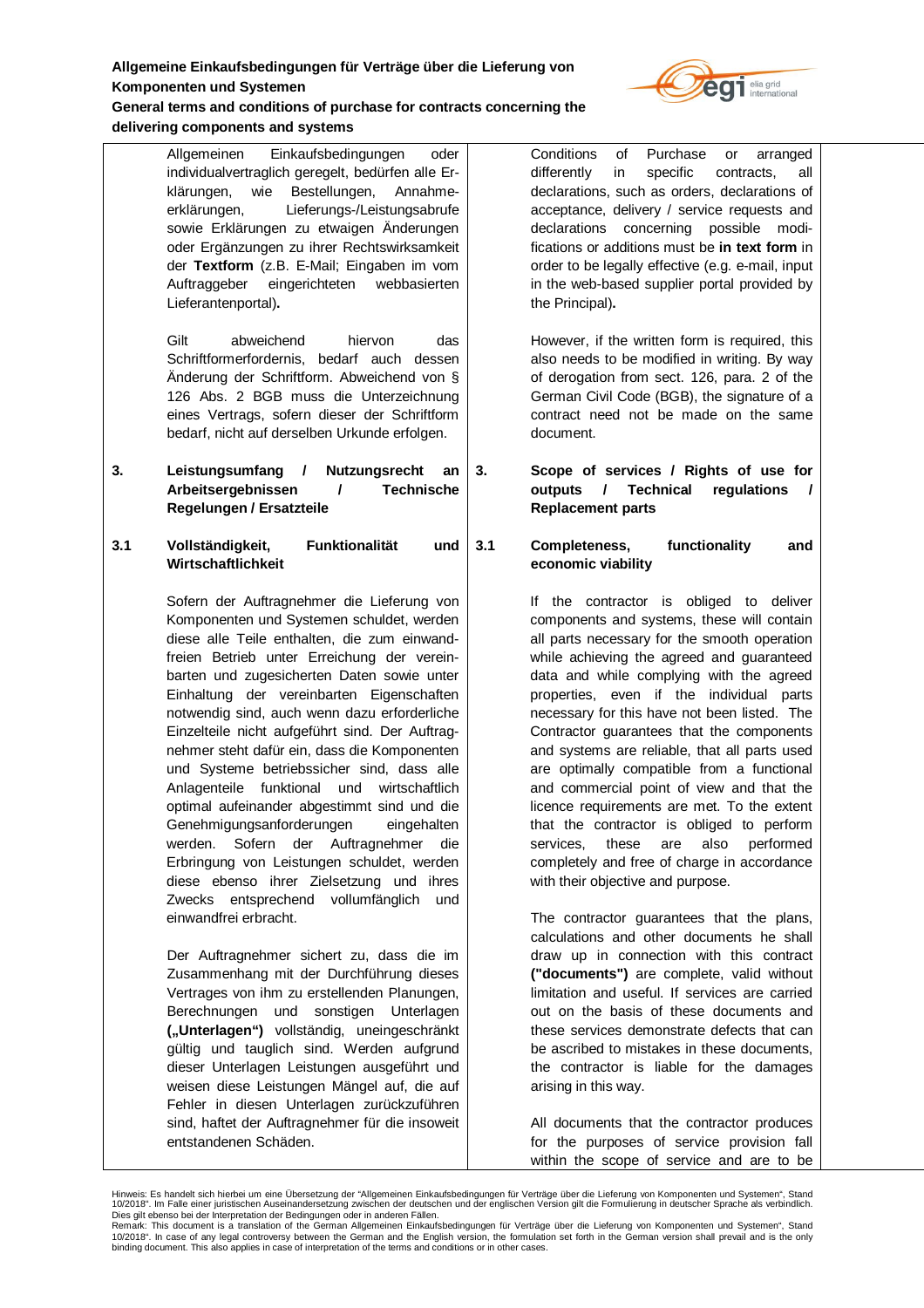

Alle Unterlagen, die der Auftragnehmer zum Zwecke der Leistungserbringung erstellt, gehören zum Leistungsumfang und sind entsprechend den Erfordernissen der Gesamtplanung rechtzeitig vollständig zu übergeben. Durch zu spät eingereichte, fehlerhafte oder unvollständige Unterlagen entstehende Schäden gehen zu Lasten des Auftragnehmers.

**delivering components and systems**

Der Auftragnehmer stellt sicher, dass alle im Rahmen der Leistungserbringung zu erstellenden Unterlagen entsprechend den Vorgaben des Auftraggebers gekennzeichnet werden. Aus der Kennzeichnung muss der jeweilige Änderungsstand hervorgehen. Die eindeutige Zuordnung der Unterlagen zu den Teilen muss sichergestellt sein, soweit die Rückverfolgbarkeit des Ablaufs verlangt wird.

# **3.2 Nutzungsrecht an Arbeitsergebnissen**

Arbeitsergebnisse umfassen alle während der Dauer der Leistungserbringung aus der Tätigkeit des Auftragnehmers für den Auftraggeber erzielten Erfindungen, Schöpfungen, Unterlagen und sonstigen Ergebnisse, gleichgültig, ob sie schutzfähig sind oder nicht.

Alle Arbeitsergebnisse stehen dem Auftraggeber im Moment ihrer Entstehung unmittelbar als Eigentum zu und zur Verfügung, insbesondere wird der Auftraggeber Inhaber sämtlicher Rechte an diesen. Der Auftragnehmer wird die entstehenden Unterlagen, auch Vorarbeiten, stets so kennzeichnen, dass ihre Zugehörigkeit zu seiner Tätigkeit und ihre Zuordnung zum Auftraggeber eindeutig erkennbar ist.

Der Auftragnehmer räumt dem Auftraggeber an allen künftigen für den Auftraggeber entwickelten Arbeitsergebnissen das ausschließliche, inhaltlich, zeitlich und räumlich unbeschränkte, unwiderrufliche und übertragbare Nutzungsrecht für alle bekannten und daraus ableitbaren Verwertungsarten ein. Dazu gehört insbesondere das Recht, Änderungen, Bearbeitungen oder andere Umgestaltungen vorzunehmen, die Arbeitsergebnisse im Original oder in geänderter, bearbeiteter oder umgestalteter Form auf einem beliebigen Medium oder sonstiger technischer Einrichtung digital oder in anderer Weise zu vervielfältigen, zu verbreiten,

delivered in good time and in their entirety in accordance with the requirements of the overall planning. Damage resulting from documents that were submitted too late, contain errors or are incomplete, is at the Principal's expense.

The contractor guarantees that all documents to be drawn up in the scope of the performance of the service will be labelled in accordance with the Principal's guidelines. The respective revision status must be clear from the labelling. If it has to be possible to trace the sequence of the documents, they should be clearly linked to the relevant parts.

# **3.2 Rights of use for outputs**

Outputs include all inventions, creations, documents and other results produced during the period of the service performance from the work of the contractor for the Principal, regardless of whether they are patentable or not.

The Principal is entitled to ownership and use of all outputs immediately from the moment of their creation. In particular, the Principal becomes the holder of all rights relating to these. The contractor will always mark the documents created, including preparatory work, in such a way that the fact that they belong to his activity and are assigned to the Principal is explicitly made clear.

The contractor grants the Principal the exclusive, irrevocable and transferable usage rights, unlimited in terms of content, time and space, to all future outputs developed for the Principal. This applies to all known forms of utilisation, and any additional ones that may be derived therefrom. In particular, this includes the right to undertake modifications, revisions or other reconfigurations and to copy, share, make publicly available, send or reproduce publicly or privately, either digitally or otherwise, the outputs in their original or in modified, revised or reconfigured form in any medium or other technical device. The Principal has the right to grant or transfer the

Hinweis: Es handelt sich hierbei um eine Übersetzung der "Allgemeinen Einkaufsbedingungen für Verträge über die Lieferung von Komponenten und Systemen", Stand 10/2018". Im Falle einer juristischen Auseinandersetzung zwischen der deutschen und der englischen Version gilt die Formulierung in deutscher Sprache als verbindlich.

Dies gilt ebenso bei der Interpretation der Bedingungen oder in anderen Fällen.<br>Remark: This document is a translation of the German Allgemeinen Einkaufsbedingungen für Verträge über die Lieferung von Komponenten und Syste 10/2018". In case of any legal controversy between the German and the English version, the formulation set forth in the German version shall prevail and is the only<br>binding document. This also applies in case of interpreta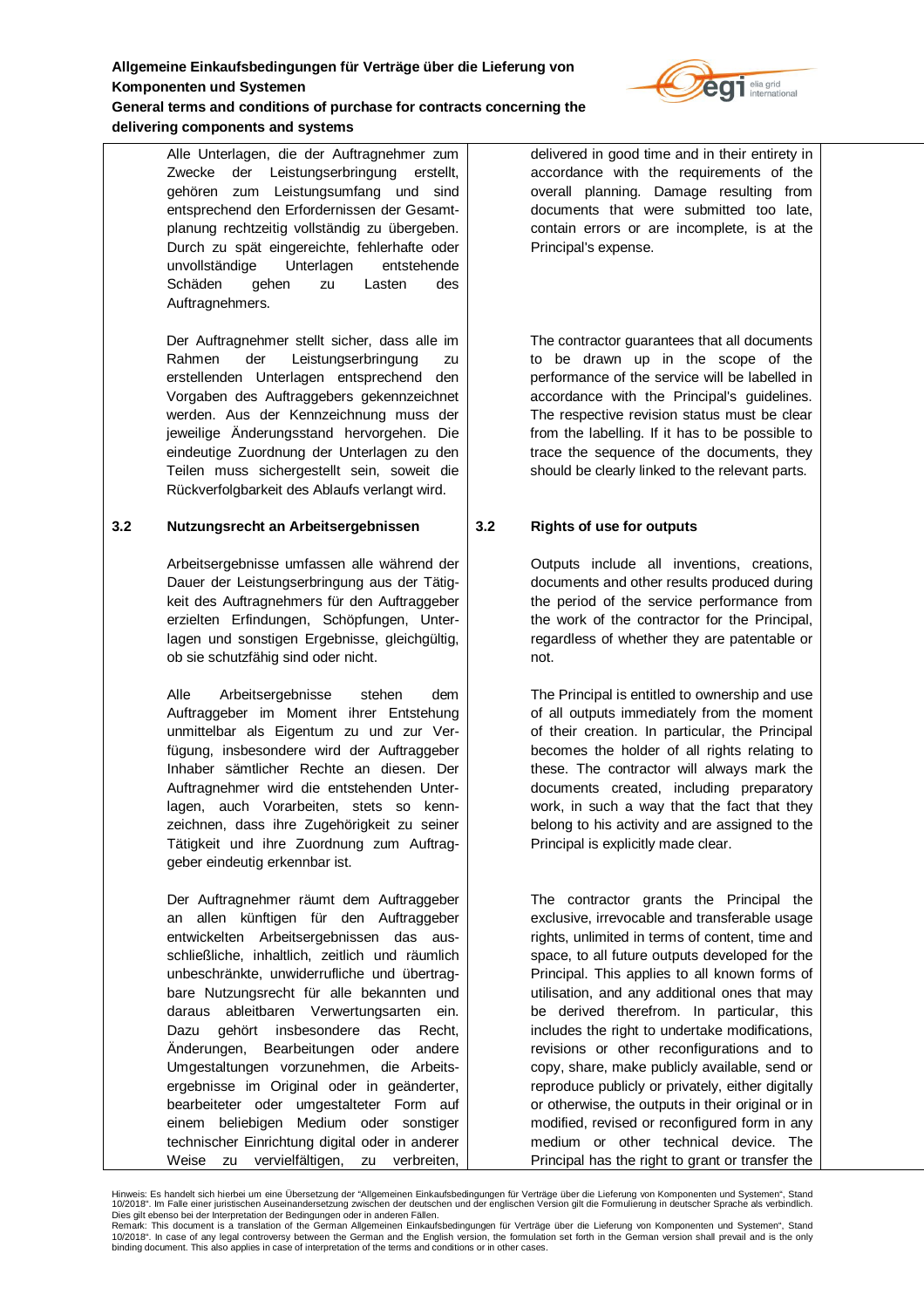

**delivering components and systems**

öffentlich zugänglich zu machen, zu senden, nicht-öffentlich und öffentlich wiederzugeben. Der Auftraggeber erhält das Recht, ohne Zustimmung des Auftragnehmers die vorstehenden Nutzungsrechte einzelnen oder insgesamt durch einfache oder ausschließliche Lizenz Dritten gegenüber einzuräumen oder an Dritte zu übertragen.

Der Auftragnehmer räumt dem Auftraggeber das einfache, zeitlich und räumlich unbeschränkte, unwiderrufliche und übertragbare Recht ein, die zum Leistungsumfang gehörenden Unterlagen auch unter Aushändigung an Dritte für die Ausführung von Reparaturen, Wartungsarbeiten, späteren Änderungen/Umbauten, Verbringungen an einen anderen Ort, Anfertigung von Ersatzund Reserveteilen sowie Weiterentwicklungen uneingeschränkt und unentgeltlich zu nutzen, ohne dass es hierzu einer besonderen Erlaubnis des Auftragnehmers bedarf. Der Auftraggeber erhält das Recht, Unterlizenzen an Dritte zu vergeben. Der Auftraggeber hat das Recht zur Veröffentlichung der Unterlagen unter Namensangabe des Auftragnehmers.

# **3.3 Technische Regelungen**

**3.4 Ersatzteile**

Der Auftragnehmer steht dafür ein, dass die von ihm zu erbringenden Leistungen, insbesondere die gelieferten Komponenten und Systeme, bei Lieferung den geltenden Regelungen **DIN-VDE** oder vergleichbaren europäischen Regelungen sowie den anerkannten Regeln der Technik entsprechen.

Der Auftraggeber behält sich das Recht vor, die vom Auftragnehmerangebotenen und/oder eingesetzten Komponenten und/oder Systeme in einem Verfahren zur Eignungsprüfung auf die Einhaltung der vorgenannten Normen und technischen Richtlinien zu testen.

Der Auftragnehmer hat seinerseits alle für die Prüfung angeforderten Unterlagen in geeigneter Form zum jeweils abgestimmten Zeitpunkt beizubringen und die Durchführung des Verfahrens zu unterstützen.

existing usage rights, jointly or severally, by means of a simple or exclusive licence to a third party, without the consent of the contractor.

The Contractor grants the Principal the basic, irrevocable and transferable right, unlimited in terms of time and space, to use the documents falling within the scope of service without limitation or charge, including in respect of distribution to third parties for the undertaking of repairs, maintenance work, subsequent modifications/reconfigurations, transportation to a different place, completion of replacement and reserve parts and further development, without requiring the specific approval of the Contractor to do so. The Principal reserves the right to award sublicences to third parties. The Principal is entitled to publish the documents with specific mention of the contractor.

# **3.3 Technical regulations**

The Contractor guarantees that the services to be provided by him, in particular the components and systems supplied, comply on delivery with the **DIN-VDE** regulations or comparable European regulations and the recognised technical rules.

The Principal reserves the right to subject the components and/or systems offered and/or used by the Contractor in a procedure to a suitability test for compliance with the aforementioned norms and technical requirements.

The Contractor, for his part, must provide all the documents required for the test in a suitable format at the agreed time and to support the implementation of the procedure.

| <b>Ersatzteile</b>                                                                           | 3.4 | <b>Replacement parts</b>                                              |            |
|----------------------------------------------------------------------------------------------|-----|-----------------------------------------------------------------------|------------|
| Der Auftragnehmer ist verpflichtet, Ersatzteile<br>für den Zeitraum der gewöhnlichen techni- |     | The Contractor is obliged to deliver<br>under<br>parts<br>replacement | reasonable |

Dies gilt ebenso bei der Interpretation der Bedingungen oder in anderen Fällen.<br>Remark: This document is a translation of the German Allgemeinen Einkaufsbedingungen für Verträge über die Lieferung von Komponenten und Syste 10/2018". In case of any legal controversy between the German and the English version, the formulation set forth in the German version shall prevail and is the only<br>binding document. This also applies in case of interpreta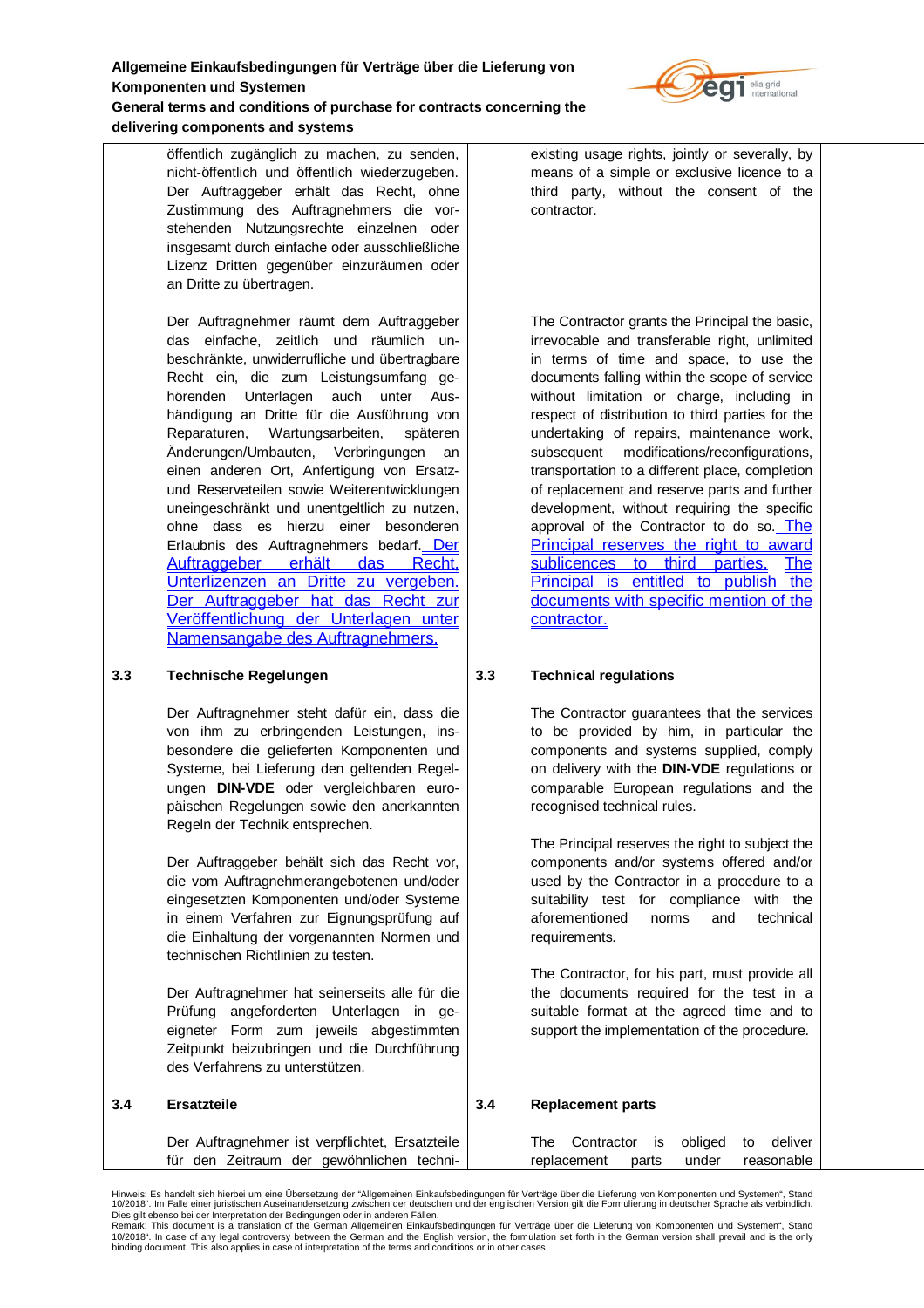

**delivering components and systems**

schen Nutzung der gelieferten Komponenten, mindestens jedoch den individualvertraglich vereinbarten Zeitraum nach der letzten Lieferung zu angemessenen Bedingungen zu liefern. Stellt der Auftragnehmer nach Ablauf der vorgenannten Frist die Lieferung der Ersatzteile oder vor Ablauf dieser Frist die Lieferung der Komponenten ein, so hat er dies dem Auftraggeber rechtzeitig, mindestens jedoch sechs Monate vor Produktionsende, schriftlich mitzuteilen und Gelegenheit zu einer letzten Bestellung zu geben.

# **4. Vertragsänderungen/-ergänzungen**

# **4.1 Änderungen und/oder Ergänzungen durch den Auftraggeber**

Der Auftraggeber kann jederzeit **Änderungen**  und/oder **Ergänzungen** der vereinbarten Leistungen verlangen. Der Auftragnehmer ist verpflichtet, diese nach Maßgabe dieser Bedingungen auszuführen, es sei denn, sein Betrieb ist auf derartige Leistungen nicht ausgerichtet oder ihm ist die Übernahme aus anderen Gründen nicht zumutbar. Hat der Auftragnehmer Bedenken gegen die vom Auftraggeber verlangte Änderung und/oder Ergänzung, so hat er diese dem Auftraggeber unverzüglich, soweit möglich vor Beginn der Arbeiten, schriftlich mitzuteilen.

## **4.2 Änderungen und/oder Ergänzungen durch den Auftragnehmer**

Werden bei der Ausführung aus Sicht des Auftragnehmers Änderungen und/oder Ergänzungen des vereinbarten Liefer- und Leistungsumfanges erforderlich, ist dies dem Auftraggeber unverzüglich **schriftlich anzuzeigen** und die Erforderlichkeit der Änderung und/oder Ergänzung zu begründen. Dies gilt insbesondere bei erforderlichen Änderungen des Liefer- und Leistungsumfanges, von Auslegungs-, Prüf- und Fertigungsunterlagen, von festgelegten Fertigungs- und Prüfabläufen sowie Qualitätsmerkmalen. Der Auftragnehmer wird den Auftraggeber in diesen Fällen in den Prozess der Meinungsfindung über das weitere Vorgehen frühzeitig einbinden und dadurch u.a. in die Lage versetzen, andere von den Änderungen Betroffene rechtzeitig zu informieren.

Conditions during the period of the usual technical use of the supplied components, at least for the period agreed in the individual contracts following the last delivery. If the Contractor ceases delivering replacement parts following the expiry of the time limit given above or ceases the delivery of components before the expiry of this limit, then he must inform the Principal of this in good time, but at least six months before production ceases, in writing and give him the opportunity to place a final order.

# **4. Contract modifications / supplements**

#### **4.1 Modifications and/or supplements by the Principal**

The Principal can at any time require **modifications** and/or **supplements** to the agreed services. The contractor is obliged to implement these, unless his business is not equipped to carry out such services or there are other grounds that mean it is not reasonable for him to take these on. If the contractor has reservations about the modification and/or supplement required by the Principal he must immediately inform the Principal of this in writing, if possible before the work begins.

# **4.2 Changes and/or additions by the contractor**

If during the performance, the contractor considers certain changes and/or additions to the agreed scope of delivery and services necessary, he shall **inform the Principal of this in writing** without delay and motivate the need for the change and/or addition. This shall particularly apply to necessary changes to the scope of delivery and services, design, test and production documents, of the agreed production and test sequences as well as the quality specifications. In such an event, the contractor shall involve the Principal in the opinion-forming process on the further action to be taken at an early stage, hence enabling him to timely inform any other party affected by the changes.

Hinweis: Es handelt sich hierbei um eine Übersetzung der "Allgemeinen Einkaufsbedingungen für Verträge über die Lieferung von Komponenten und Systemen", Stand 10/2018". Im Falle einer juristischen Auseinandersetzung zwischen der deutschen und der englischen Version gilt die Formulierung in deutscher Sprache als verbindlich.

Dies gilt ebenso bei der Interpretation der Bedingungen oder in anderen Fällen.<br>Remark: This document is a translation of the German Allgemeinen Einkaufsbedingungen für Verträge über die Lieferung von Komponenten und Syste 10/2018". In case of any legal controversy between the German and the English version, the formulation set forth in the German version shall prevail and is the only<br>binding document. This also applies in case of interpreta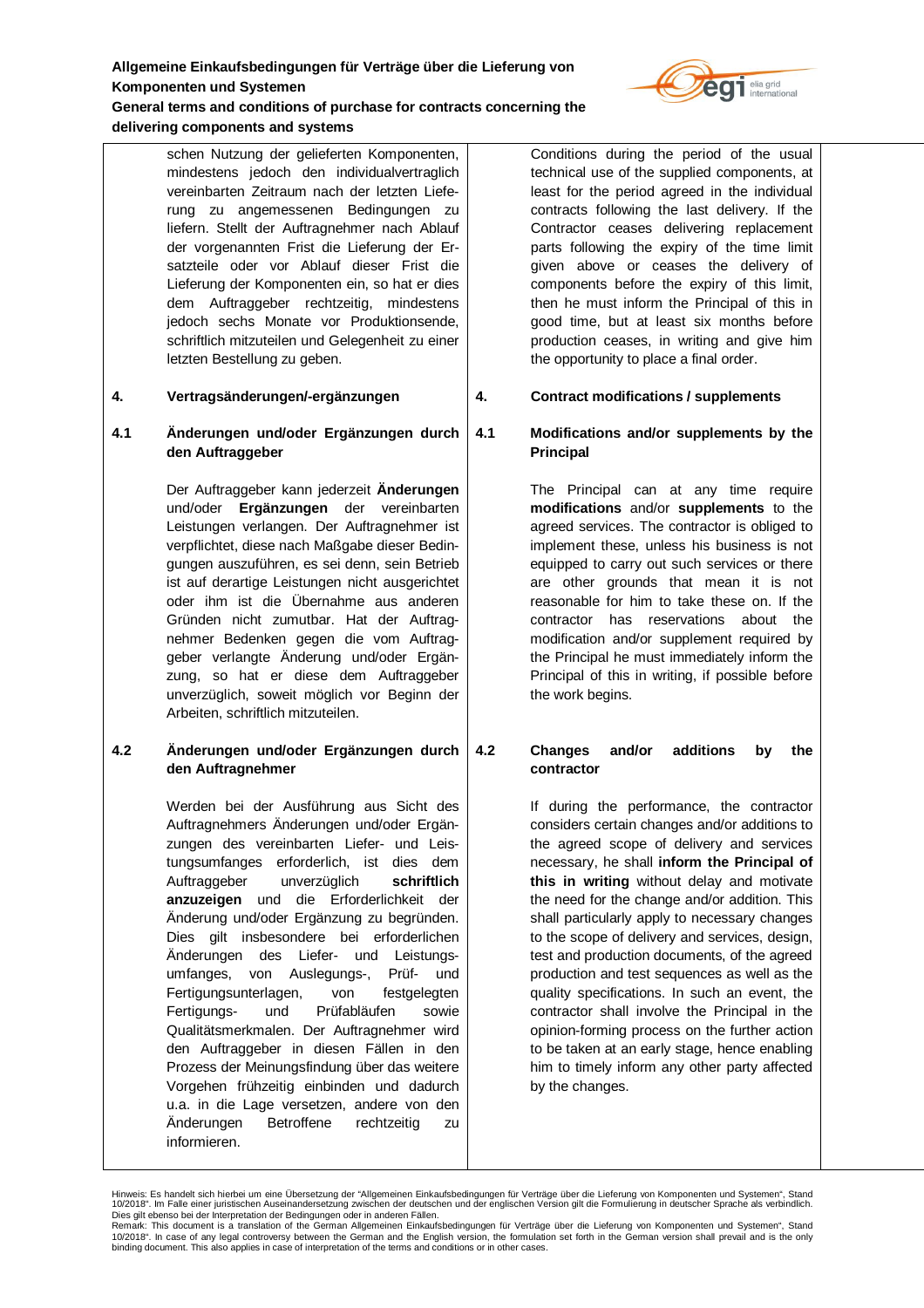

**General terms and conditions of purchase for contracts concerning the delivering components and systems**

#### **4.3 Ablauf und Kosten bei gewünschten Änderungen und/oder Ergänzungen** Unabhängig davon, ob es sich um ein Verlangen des Auftraggebers oder eine Anzeige des Auftragnehmers handelt, ist dem Auftraggeber ein prüffähiges, für den Auftraggeber kostenfreies, verbindliches Angebot über die Änderungen und/oder Ergänzungen zu übergeben. Die Ausführung der Änderungen oder Zusatzleistungen bedarf der vorherigen schriftlichen Zustimmung des Auftraggebers. Eventuell durch diese Änderungen und/oder Ergänzungen anfallende Mehrkosten trägt der Auftraggeber. Minderkosten sind entsprechend zugunsten des Auftraggebers in Abzug zu bringen. Im Hinblick auf die Vergütung von Änderungen auf Verlangen des Auftraggebers finden, sofern vorhanden, die in den Leistungsverzeichnissen dokumentierten Einheitspreise Anwendung. Fremdlieferungen und – leistungen werden auf Nachweis zuzüglich des zu vereinbarenden Gemeinkostenzuschlages vergütet. Sollten keine Einheitspreise definiert sein, so ist der Auftragnehmer verpflichtet, die Änderung und/oder Ergänzung der Leistung auf Grundlage der den Preisen in der Bestellung zugrundeliegenden Preisermittlung durchzuführen. Auf eine eventuell durch die Änderung und/ oder Ergänzung erforderliche Verschiebung im Zeitplan und/oder des Fertigstellungstermins hat der Auftragnehmer den Auftraggeber unverzüglich hinzuweisen und erforderlichenfalls neue verbindliche Termine und Fristen mit dem Auftraggeber zu vereinbaren. Auf Grundlage des Angebots und der ggf. darauf folgenden Verhandlungen erstellt der Auftraggeber eine Änderung zur Bestellung. Die Ausführung der Änderung und/oder Ergänzung bedarf der vorherigen Freigabe durch Zugang der Änderung zur Bestellung beim Auftragnehmer. Nach Zugang der Änderung zur Bestellung beim Auftragnehmer ist dieser verpflichtet, die Arbeiten unverzüglich aufzunehmen. **4.4 Ablauf und Kosten bei gewünschten Änderungen und/oder Ergänzungen aus Gründen der Eilbedürftigkeit** Sollte aus Gründen der Eilbedürftigkeit die **4.3 Procedure and costs for requested changes and/or additions** Irrespective of whether it concerns a request by the Principal or advice by the contractor, the Principal will receive a free, verifiable and binding order for the changes and/or additions. The implementation of changes or performance of additional services requires the prior written consent of the Principal. Any extra costs resulting from these changes and/or additions are at the expense of the Principal. Cost reductions shall likewise be deducted in favour of the Principal. With regard to the reimbursement for changes at the Principal's request, the standard prices documented in the bills of quantities apply insofar as available. Deliveries and services by third parties are reimbursed in addition to the agreed overhead if proof of these is provided. If no standard prices were defined, the contractor is obliged to carry out the change and/or addition to the service based on the price calculation that determines the order prices. The contractor will inform the Principal without delay when a change and/or addition requires a shift in the schedule and/or the date of final delivery. If necessary, new binding terms and deadlines shall be agreed with the Principal. Based on the offer and any following negotiations, the Principal makes a change to the order. The execution of the change and/or addition requires the prior release through the receipt of the order change by the contractor. After receipt of the order change by the contractor, he is obliged to immediately start the works. **4.4 Procedure and costs for requested changes and/or additions for reasons of urgency** If for reasons of urgency, the prior written

Hinweis: Es handelt sich hierbei um eine Übersetzung der "Allgemeinen Einkaufsbedingungen für Verträge über die Lieferung von Komponenten und Systemen", Stand 10/2018". Im Falle einer juristischen Auseinandersetzung zwischen der deutschen und der englischen Version gilt die Formulierung in deutscher Sprache als verbindlich.

Dies gilt ebenso bei der Interpretation der Bedingungen oder in anderen Fällen.<br>Remark: This document is a translation of the German Allgemeinen Einkaufsbedingungen für Verträge über die Lieferung von Komponenten und Syste 10/2018". In case of any legal controversy between the German and the English version, the formulation set forth in the German version shall prevail and is the only<br>binding document. This also applies in case of interpreta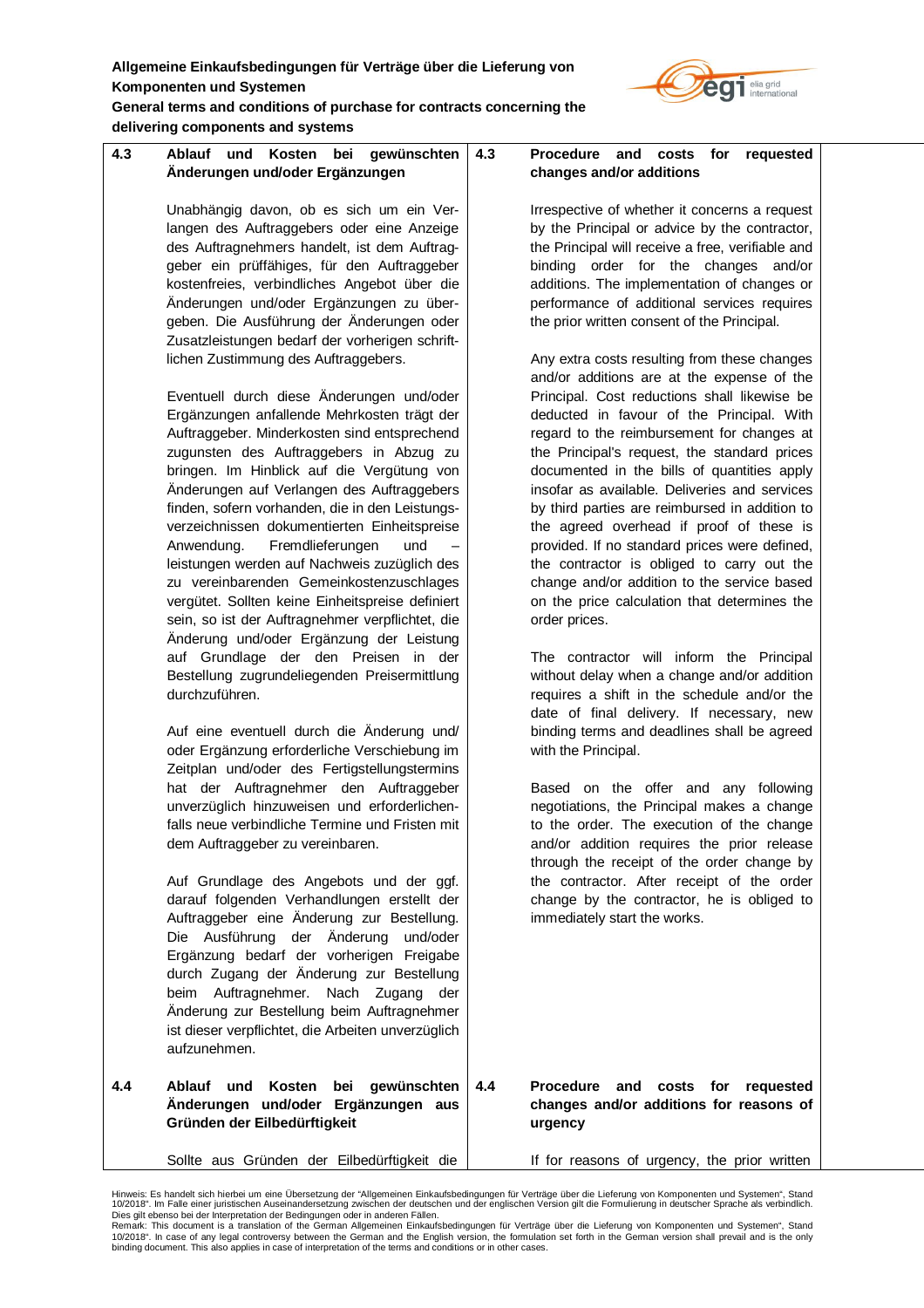

vorherige schriftliche Abstimmung zur Änderung der Bestellung gemäß Ziffer 4.3 nicht möglich sein, werden sich die Parteien mündlich über das weitere Vorgehen verständigen. Die erforderlichen Leistungen können in diesem Fall durch den Auftraggeber mündlich freigegeben werden. Die Freigabe verpflichtet den Auftragnehmer zur Aufnahme der Arbeiten. Der Auftragnehmer wird in diesem Fall unverzüglich nach Freigabe der Maßnahme durch den Auftraggeber ein prüffähiges, für den Auftraggeber kostenfreies, verbindliches Angebot über die Änderung und/ oder Ergänzung übergeben. Im Hinblick auf die Vergütung gilt Ziff. 4.3 Absatz 2.

**delivering components and systems**

Auf Grundlage des Angebots und der ggf. darauf folgenden Verhandlungen erstellt der Auftraggeber eine Änderung zur Bestellung.

Mehrleistungen ohne mündliche oder schriftliche Freigabe werden nicht vergütet. Der Auftragnehmer hat den anfallenden Mehraufwand nachzuweisen.

**5. Liefer-/Leistungstermine / Vorab- oder Teillieferungen/-leistungen / Termingefährdung / Zwischenlagerung / Mitwirkungshandlungen des Auftraggebers / Nichteinhaltung des Termins / Vertragsstrafe / Mehrarbeit des Auftragnehmers / Arbeitszeit**

# **5.1 Liefer-/Leistungstermine**

Vertraglich vereinbarte Liefer- /Leistungstermine und -fristen sind **verbindlich**.

Bei vertraglich nicht vereinbarten Liefer- /Leistungsterminen ist die Leistungsbereitschaft dem Auftraggeber vom Auftragnehmer rechtzeitig mitzuteilen. Der endgültige Termin für die Ausführung der vertraglichen Leistungen ist zwischen den Parteien abzustimmen.

# **5.2 Vorab- oder Teillieferungen/-leistungen**

Vorab- oder Teillieferungen/-leistungen sind nur mit vorheriger schriftlicher Zustimmung des Auftraggebers zulässig.

Erfolgt ohne vorherige schriftliche Zustimmung des Auftraggebers eine Vorab- oder coordination to change the order should not be possible in accordance with clause 4.3, the parties will agree on the further course of action verbally. The services required can in such a case be approved verbally by the Principal. The approval obliges the contractor to start on the work. The contractor will in this case submit a free, verifiable and binding order for the change and/or addition immediately after release of the measure by the Principal. Clause 4.3 paragraph 2 applies to the reimbursement.

Based on the offer and any following negotiations, the Principal makes a change to the order.

Additional services undertaken without verbal or written approval will not be remunerated. The contractor must be able to verify the additional expenditure incurred.

**5. Deadlines for deliveries/services, early or partial deliveries/services / missed deadline risk / temporary storage / cooperation by the Principal / noncompliance with the deadline / contractual penalty / overtime by the contractor / working hours**

# **5.1 Deadlines for deliveries / services**

All contractually agreed delivery and service deadlines and periods are **binding**.

If no delivery/service deadlines were agreed in the contract, the contractor will inform the Principal of his readiness to perform in due time. The final deadline for the execution of the contractual services is to be agreed between the Parties.

# **5.2 Early or partial deliveries / services**

Early or partial deliveries or services are only permissible with the advance written consent of the Principal.

If an early or partial delivery / performance takes place without the advance written

Dies gilt ebenso bei der Interpretation der Bedingungen oder in anderen Fällen.<br>Remark: This document is a translation of the German Allgemeinen Einkaufsbedingungen für Verträge über die Lieferung von Komponenten und Syste 10/2018". In case of any legal controversy between the German and the English version, the formulation set forth in the German version shall prevail and is the only<br>binding document. This also applies in case of interpreta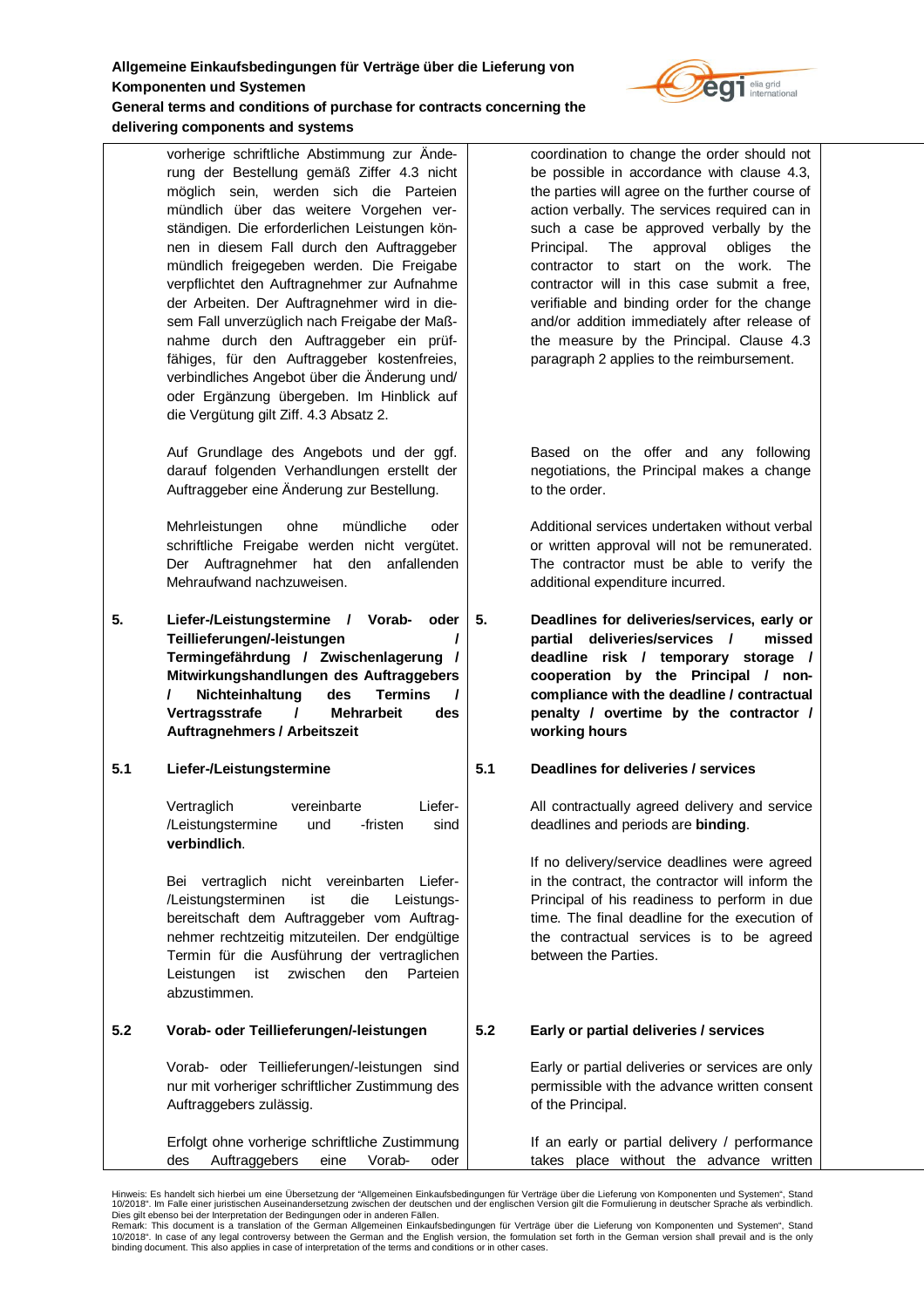

**General terms and conditions of purchase for contracts concerning the delivering components and systems**

> Teillieferung/-leistung an den Erfüllungsort, behält sich der Auftraggeber die Rücksendung auf Kosten des Auftragnehmers vor. Verzichtet der Auftraggeber im vorgenannten Fall auf die Rücksendung, lagert der Leistungsgegenstand bis zum vereinbarten Liefertermin am Lieferort auf Kosten und Gefahr des Auftragnehmers. Etwaige darüber hinausgehende Kosten aufgrund der vorzeitigen Lieferung/Leistung trägt der Auftragnehmer ebenfalls.

## **5.3 Termingefährdung**

Unbeschadet der vorstehenden Regelung ist der Auftragnehmer verpflichtet, den Auftraggeber unverzüglich schriftlich in Kenntnis zu setzen, wenn Umstände eintreten oder erkennbar werden, aus denen sich ergibt, dass der Termin oder die Frist für die Lieferung/Leistung nicht eingehalten werden können. Dies gilt auch für Fälle höherer Gewalt, Betriebsstörungen, Rohstoffmangel, etc.

Der Auftragnehmer stellt während der Vertragsdurchführung sicher, dass Unterbrechungen oder ein Stillstand seiner Tätigkeiten vermieden werden und, sofern sie unvermeidbar sind, möglichst begrenzt werden und in Abstimmung mit dem Auftraggeber mögliche (Beschleunigungs-)Maßnahmen (z.B. Mehrarbeit) ergriffen werden, um eine drohende Verzögerung der Lieferung/Leistung zu verhindern bzw. eine eingetretene Verzögerung zu kompensieren. Für den Fall einer Unterbrechung oder eines Stillstandes der Vertragsausführung - gleich aus welchem Grund - wird der Auftragnehmer bereits fertig gestellte Teile und Zubehör einlagern, in geeigneter Weise gegen Verschlechterung, Beschädigung oder Verlust schützen und sichern, soweit erforderlich konservieren und versichern.

Die Verpflichtung zur Einhaltung der vereinbarten Termine bleibt davon unberührt.

# **5.4 Zwischenlagerung**

Kann die Lieferung/Leistung zu dem vereinbarten Termin vom Auftraggeber nicht angenommen werden, übernimmt der Auftragnehmer die Zwischenlagerung, die für den Zeitraum von mindestens sechs Monaten für den Auftraggeber kostenlos ist.

consent of the Principal, the Principal reserves the right to return the goods at the contractor's expense. If in the previous case, the Principal relinquishes the right of return, the object of the service will be stored at the place of delivery until the agreed delivery deadline at the contractor's risk and expense. Any additional costs arising from the early delivery / performance will also be met by the contractor.

## **5.3 Missed deadline risk**

Without prejudice to the above regulations, the contractor is required to immediately inform the Principal in writing when circumstances occur or become apparent that prevent reaching the deadline for the delivery / service. This applies in particular to cases of force majeure, operational disturbances and shortages of raw materials.

During the contract performance, the contractor guarantees that interruptions or a standstill of its activities will be avoided and, insofar as these are unavoidable, will be limited as much as possible and that all possible (expedition) measures (e.g. extra work) will be taken in coordination with the Principal to avoid any impending delays of the delivery / service or to compensate an actual delay. In case of an interruption or standstill of the contract performance - for any reason whatsoever - the contractor will store the already completed components and accessories, protect and secure them against deterioration, damage or loss in the appropriate manner, as well as conserve and insure them against damage as required.

The obligation to comply with agreed deadlines is unaffected by this.

# **5.4 Temporary storage**

Should the Principal be unable to accept the delivery / service at the agreed time, the contractor shall take care of the interim storage, which, for a period of at least 6 months, shall be free of cost for the Principal.

Hinweis: Es handelt sich hierbei um eine Übersetzung der "Allgemeinen Einkaufsbedingungen für Verträge über die Lieferung von Komponenten und Systemen", Stand 10/2018". Im Falle einer juristischen Auseinandersetzung zwischen der deutschen und der englischen Version gilt die Formulierung in deutscher Sprache als verbindlich.

Dies gilt ebenso bei der Interpretation der Bedingungen oder in anderen Fällen.<br>Remark: This document is a translation of the German Allgemeinen Einkaufsbedingungen für Verträge über die Lieferung von Komponenten und Syste 10/2018". In case of any legal controversy between the German and the English version, the formulation set forth in the German version shall prevail and is the only<br>binding document. This also applies in case of interpreta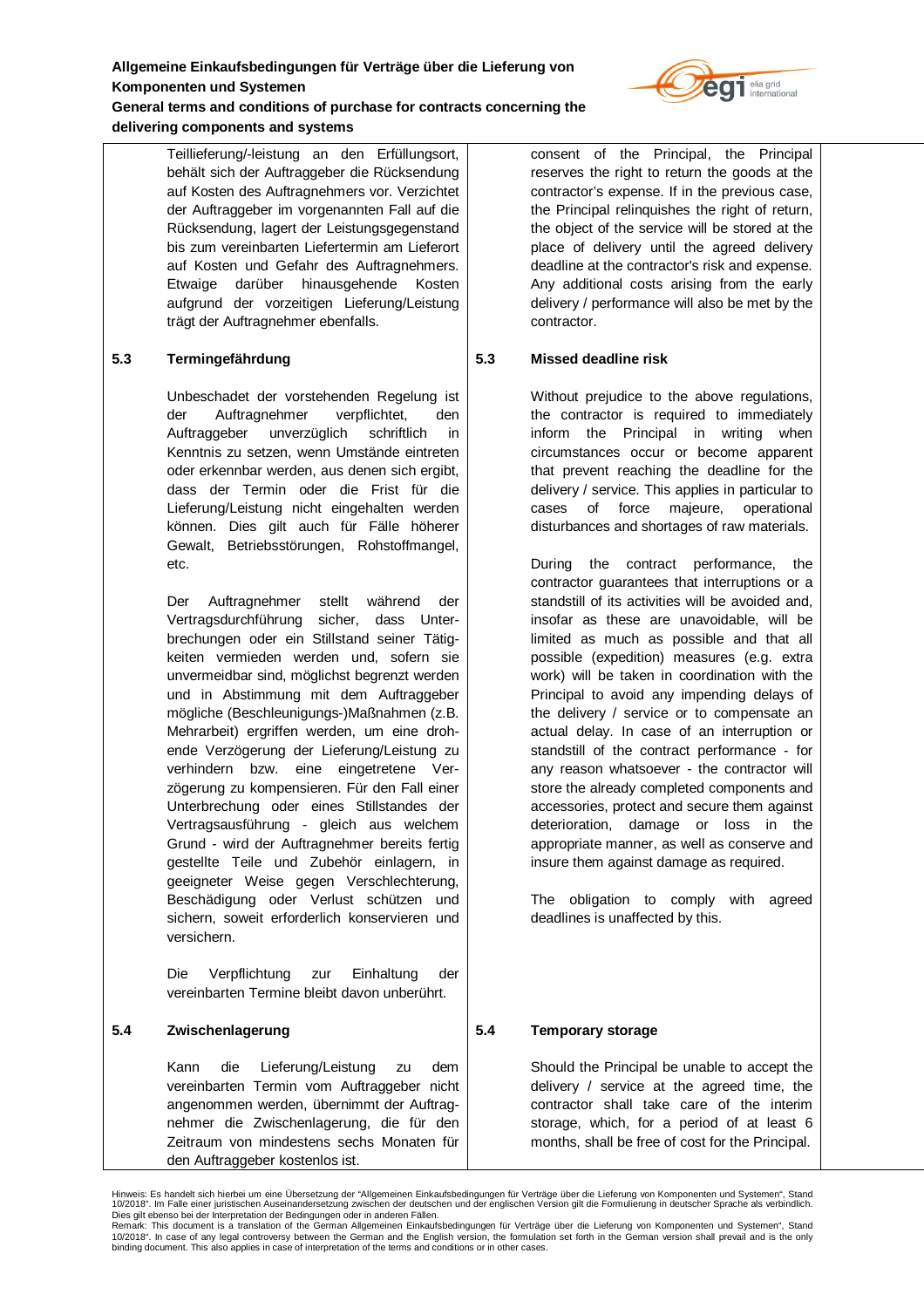

**delivering components and systems**

Im Falle der Zwischenlagerung einer Lieferung verbleibt die Gefahr des zufälligen Untergangs oder der Verschlechterung der Lieferung beim Auftragnehmer. **5.5 Mitwirkungshandlungen des Auftraggebers** Sofern zur (termingerechten) Lieferung/Leistungserbringung Mitwirkungshandlungen des Auftraggebers erforderlich sind, kann sich der Auftragnehmer auf das Fehlen dieser Mitwirkungshandlungen nur berufen, wenn er diese rechtzeitig, mindestens 14 Tage vorher, vorher schriftlich angefordert hat. In der Anforderung ist anzugeben, bis wann die Mitwirkungshandlung zu erbringen ist. Zur Lieferung/Leistungserbringung benötigte Unterlagen wird der Auftragnehmer unverzüglich vom Auftraggeber einholen. **5.6 Nichteinhaltung des Termins** Erbringt der Auftragnehmer seine Lieferung/ Leistung nicht, nicht zum vereinbarten Termin bzw. innerhalb der Frist oder kommt er in Verzug, stehen dem Auftraggeber die **gesetzlich vorgesehenen Rechte** zu. **5.7 Vertragsstrafe** Bei Nichteinhaltung des Liefer- /Leistungstermins wird nach Maßgabe der Individualvereinbarung im Vertrag eine Vertragsstrafe fällig. Die Vertragsstrafe wird auf der Basis des zum Zeitpunkt der Berechnung jeweils aktuellen Nettoauftragswertes berechnet. Unter **Nettoauftragswert** ist im Folgenden der gesamte Auftragswert unter Berücksichtigung einer individualvertraglich vereinbarten Preisgleitung einschließlich aller Nachträge (jeweils ohne Umsatzsteuer) zu verstehen. Das Recht des Auftraggebers, neben der Vertragsstrafe Erfüllung des Vertrages zu verlangen, bleibt unberührt. Bei Vereinbarung neuer Termine für die Lieferung/Leistung gilt das Vertragsstrafeversprechen entsprechend für die neuen Termine. In case of interim storage of a delivery, the risk of the accidental destruction or deterioration of the goods delivered remains that of the contractor. **5.5 Cooperation by the Principal** To the extent that the Principal's cooperation is required for the (on schedule) delivery / service provision the contractor can only object to the lack of this cooperation if he has requested it in writing well in advance, at least 14 days in advance. The request should specify the date by which the cooperation is required. The contractor will acquire the documents required for the performance of the delivery / services from the Principal without delay. **5.6 Non-compliance with the deadline** If the contractor does not perform the agreed delivery / service or if the delivery / service is delayed, the Principal is entitled to his **statutory rights**. **5.7 Contractual penalty** In case of non-compliance with the term of delivery / performance, a contractual penalty shall be paid as determined in the individual agreement of the contract. The contractual penalty will be calculated on the basis of the current net order value at the time of calculation. **Net order value** should hereinafter be understood as being the total contract value, allowing for any price-sliding agreed for an individual contract, including supplements (each without VAT). The Principal's right to demand the fulfilment of the contract in addition to the contractual penalty remains unaffected. In the event of new deadlines being agreed for the delivery/service the commitment to the contractual penalty also applies to the new

deadlines.

Hinweis: Es handelt sich hierbei um eine Übersetzung der "Allgemeinen Einkaufsbedingungen für Verträge über die Lieferung von Komponenten und Systemen", Stand 10/2018". Im Falle einer juristischen Auseinandersetzung zwischen der deutschen und der englischen Version gilt die Formulierung in deutscher Sprache als verbindlich.

Dies gilt ebenso bei der Interpretation der Bedingungen oder in anderen Fällen.<br>Remark: This document is a translation of the German Allgemeinen Einkaufsbedingungen für Verträge über die Lieferung von Komponenten und Syste 10/2018". In case of any legal controversy between the German and the English version, the formulation set forth in the German version shall prevail and is the only<br>binding document. This also applies in case of interpreta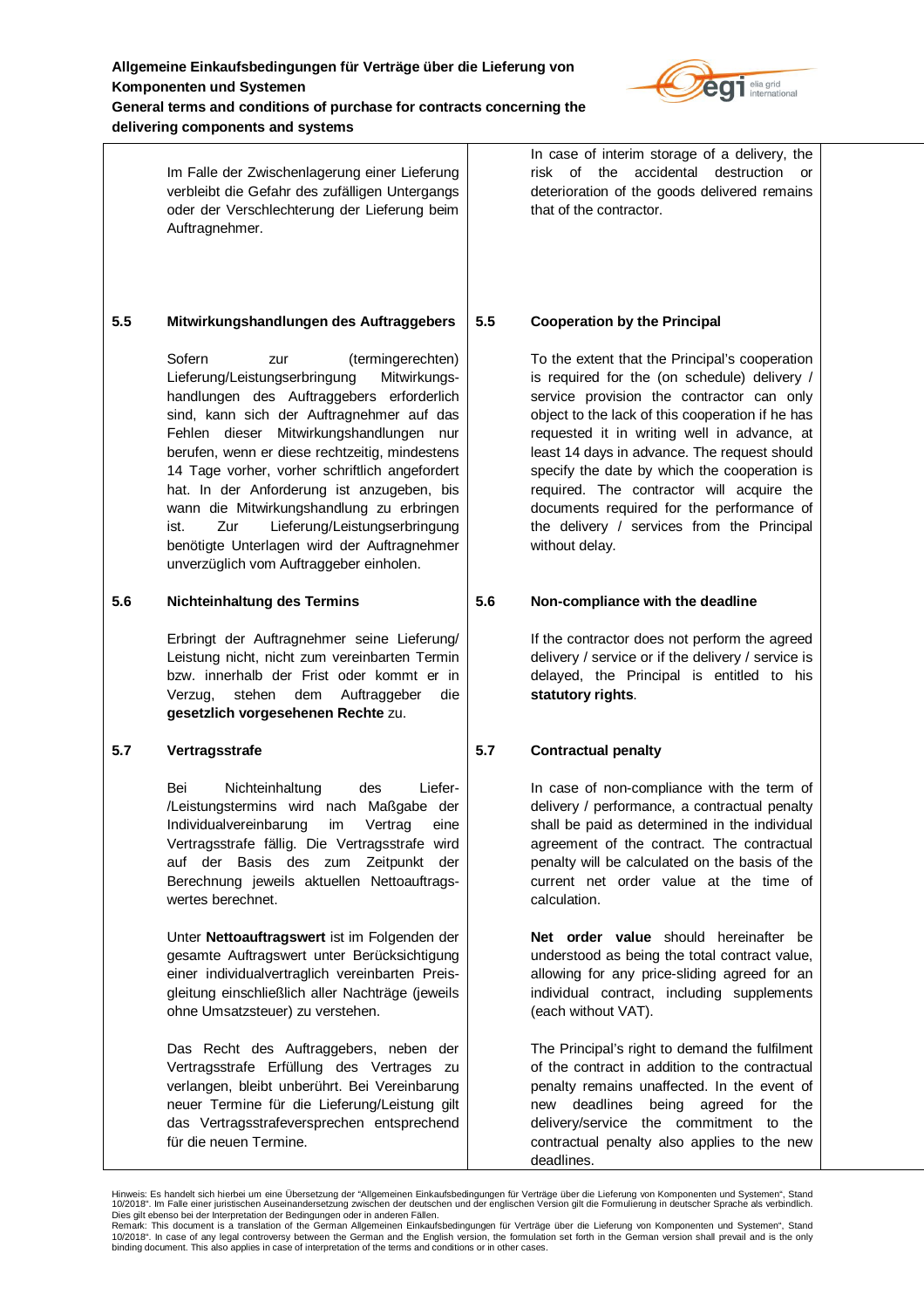Der Auftraggeber kann die Vertragsstrafe auch

**delivering components and systems**



mit der Schlusszahlung verrechnen. Ein Vorbehalt hinsichtlich der Geltendmachung der Vertragsstrafe gemäß § 341 Abs. 3 BGB ist nicht erforderlich. Eine bis zum Zeitpunkt der Kündigung verwirkte Vertragsstrafe bleibt von der Kündigung unberührt. **5.8 Mehrarbeit des Auftragnehmers** Auf Wunsch des Auftraggebers wird der Auftragnehmer unter Berücksichtigung anwendbarer gesetzlicher und kollektivarbeitsrechtlicher Vorgaben Mehrarbeit (z.B. Mehrschicht-, Nacht-, Sonn- und Feiertagsarbeit) leisten und für die Einholung etwaig erforderlicher behördlicher Genehmigungen Sorge tragen. Wird Mehrarbeit vom Auftraggeber zur Abkürzung vereinbarter Liefer-/Leistungstermine schriftlich angeordnet und hat der Auftragnehmer vor Ausführung der Mehrarbeit eine diesbezügliche zusätzliche Vergütung beansprucht, vergütet der Auftraggeber diese, soweit sie tatsächlich anfällt. **5.9 Arbeitszeit für Leistungen an Standorten des Auftraggebers** Der Auftraggeber legt die tägliche Arbeitszeit am Leistungsort fest. Ziffer. 5.8 bleibt unberührt. Falls aus Gründen, die im Bereich des Auftragnehmers liegen, Mehraufwendungen für Überstunden und Sonntagsarbeit oder für etwaige dem gleichen Zweck dienende Provisorien zur Einhaltung der vereinbarten Lieferoder Leistungszeit notwendig werden, sind diese vom Auftragnehmer zu übernehmen. **6. Preise und Abrechnung 6.1** Die im Vertrag vereinbarten Preise sind **Festpreise**. Preiserhöhungen des Auftragnehmers nach Vertragsschluss sind nicht zulässig. Preisgleitoder ähnliche Klauseln des Auftragnehmers werden nicht anerkannt und sind nur dann verbindlich, wenn sie im Einzelfall mit dem Auftraggeber schriftlich vereinbart werden. **6.2** Mit dem vertraglich vereinbarten Preis sind alle im Zusammenhang mit der Erbringung der The Principal can offset the contractual penalty against the final payment. No reservation is required in respect of the enforcement of the contractual penalty in accordance with sect. 341, para. 3 BGB. A contractual penalty forfeited up to the moment of termination is unaffected by the termination. **5.8 Overtime by the contractor** At the Principal's request, the contractor will perform overtime (e.g. extra shift work, working nights, Sundays and holidays) and obtain any necessary official permits, taking into account the applicable provisions of law and collective agreements. If the Principal orders overtime to advance the agreed delivery/service deadlines in writing and the contractor has claimed corresponding additional remuneration prior to the overtime, the Principal will remunerate this overtime if it is actually performed. **5.9 Working hours for services at the Principal's premises** The Principal determines the daily working time at the place of performance. Clause 5.8 shall remain unaffected by this. If for reasons within the contractor's control, extra costs become necessary for overtime and Sunday work or for any temporary arrangements to respect the agreed performance term of the delivery or service, these are at the contractor's expense. **6. Prices and invoicing 6.1** The prices agreed in the contract are **fixed prices**. The contractor is not allowed to increase the prices after the contract is signed. Price adjustment clauses or similar clauses by the contractor are not acknowledged and are only binding if they are agreed with the Principal in writing on an individual basis. **6.2** The contractually agreed price covers all costs (including the costs for official and

Dies gilt ebenso bei der Interpretation der Bedingungen oder in anderen Fällen.<br>Remark: This document is a translation of the German Allgemeinen Einkaufsbedingungen für Verträge über die Lieferung von Komponenten und Syste 10/2018". In case of any legal controversy between the German and the English version, the formulation set forth in the German version shall prevail and is the only<br>binding document. This also applies in case of interpreta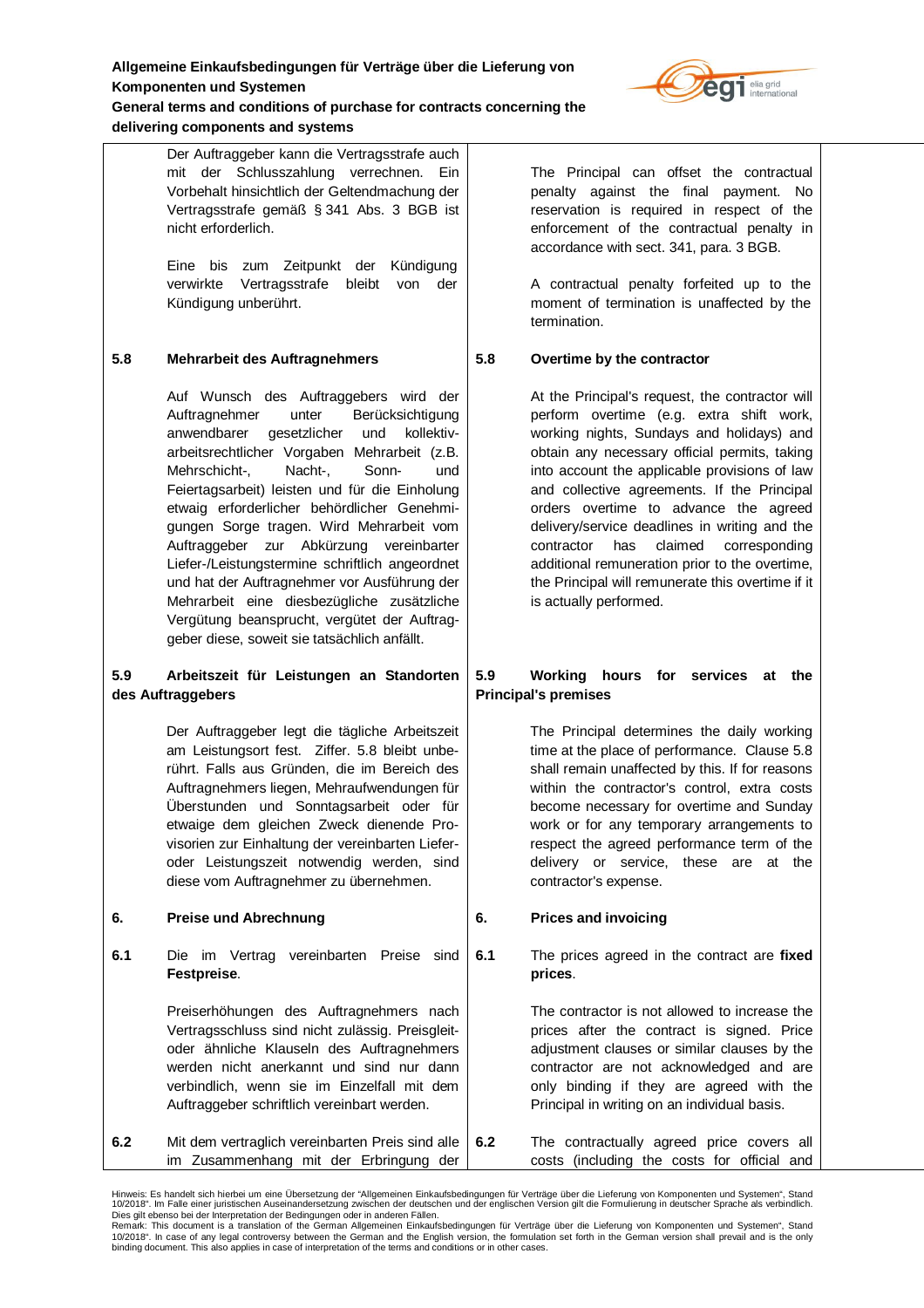

**delivering components and systems**

Lieferung/Leistung durch den Auftragnehmer entstehenden Kosten (einschließlich der Kosten für amtliche und vereinbarte Prüfungen), Gebühren, Entgeltansprüche usw. einschließlich Nebenkosten, Lieferung aller Materialien sowie Gestellung der erforderlichen Maschinen und Geräte abgedeckt. Ausgenommen hiervon sind Kosten, die durch Mehr-, Änderungs- und Zusatzleistungen aufgrund einer Anforderung des Auftraggebers entstehen. Im Hinblick auf Kosten für amtliche und vereinbarte Prüfungen sind etwaige Reisekosten von Mitarbeitern des Auftraggebers zum Ort der Prüfungen nur dann ausgenommen, sofern die Prüfungen erfolgreich verlaufen.

- **6.3** Bei vertraglich vereinbarten **Pauschalpreisen** für verbundene Leistungen erfolgt die Abrechnung auf der Basis des vom Auftraggeber unterzeichneten Abnahmeprotokolls. Abweichungen von vereinbarten Pauschalpreisen sind nur zulässig, wenn diese ausdrücklich im Rahmen einer Vertragsänderung (gemäß Ziffer 4 der Bedingungen) vereinbart worden sind.
- **6.4** Bei vertraglich vereinbarten **Einheitspreisen** erfolgt die Abrechnung auf der Basis eines von beiden Parteien anerkannten **Aufmaßes** und des vom Auftraggeber unterzeichneten **Abnahmeprotokolls**. Mengenangaben in Rahmenverträgen sind nur verbindlich, wenn der Auftraggeber diese im Vertrag als verbindlich erklärt hat. **Mengenänderungen** bis +/- 10 % der Einzelpositionen bewirken keine Veränderung der spezifischen Preise dieser Positionen. Für die über 10 % hinausgehende Über- oder Unterschreitung des Mengenansatzes ist auf Verlangen einer Partei ein neuer Einheitspreis unter Berücksichtigung der Mehr- oder Minderkosten im Rahmen einer Vertragsänderung (gemäß Ziffer 4 der Bedingungen) zu vereinbaren.

Die Aufmaße sind fortlaufend zu nummerieren. Nach Prüfung der Mengenermittlung, die sich auf Aufmaße bezieht, sind die Aufmaßblätter durch den Auftraggeber zu bestätigen. Aufmaße sind so plausibel zu vermaßen, dass die erforderliche Massen- und Mengenermittlung durchgeführt werden kann.

Der Auftragnehmer ist verpflichtet, das Aufmaß so zeitnah zu erstellen und an den agreed tests), fees, claims etc. arising in connection with the provision of the delivery / service by the contractor, including incidental costs, delivery of all materials and provision of the necessary machines and tools. This does not include costs resulting from additional or modified services demanded by the Principal. With regard to the costs for official and agreed tests, any expenses incurred by the Principal's employees to travel to the test site are only excluded if the tests are successful.

**6.3** In case of contractually agreed **flat rates** for corresponding services, settlement is subject to the acceptance report being signed by the Principal. Deviations from agreed flat rates are only admissible if they were expressly agreed in the scope of a contract modification (in accordance with clause 4 of the Conditions).

**6.4** In case of contractually agreed **standard prices**, settlement is subject to the **bill of quantities** being accepted by both parties and the **acceptance report** being signed by the Principal. Quantities indicated in the framework agreement are only binding if the Principal has declared them binding in the contract. **Quantity variation** of up to +/- 10% of a single item will not cause any change to the specific price of these items. For excesses or shortfalls of more than 10% of the quantity required a new standard price is to be agreed on the request of one of the Parties taking into consideration the additional or reduced costs in the scope of a contract modification (in accordance with clause 4 of the Conditions).

> The bills of quantities should be numbered consecutively. After comparison of the quantity with the bill of quantities, the measurement sheets shall be confirmed by the Principal. The bills of quantities shall be drawn up with sufficient accuracy so that the required weight and quantity surveying can be carried out.

The contractor is obliged to draw up the bill

Hinweis: Es handelt sich hierbei um eine Übersetzung der "Allgemeinen Einkaufsbedingungen für Verträge über die Lieferung von Komponenten und Systemen", Stand 10/2018". Im Falle einer juristischen Auseinandersetzung zwischen der deutschen und der englischen Version gilt die Formulierung in deutscher Sprache als verbindlich.

Dies gilt ebenso bei der Interpretation der Bedingungen oder in anderen Fällen.<br>Remark: This document is a translation of the German Allgemeinen Einkaufsbedingungen für Verträge über die Lieferung von Komponenten und Syste 10/2018". In case of any legal controversy between the German and the English version, the formulation set forth in the German version shall prevail and is the only<br>binding document. This also applies in case of interpreta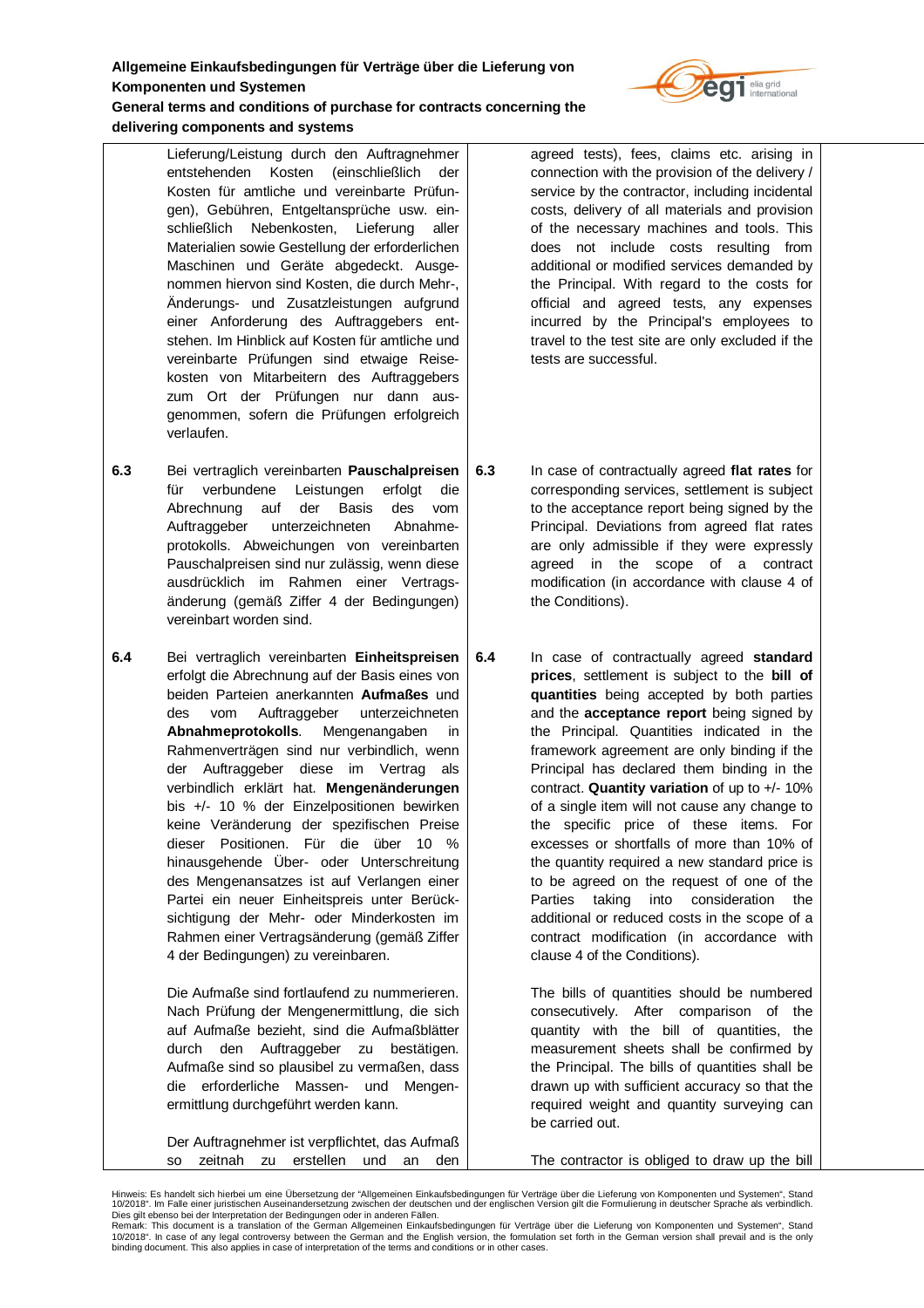

**delivering components and systems** Auftraggeber zu übergeben, dass es durch

den Auftraggeber nachprüfbar ist. Werden Aufmaße nicht rechtzeitig durch den Auftragnehmer erstellt und sind deswegen die erbrachten Massen und Mengen endgültig nicht mehr nachprüfbar, so kann der Auftraggeber die Begleichung der entsprechenden Rechnung ablehnen.

Soweit das Gutschriftverfahren Anwendung findet, wird der Auftragnehmer nach erfolgtem Aufmaß ein Leistungserfassungsblatt im Portal anlegen. Soweit das Gutschriftverfahren keine Anwendung findet und wenn der Auftraggeber dem Auftragnehmer nach anerkanntem Aufmaß ein Leistungserfassungsblatt übergeben hat, verpflichtet sich der Auftragnehmer, Rechnungen zu legen, in denen Bezug zum kompletten Leistungserfassungsblatt und der entsprechenden Bestellung genommen wird.

**6.5** Stundenlohnarbeiten werden zu den vereinbarten **Stundensätzen** vergütet. Die Abrechnung von **Stundenlohnarbeiten** erfolgt aufgrund von **Stundennachweisen**. Die Nachweise müssen mindestens wöchentlich aufgestellt und zu Beginn der darauffolgenden Kalenderwoche dem Auftraggeber vorgelegt werden. Mit der Unterzeichnung der Stundenlohnzettel bestätigt der Auftraggeber lediglich, dass die Stunden erbracht wurden, nicht dagegen die Mangelfreiheit der Lieferung/ Leistung.

## **7. Zahlungsbedingungen / Rechnungslegung / Keine Fälligkeitszinsen**

# **7.1 P2P-Prozess**

**7.2 Zahlungsbedingungen**

Sofern zwischen den Parteien der P2P-Prozess (siehe hierzu das "50Hertz P2P-Handbuch Lieferantenportal", welches im Internet unter [www.50hertz.com](http://www.50hertz.com) unter dem Menüpunkt "50Hertz > Lieferanten" veröffentlicht ist) vereinbart wurde, muss der Auftragnehmer die Leistungserfassung nach bestätigtem Aufmaß/Abnahmeprotokoll/ Stundennachweis über das Portal elektronisch durchführen. Die Leistungserbringung ist in geeigneter Form nachzuweisen (z.B. durch Beifügung von Aufmaßprotokollen, Stundennachweisen).

of quantities and submit it to the Principal in such a timely manner, that it can be verified by the Principal. If the bills of quantities are not drawn up by the contractor in time and the delivered weight and quantity can therefore no longer be verified conclusively, the Principal can refuse the settlement of the corresponding invoice.

To the extent that the credit note process is applied, following a successful measurement the contractor will submit an activity record sheet via the portal. To the extent that the credit note process is not applied and if the Principal has given the contractor an activity record sheet following a recognised measurement, the contractor is obliged to submit invoices which include reference to the complete activity record sheet and the relevant purchase order.

**6.5** Work remunerated on an hourly basis follows the agreed **hourly rate**. The billing of **work remunerated on an hourly basis** is done on the basis of the **time sheets**. The records must be compiled at least weekly and should be presented to the Principal at the beginning of the following calendar week. By signing the time sheet, the Principal is only confirming that the hours were worked, not that the delivery / service is flawless.

# **7. Payment terms / presentation of invoices / no due-date interest**

# **7.1 P2P process**

**7.2 Payment terms**

To the extent that the use of the P2P process is agreed between the Parties (see the "50Hertz P2P-handbook supplier portal" ("50Hertz P2P-Handbuch Lieferantenportal"), which is published online at [www.50hertz.com](http://www.50hertz.com) under the menu path "50Hertz > Suppliers") the contractor must complete the activity record electronically via the portal pursuant to the confirmed measurement/acceptance protocol/time sheet. The performance of the service has to be proven in the appropriate form (e.g. by including measurement protocols, time sheets).

Dies gilt ebenso bei der Interpretation der Bedingungen oder in anderen Fällen.<br>Remark: This document is a translation of the German Allgemeinen Einkaufsbedingungen für Verträge über die Lieferung von Komponenten und Syste 10/2018". In case of any legal controversy between the German and the English version, the formulation set forth in the German version shall prevail and is the only<br>binding document. This also applies in case of interpreta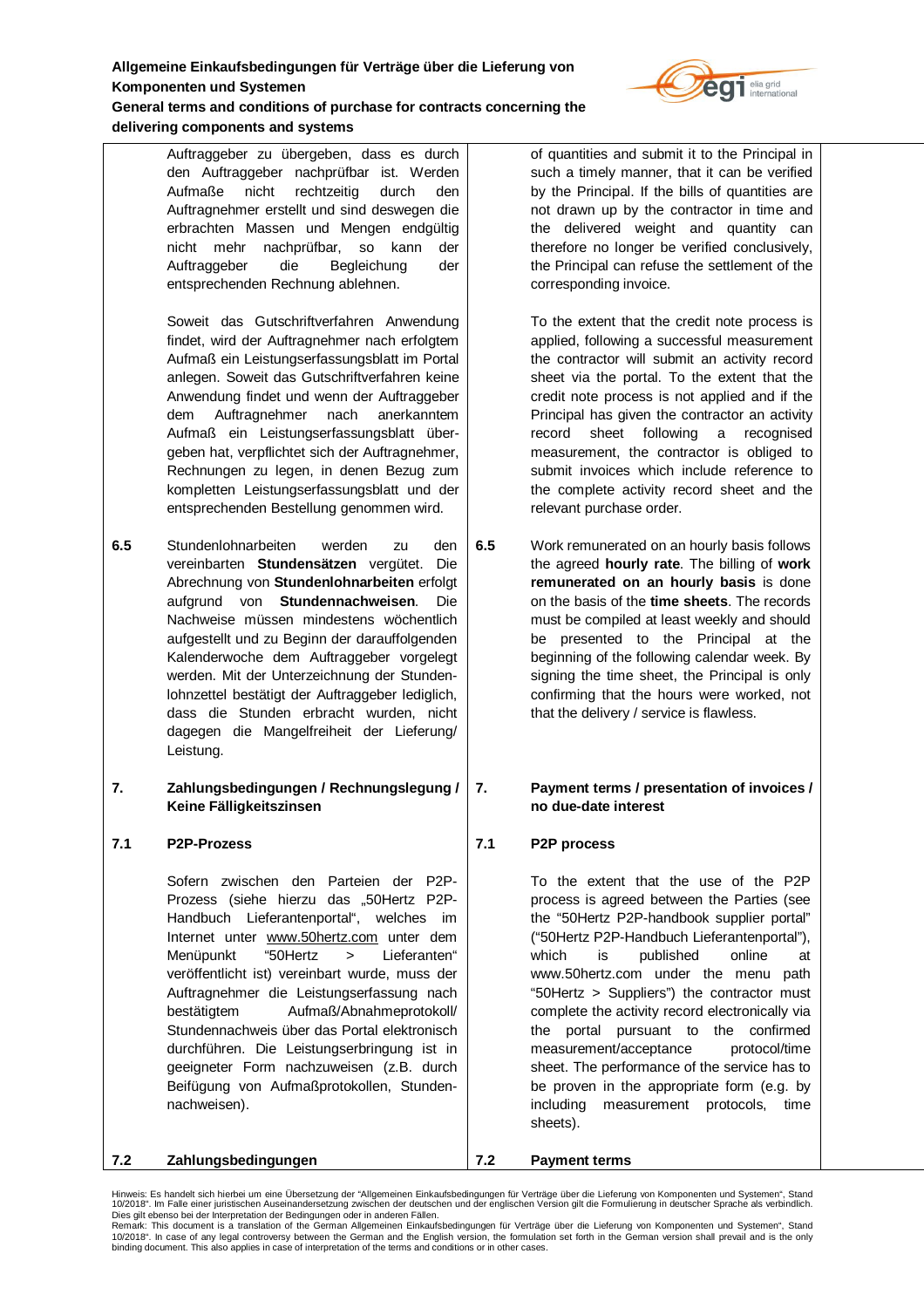Ist der P2P Prozess vereinbart werden die vereinbarten Zahlungen 30 Tage nach dem Anlegen der Leistungserfassung (LERF), frühestens jedoch 30 Tage nach dem vereinbarten Liefer-/Leistungstermin, zur Zahlung **fällig.** Wird die LERF durch Elia Grid International GmbH erstellt, so erfolgt die Zahlung 30 Tage nach dem Anlegen der Leistungserfassung bzw. dem Buchen des Wareneingangs, frühestens je-doch 30 Tage nach dem vereinbarten Liefer-/ Leistungstermin. Im Übrigen werden die vereinbarten Zahlungen nach vollständiger Erfüllung der Liefer-/Leistungsverpflichtung (bzw. Teilleistungen) des Auftragnehmers (und einer ggf. vereinbarten Abnahme) 30 Tage nach Zugang einer ordnungsgemäßen Rechnung, frühestens jedoch 30 Tage nach dem vereinbarten Liefer-/Leistungstermin, zur Zahlung **fällig**.

Handelt es sich bei dem Tag an dem die Zahlung fällig wird nicht um einen Bankarbeitstag in Berlin und Frankfurt a.M. wird die Zahlung am darauffolgenden Bankarbeitstag fällig.

Die Zahlung erfolgt durch Überweisung, sofern zwischen den Parteien nicht individualvertraglich abweichend vereinbart.

# **7.3 Rechnungslegung**

Rechnungen des Auftragnehmers haben jeweils den geltenden rechtlichen, vor allem umsatzsteuerrechtlichen Anforderungen zu genügen. Insbesondere haben Rechnungen folgende Angaben und Anlagen zu enthalten:

- a) Vollständiger Name und vollständige Anschrift des Auftraggebers sowie die Auftraggeber-Bestellnummer,
- b) die erbrachten Leistungen und den Zeitpunkt der Leistungserbringung (eindeutige Zuordnung auch zu entsprechenden Bestelländerungen) sowie das Leistungserfassungsblatt,
- c) vollständiger Name und vollständige Anschrift des Auftragnehmers, d) das Ausstellungsdatum der Rechnung, e) die vom Auftragnehmer zu

vergebende Rechnungsnummer,

If the P2P process was agreed, the agreed payments are **due** 30 days after the registration of the service, but no earlier than 30 days after the agreed delivery / service deadline. If the service is registered by Elia Grid International GmbH, the payment will take place 30 days after the service registration or after the receipt of the goods was booked, but no earlier than 30 days after the agreed delivery / service deadline. Otherwise, the agreed payments are **due** following the complete fulfilment of the delivery / service obligation (or partial service) by the contractor (and any agreed acceptance) 30 days after receipt of a proper invoice, but not earlier than 30 days after the agreed delivery / service deadline.

If the day that the payment is due is not a bank working day in Berlin and Frankfurt a.M. the payment will be due on the following bank working day.

Payment should be made by bank transfer, unless the Parties have agreed otherwise for an individual contract.

# **7.3 Presentation of invoices**

Invoices should always satisfy the applicable legal requirements, above all those concerning VAT law. In particular, invoices should contain the following information and attachments:

- a) complete name and complete address of the Principal and the Principal's order number,
- b) the services performed and the date of service performance (clearly assigned, including according to relevant order modifications) as well as the bill of quantities,
- c) complete name and complete address of the contractor,
- d) the date of issue of the invoice,
- e) the invoice number given by the contractor,



Dies gilt ebenso bei der Interpretation der Bedingungen oder in anderen Fällen.<br>Remark: This document is a translation of the German Allgemeinen Einkaufsbedingungen für Verträge über die Lieferung von Komponenten und Syste 10/2018". In case of any legal controversy between the German and the English version, the formulation set forth in the German version shall prevail and is the only<br>binding document. This also applies in case of interpreta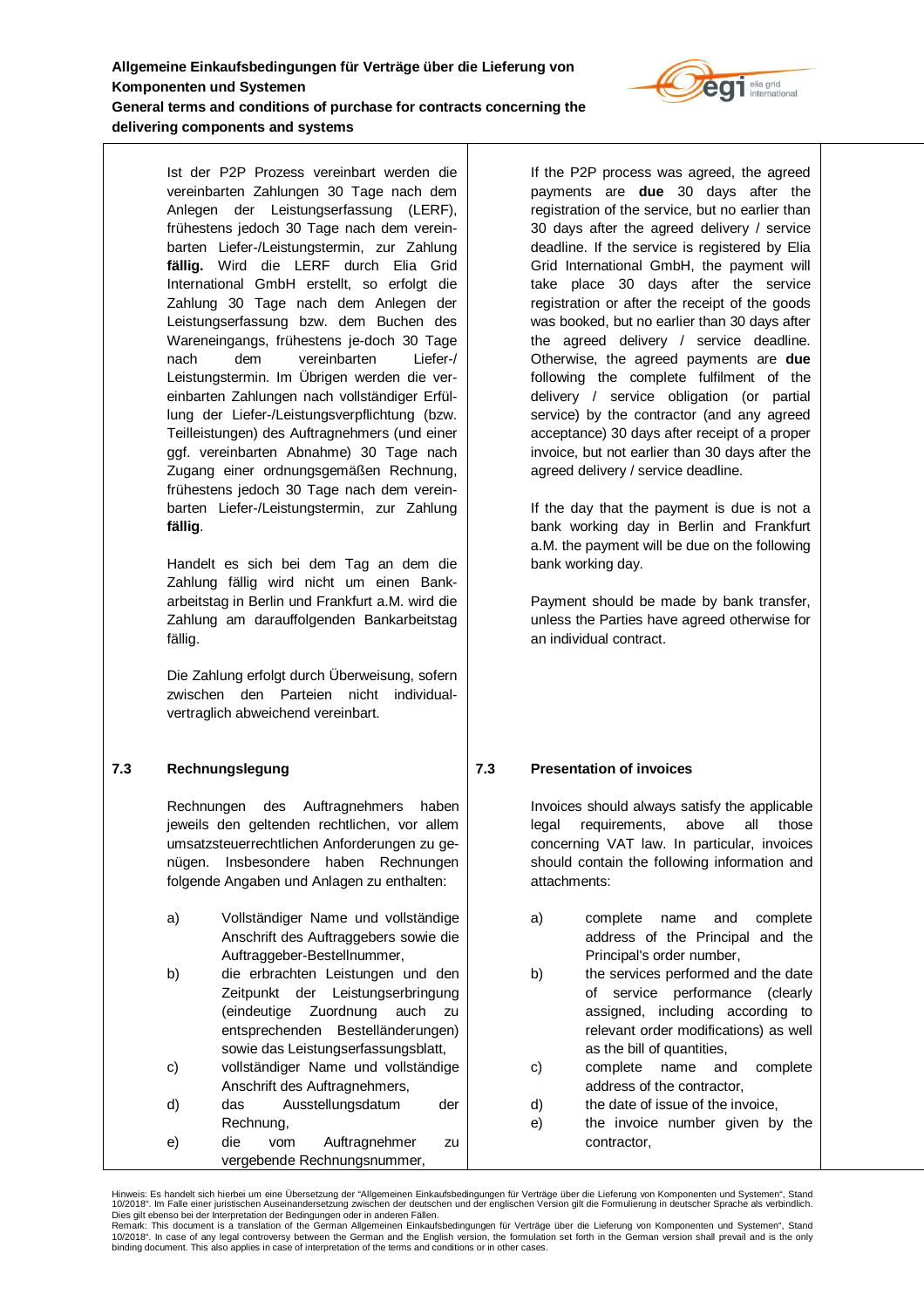

**General terms and conditions of purchase for contracts concerning the delivering components and systems**

| f)         | ggf. nach Steuersätzen<br>das<br>und                 | f  |
|------------|------------------------------------------------------|----|
|            | einzelnen Steuerbefreiungen aufge-                   |    |
|            | schlüsselte<br>Entgelt<br>sowie<br>den               |    |
|            | Bruttobetrag,<br>Ausweis                             | ç  |
| g)         | gesonderter<br>des                                   |    |
|            | anzuwendenden Steuersatzes sowie                     |    |
|            | auf das Entgelt entfallenden<br>den                  | h  |
|            | Umsatzsteuerbetrag,                                  |    |
| h)         | die<br>Steuernummer<br>oder<br>die                   |    |
|            | Umsatzsteuer-Identifikationsnummer                   | i) |
|            | des Auftragnehmers,                                  |    |
| i)         | Stundennachweise<br>$\prime$                         |    |
|            | Materialnachweise / Gerätenachweise                  |    |
|            | oder andere Nachweise.                               |    |
| Die:       | Rechnungen haben die zusätzlichen                    | ٦  |
|            | Pflichtangaben gem. § 14a UStG zu enthalten,         | c  |
|            | wenn die entsprechenden Voraussetzungen              | s  |
|            | erfüllt sind. Insbesondere haben Rechnungen,         | A  |
|            | mit denen über Leistungen zwischen ver-              | r  |
|            | schiedenen EU-Staaten abgerechnet wird, die          | s  |
|            | Umsatzsteuer-Identifikationsnummer<br>des            | S  |
|            | Auftragnehmers und des Auftraggebers zu              | k  |
| enthalten. |                                                      | tl |
|            |                                                      |    |
|            | Für Rechnungskorrekturen durch den Auftrag-          | J  |
|            | nehmer gelten ebenfalls die o.g. Mindest-            | г  |
|            | inhalten einer Rechnung.                             | b  |
|            |                                                      |    |
| Sofern     | der Auftragnehmer seinen<br>Sitz                     | ľ  |
|            | außerhalb der Bundesrepublik Deutschland             | c  |
|            | hat, sind zusätzlich folgende Angaben in die         | f  |
|            | Rechnung aufzunehmen:                                | ÌI |
|            |                                                      |    |
| a)         | Die Warenbezeichnung,                                | г  |
| b)         | die achtstellige Warennummer<br>der                  | b  |
|            | Warenverzeichnisse<br>die<br>für                     |    |
|            | Außenhandelsstatistik,                               |    |
| c)         | der statistische Gesamtwarenwert frei                | c  |
|            | deutsche<br>Grenze<br>(ohne                          |    |
|            | Nebenkosten),                                        |    |
| d)         | das Netto-Gewicht in kg,                             | c  |
| e)         | das Herkunfts- und Ursprungsland der                 | е  |
|            | Waren,                                               | f  |
| f)         | die IBAN (International Bank Account                 |    |
|            | Number) sowie der Swift Code (BIC)                   |    |
|            | der Hausbank.                                        |    |
|            | Weitere Hinweise zur Rechnungslegung sind unter      | Λ  |
|            | http://www.Elia Grid International GmbH.com/de/Elia  | a  |
| Grid       | International GmbH/Lieferanten<br>(Dokument          | G  |
|            | "Rechnungsinhalte<br>mögliche<br>und                 | C  |
|            | Rücksendungsgründe")<br>einsehbar,<br>die<br>jedoch  | u  |
| lediglich  | informatorischen Zwecken<br>dienen<br>und            | с  |
|            | keinerlei Gewähr im Hinblick auf Vollständigkeit und | ۲  |
|            |                                                      |    |

- the fees broken down by tax rates and individual tax exemptions, and the gross amount,
- g) the separate identification of the relevant tax rates and the VAT amount applicable to the fee,
- h) the federal tax identification number or the VAT identification number of the contractor
- time sheets / records of materials / records of tools or other records.

The invoices must also contain the additional compulsory information in accordance with sect. 14a of the German Value Added Tax Act (UStG), if the corresponding requirements are fulfilled. Invoices for services between different EU member states in particular require the VAT dentification Number of the contractor and he Principal.

The minimum contents of an invoice listed above also apply to invoice corrections made by the Contractor.

f the Contractor has his official address outside the Federal Republic of Germany the following information also need to be ncluded in the invoice:

- a) the product description
- b) the eight-digit serial number of the product indices for the export statistics
- c) the statistical total product value free at the German border (without additional costs)
- d) the net weight in kg
- e) the country of origin of the products
- the IBAN (International Bank Account Number) as well as the Swift Code (BIC) of the principal bank

More details on the presentation of invoices are available under <http://www.Elia>Grid International GmbH.com/en/Elia Grid International GmbH/Suppliers (document "Rechnungsinhalte und mögliche Rücksendungsgründe" (invoice content and potential reasons for its return)). However, these details are only for informational

Dies gilt ebenso bei der Interpretation der Bedingungen oder in anderen Fällen.<br>Remark: This document is a translation of the German Allgemeinen Einkaufsbedingungen für Verträge über die Lieferung von Komponenten und Syste 10/2018". In case of any legal controversy between the German and the English version, the formulation set forth in the German version shall prevail and is the only<br>binding document. This also applies in case of interpreta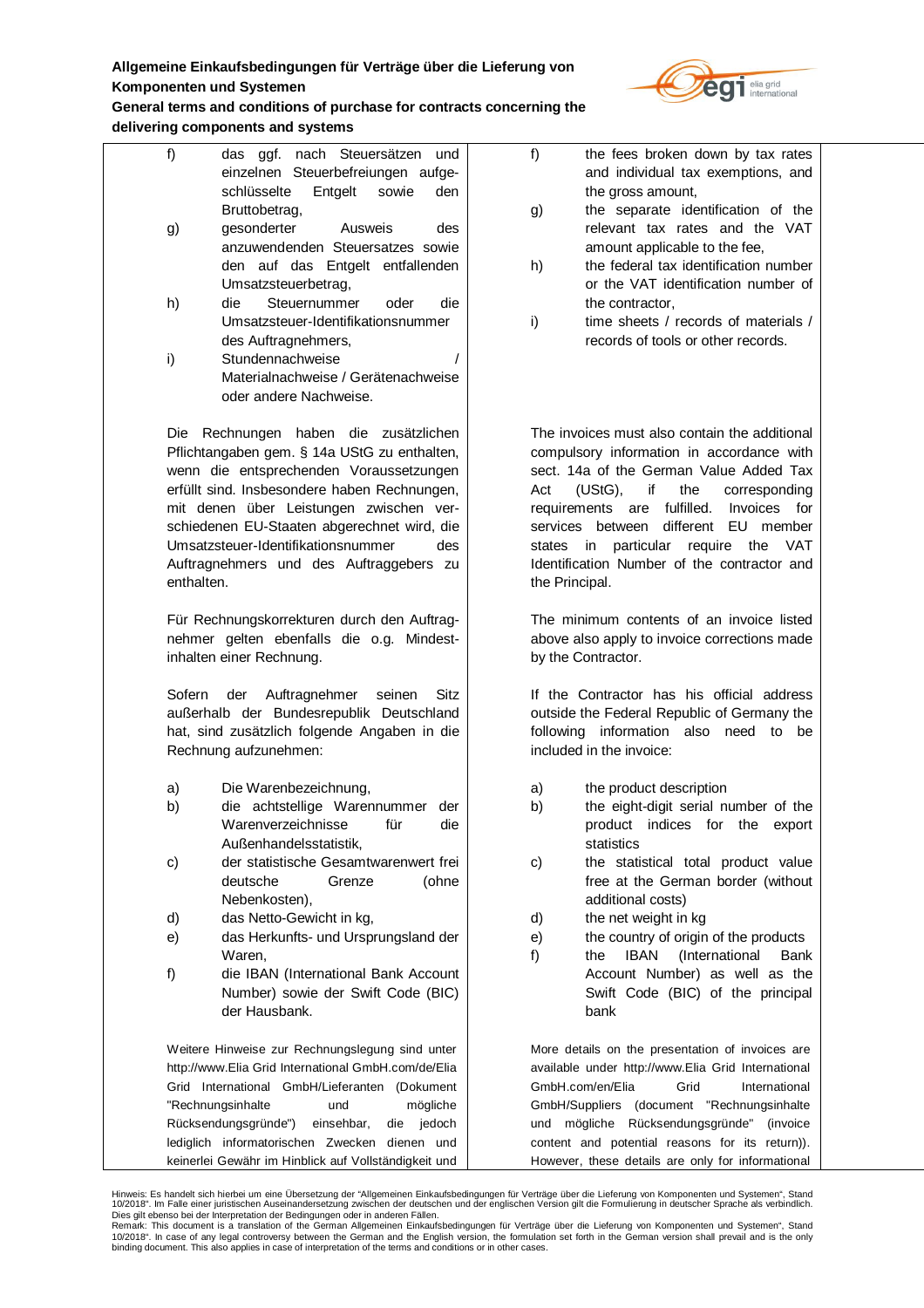

**General terms and conditions of purchase for contracts concerning the delivering components and systems**

|     | bieten.<br>(steuer-)rechtliche<br>Richtigkeit<br>Rechtsverbindlich<br>sind<br>ausschließlich<br>die<br>Regelungen der Bedingungen.                                                                                                                                                                                                                                                                                                                                                                                                                                                                                                                                                                                                                                                                                                                                               |     | in<br>purposes<br>and<br>no<br>way<br>quarantee<br>the<br>completeness and (tax) legal accuracy. Only the<br>arrangements made in these Conditions are<br>legally binding.                                                                                                                                                                                                                                                                                                                                                                                                                                                                                                                                                                                                                                                                                               |
|-----|----------------------------------------------------------------------------------------------------------------------------------------------------------------------------------------------------------------------------------------------------------------------------------------------------------------------------------------------------------------------------------------------------------------------------------------------------------------------------------------------------------------------------------------------------------------------------------------------------------------------------------------------------------------------------------------------------------------------------------------------------------------------------------------------------------------------------------------------------------------------------------|-----|--------------------------------------------------------------------------------------------------------------------------------------------------------------------------------------------------------------------------------------------------------------------------------------------------------------------------------------------------------------------------------------------------------------------------------------------------------------------------------------------------------------------------------------------------------------------------------------------------------------------------------------------------------------------------------------------------------------------------------------------------------------------------------------------------------------------------------------------------------------------------|
| 7.4 | Unvollständige<br>fehlerhafte<br>oder<br>Rechnungen                                                                                                                                                                                                                                                                                                                                                                                                                                                                                                                                                                                                                                                                                                                                                                                                                              | 7.4 | Incomplete or innacurate invoices                                                                                                                                                                                                                                                                                                                                                                                                                                                                                                                                                                                                                                                                                                                                                                                                                                        |
|     | Unvollständige oder fehlerhafte Rechnungen<br>begründen keine Fälligkeit und können vom<br>Auftraggeber zurückgewiesen werden.                                                                                                                                                                                                                                                                                                                                                                                                                                                                                                                                                                                                                                                                                                                                                   |     | Incomplete or inaccurate invoices do not<br>establish any due dates and can be rejected<br>by the Principal.                                                                                                                                                                                                                                                                                                                                                                                                                                                                                                                                                                                                                                                                                                                                                             |
| 7.5 | Fälligkeitszinsen und Verzug                                                                                                                                                                                                                                                                                                                                                                                                                                                                                                                                                                                                                                                                                                                                                                                                                                                     | 7.5 | Due date interest and default                                                                                                                                                                                                                                                                                                                                                                                                                                                                                                                                                                                                                                                                                                                                                                                                                                            |
|     | Der<br>Auftraggeber<br>schuldet<br>keine<br>Fälligkeitszinsen. Der Anspruch des Auftrag-<br>nehmers auf Verzugszinsen bleibt unberührt.<br>Der Verzugseintritt setzt in jedem Fall eine<br>Mahnung des Auftragnehmers voraus. Der<br>Auftraggeber kann stets einen geringeren<br>Verzugsschaden<br>hinsichtlich<br>(auch<br>der<br>Verzugszinsen)<br>Auftragnehmers<br>des<br>nachweisen.                                                                                                                                                                                                                                                                                                                                                                                                                                                                                        |     | The Principal is not liable for any due date<br>interest. The contractor's claim to default<br>interest remains unaffected. The contractor<br>will always send a reminder before the period<br>of default interest begins. The Principal can<br>always prove that the damages caused by<br>delay of the contractor (including in respect<br>of the default interest) are lower.                                                                                                                                                                                                                                                                                                                                                                                                                                                                                          |
| 7.6 | Teil- und Schlussrechnungen                                                                                                                                                                                                                                                                                                                                                                                                                                                                                                                                                                                                                                                                                                                                                                                                                                                      | 7.6 | <b>Partial and final invoices</b>                                                                                                                                                                                                                                                                                                                                                                                                                                                                                                                                                                                                                                                                                                                                                                                                                                        |
|     | Rechnungen sind nach ihrem Zweck als<br>fortlaufende<br>Teilrechnungen<br>oder<br>Teil-<br>Schlussrechnung<br>bezeichnen.<br>zu<br>rechnungen hat der Auftragnehmer so auf-<br>zustellen, dass sie als Teile der Schluss-<br>rechnung benutzt werden können. Jede Teil-<br>rechnung muss Angaben über Umfang und<br>Wert aller bisherigen Lieferungen/ Leistungen<br>und die bereits erhaltenen Teilzahlungen ent-<br>halten. In der Schlussrechnung sind die<br>Lieferungen/Leistungen nach den Positionen<br>des Vertrages aufzuschlüsseln und die Teil-<br>zahlungen einzeln aufzuführen. Die<br>Be-<br>gleichung von Teilrechnungen bedeutet kein<br>Anerkenntnis von in Rechnung gestellten Teil-<br>lieferungen/Teilleistungen. Die Prüfung der ins-<br>gesamt vom Auftragnehmer<br>erbrachten<br>Lieferungen/Leistungen erfolgt im Rahmen der<br>Schlussrechnungsprüfung. |     | Invoices should be marked as ongoing<br>partial invoices or final invoice according<br>to their purpose. Partial invoices should be<br>presented by the contractor so that they can<br>be used as parts of the final invoice. Each<br>partial invoice must include details about the<br>scope and value of all the deliveries/services<br>to date and the partial payments already<br>received. The final invoice should itemise the<br>deliveries/services according to the items in<br>the contract and should cite the partial<br>payments separately. The settlement of<br>partial invoices does not constitute the<br>acknowledgement of the partial deliveries/<br>partial services presented in the invoice. The<br>inspection of the total deliveries/services<br>provided by the Contractor will be undertaken<br>in the scope of the final invoice inspection. |
|     | Die Schlussrechnung ist gemäß § 14 UStG,<br>h. Gesamtleistung<br>d. I<br>netto<br>zuzüglich<br>gegebenenfalls gesetzlich geschuldeter USt.<br>abzüglich der geleisteten (Brutto-) Teil-<br>zahlungen, zu erstellen. Zum Zeitpunkt der<br>Stellung der Schlussrechnung müssen die<br>gemäß Punkt 7.3 erforderlichen Unterlagen<br>vorliegen.                                                                                                                                                                                                                                                                                                                                                                                                                                                                                                                                      |     | The final invoice shall be drawn up in<br>accordance with sect. 14 of the VAT Act,<br>meaning the net total performance plus any<br>legally payable VAT less the partial (gross)<br>payments made in advance. At the point<br>when the final invoice is presented the<br>necessary documents in accordance with<br>point 10.2 must be available.                                                                                                                                                                                                                                                                                                                                                                                                                                                                                                                         |

Hinweis: Es handelt sich hierbei um eine Ubersetzung der "Allgemeinen Einkaufsbedingungen für Verträge über die Lieferung von Komponenten und Systemen", Stand<br>10/2018". Im Falle einer juristischen Auseinandersetzung zwisch

<sup>10/2018&</sup>quot;. In case of any legal controversy between the German and the English version, the formulation set forth in the German version shall prevail and is the only<br>binding document. This also applies in case of interpreta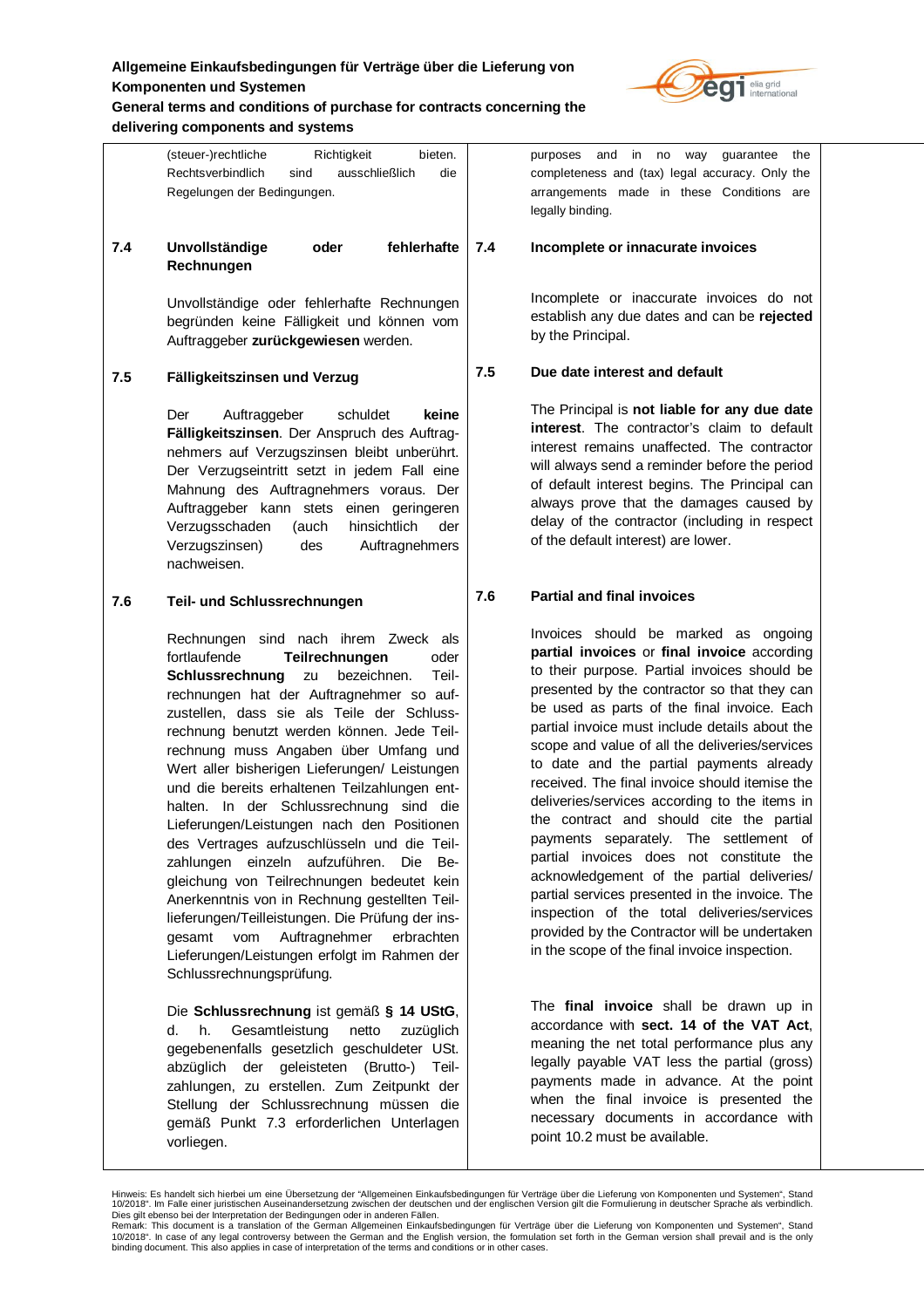

**General terms and conditions of purchase for contracts concerning the delivering components and systems**

| 8.  | Sollte sich nach Stellung einer Teilrechnung<br>herausstellen, dass danach keine weiteren<br>Teilrechnungen erfolgen, ist auf Anforderung<br>von Auftraggeber die letzte Teilrechnung<br>nachträglich von Auftragnehmer schriftlich als<br>Schlussrechnung zu deklarieren.<br>Aufrechnungs-<br>und                                                                                                                                                                                                                                                                                                                        | 8.  | If it emerges after the presentation of a<br>partial invoice that there will be no further<br>partial invoices to come, on the request of<br>the Principal the last partial invoice should be<br>declared retrospectively by the contractor in<br>writing to be the final invoice.<br>Rights of offsetting<br>retention /<br>and                                                                                                                                                                                                                                                                                             |
|-----|---------------------------------------------------------------------------------------------------------------------------------------------------------------------------------------------------------------------------------------------------------------------------------------------------------------------------------------------------------------------------------------------------------------------------------------------------------------------------------------------------------------------------------------------------------------------------------------------------------------------------|-----|------------------------------------------------------------------------------------------------------------------------------------------------------------------------------------------------------------------------------------------------------------------------------------------------------------------------------------------------------------------------------------------------------------------------------------------------------------------------------------------------------------------------------------------------------------------------------------------------------------------------------|
|     | Zurückbehaltungsrechte / Abtretung                                                                                                                                                                                                                                                                                                                                                                                                                                                                                                                                                                                        |     | assignment                                                                                                                                                                                                                                                                                                                                                                                                                                                                                                                                                                                                                   |
|     | Dem Auftraggeber stehen gegenüber dem<br>Aufrechnungs-<br>Auftragnehmer<br>und<br>Zurückbehaltungsrechte<br>in<br>gesetzlichem<br>Umfang zu.                                                                                                                                                                                                                                                                                                                                                                                                                                                                              |     | The <b>Principal</b> is entitled to <b>rights</b><br>оf<br>retention<br>offsetting<br>and<br>against<br>the<br>contractor to the extent permitted by law.                                                                                                                                                                                                                                                                                                                                                                                                                                                                    |
|     | Ein Zurückbehaltungsrecht hinsichtlich der<br>Lieferung/Leistung steht dem Auftragnehmer<br>nur zu, soweit er dieses auf unbestrittene,<br>entscheidungsreife oder rechtskräftig fest-<br>gestellte<br>Forderungen<br>aus<br>demselben<br>Vertragsverhältnis stützt. Die Aufrechnung des<br>Auftragnehmers ist nur mit unbestrittenen,<br>entscheidungsreifen oder rechtskräftig fest-<br>gestellten Gegenforderungen zulässig.<br>Der Auftragnehmer ist nicht berechtigt,<br>seine Forderungen gegen den Auftraggeber                                                                                                    |     | The contractor is only entitled to a right of<br>retention in respect of the delivery / service to<br>the extent that this is based on claims from<br>the same contractual relationship that are<br>established to be undisputed, ready for a<br>decision or determined by final enforceable<br>judgement. Offsetting by the contractor is<br>only permissible with counterclaims that are<br>established to be undisputed, ready for a<br>decision or determined by final enforceable<br>judgement.<br>The contractor is not entitled to assign his                                                                         |
|     | dessen<br>schriftliche<br>Zustimmung<br>ohne<br>abzutreten oder durch Dritte einziehen zu<br>lassen; §354a HGB bleibt unberührt. Das gilt<br>Auftragnehmer<br>nicht,<br>wenn<br>dem<br>im<br>ordnungsgemäßen Geschäftsgang ein verlän-<br>gerter Eigentumsvorbehalt eingeräumt wurde.                                                                                                                                                                                                                                                                                                                                     |     | claims against the Principal or have them<br>by third parties without the<br>collected<br>Principal's written consent; sect. 354a of the<br>German Commercial Code (HGB) remains<br>unaffected. This does not apply if the<br>contractor has been granted an extended<br>retention of title in the course of normal<br>business.                                                                                                                                                                                                                                                                                             |
| 9.  | Bürgschaften<br>Absicherung<br>zur<br>von<br>Vertragserfüllung,<br>Anzahlungen<br>und<br>Ansprüchen aus Mängelhaftung                                                                                                                                                                                                                                                                                                                                                                                                                                                                                                     | 9.  | Securities to guarantee the performance<br>of the contract, advance payments and<br>defect claims                                                                                                                                                                                                                                                                                                                                                                                                                                                                                                                            |
| 9.1 | Vertragserfüllungsbürgschaft                                                                                                                                                                                                                                                                                                                                                                                                                                                                                                                                                                                              | 9.1 | Contract performance guarantee                                                                                                                                                                                                                                                                                                                                                                                                                                                                                                                                                                                               |
|     | Soweit individualvertraglich vereinbart, stellt<br>der Auftragnehmer dem Auftraggeber zur<br>Absicherung der Vertragserfüllung<br>mit<br>Annahmebestätigung oder<br>mit<br>Empfangs<br>bestätigung der Bestellung eine für den<br>Auftraggeber kostenlose, unwiderrufliche, un-<br>bedingte und selbstschuldnerische Bürgschaft<br>unter Verzicht auf die Einreden der Anfecht-<br>barkeit, Aufrechenbarkeit (es sei denn, die<br>Gegenforderung ist unbestritten, entschei-<br>dungsreif oder rechtskräftig festgestellt) und<br>Vorausklage eines in der EU zugelassenen<br>erstklassigen Kreditinstitutes (d. h. eines |     | Insofar as agreed in the individual contract,<br>the contractor provides the Principal with a<br>security that is free for the Principal,<br>irrevocable,<br>unconditional<br>and<br>directly<br>enforceable to guarantee the performance<br>of the contract with acknowledgement of<br>acceptance or confirmation of receipt of the<br>order, thereby waiving the right of advance<br>claim, invalidity and set-off (unless the<br>counterclaim is undisputed, ready for a<br>decision or determined by final enforceable<br>judgement) at a first-rate credit institution<br>approved in the EU (i.e. a credit institution |

Hinweis: Es handelt sich hierbei um eine Ubersetzung der "Allgemeinen Einkaufsbedingungen für Verträge über die Lieferung von Komponenten und Systemen", Stand<br>10/2018". Im Falle einer juristischen Auseinandersetzung zwisch

<sup>10/2018&</sup>quot;. In case of any legal controversy between the German and the English version, the formulation set forth in the German version shall prevail and is the only<br>binding document. This also applies in case of interpreta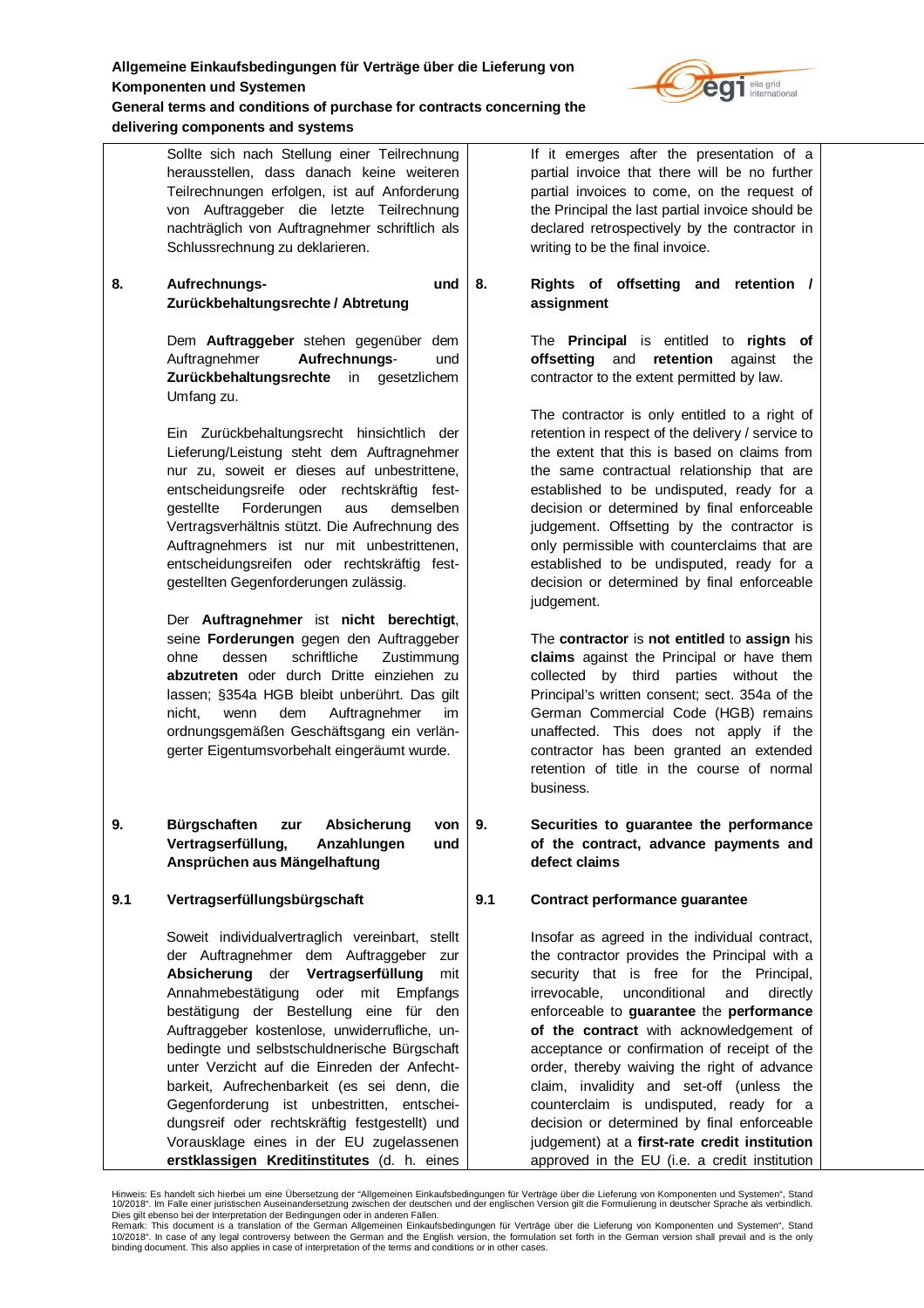

Kreditinstitutes, das von einer Rating-agentur (Standard & Poor's, Moody's oder Fitch) im Langfristrating mit mindestens "A-" (Standard & Poor's und Fitch) bzw. "A3" (Moody's) und von derselben Ratingagentur im Kurzfristrating mit mindestens "A-2" (Standard & Poor's) bzw. "P-2" (Moody's) bzw. "F2" (Fitch) geratet ist. Sofern das Kreditinstitut von mehreren der genannten Agenturen geratet ist, darf die Mehrheit aller vorhandenen Ratings die o.g. Mindestanforderungen nicht unterschreiten).

Die Bürgschaft darf nicht auf bestimmte Zeit begrenzt sein. Sie ist nach Abnahme der Leistung und nach Übergabe der Bürgschaft zur Sicherung der Ansprüche aus Mängelhaftung zurückzugeben, es sei denn, dass Ansprüche des Auftraggebers, die nicht von der Bürgschaft zur Sicherung der Ansprüche aus Mängelhaftung umfasst sind, noch nicht erfüllt sind.

Bei Nachträgen ist der Auftraggeber berechtigt, eine Vertragserfüllungsbürgschaft in Höhe des Brutto-Nachtragswertes oder den Austausch der bereits gestellten Vertragserfüllungsbürgschaft Zug um Zug gegen eine entsprechend höhere zu verlangen.

## **9.2 Anzahlungs- bzw. Vorauszahlungsbürgschaft**

Soweit individualvertraglich vereinbart, stellt der Auftragnehmer dem Auftraggeber zur **Absicherung** etwaig vereinbarter **Vorauszahlungen** zum individualvertraglich vereinbarten Termin, spätestens mit entsprechender Rechnungslegung eine für den Auftraggeber kostenlose, unwiderrufliche, unbedingte und selbstschuldnerische Bürgschaft unter Verzicht auf die Einreden der Anfechtbarkeit, Aufrechenbarkeit (es sei denn, die Gegenforderung ist unbestritten, entscheidungsreif oder rechtskräftig festgestellt) und Vorausklage eines in der EU zugelassenen **erstklassigen Kreditinstitutes** (d. h. eines Kreditinstitutes, das von einer Ratingagentur (Standard & Poor's, Moody's oder Fitch) im Langfristrating mit mindestens "A-" (Standard & Poor's und Fitch) bzw. "A3" (Moody's) und von derselben Ratingagentur im Kurzfristrating mit mindestens "A-2" (Standard & Poor's) bzw. "P-2" (Moody's) bzw. "F2" (Fitch) geratet ist. Sofern das Kreditinstitut von mehreren der genannten Agenturen geratet ist, darf die Mehrheit aller that has been rated at least "A-" (Standard & Poor's and Fitch) or "A3" (Moody's) in the long term by a rating agency (Standard & Poor's, Moody's or Fitch) and a rating of at least "A-2" (Standard & Poor's) or "P-2" (Moody's) or "F2" (Fitch) in the short term by the same rating agency. Insofar as the credit institution is rated by several of the agencies mentioned, the majority of all available ratings cannot be lower than the minimum requirements mentioned above.)

The security shall not be limited in time. The security shall be returned after acceptance of the service and handover of the security against defect claims, unless the claims not included in the scope of the security against defect claims have not yet been met.

In case of follow-up orders, the Principal is entitled to request a contract performance guarantee for the amount of the gross followup order value or the exchange of the already provided contract performance guarantee against a correspondingly higher one.

# **9.2 Advance payment or prepayment security**

Insofar as agreed in the individual contract, the contractor provides the Principal with a security that is free for the Principal, irrevocable, unconditional and directly enforceable security to **ensure** any agreed **prepayments** within the term agreed in the individual contract and no later than when the corresponding invoice has been presented, thereby waiving the right of advance claim, invalidity and setoff (unless the counterclaim is undisputed, ready for a decision or determined by final enforceable judgement) at a **first-rate credit institution** approved in the EU (i.e. a credit institution that has been rated at least "A-" (Standard & Poor's and Fitch) or "A3" (Moody's) in the long term by a rating agency (Standard & Poor's, Moody's or Fitch) and a rating of at least "A-2" (Standard & Poor's) or "P-2" (Moody's) or "F2" (Fitch) in the short term by the same rating agency. Insofar as the credit institution is rated by several of the agencies mentioned, the majority of all available ratings cannot be lower than the minimum requirements

Hinweis: Es handelt sich hierbei um eine Übersetzung der "Allgemeinen Einkaufsbedingungen für Verträge über die Lieferung von Komponenten und Systemen", Stand 10/2018". Im Falle einer juristischen Auseinandersetzung zwischen der deutschen und der englischen Version gilt die Formulierung in deutscher Sprache als verbindlich.

Dies gilt ebenso bei der Interpretation der Bedingungen oder in anderen Fällen.<br>Remark: This document is a translation of the German Allgemeinen Einkaufsbedingungen für Verträge über die Lieferung von Komponenten und Syste 10/2018". In case of any legal controversy between the German and the English version, the formulation set forth in the German version shall prevail and is the only<br>binding document. This also applies in case of interpreta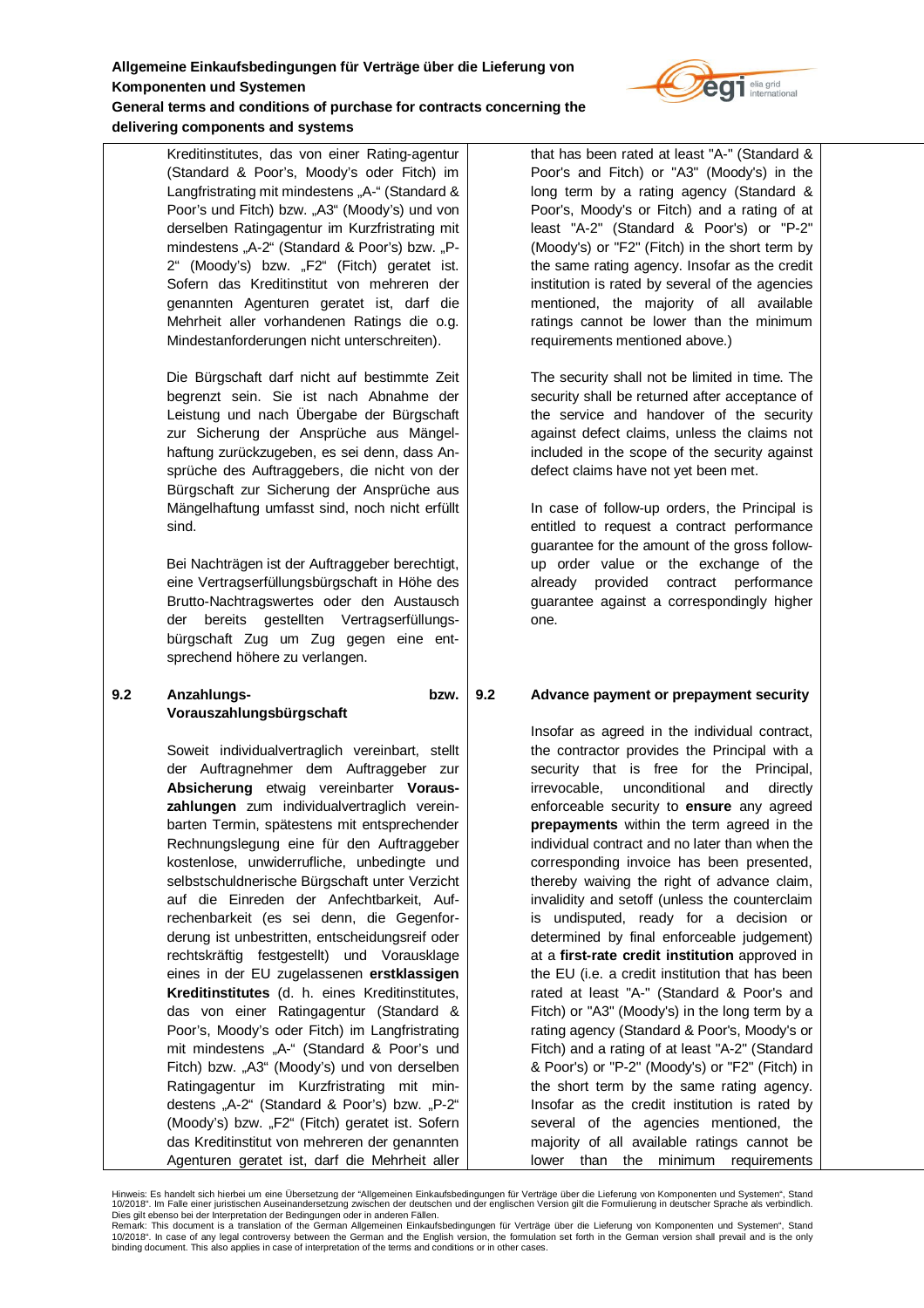

vorhandenen Ratings die o.g. Mindestanforderungen nicht unterschreiten).

Die Bürgschaft darf nicht auf bestimmte Zeit begrenzt sein. Der Bürgschaftsbetrag hat den Nettobetrag der Anzahlung zuzüglich gesetzlich geschuldeter Umsatzsteuer zum Zeitpunkt des Zahlungstermins für die Anzahlung abzudecken. Sie wird entsprechend den im Zahlungsplan getroffenen Bestimmungen zurückgegeben.

# **9.3 Mängelgewährleistungsbürgschaft**

Soweit individualvertraglich vereinbart, stellt der Auftragnehmer dem Auftraggeber zur **Absicherung** der Pflichten des Auftragnehmers bei **Mängeln** bei Anwendung des Gutschriftverfahrens mit der enderfassten Lieferung oder sonstigen Leistung und im Übrigen mit der Schlussrechnung eine für den Auftraggeber kostenlose, unwiderrufliche, unbedingte und selbstschuldnerische Bürgschaft unter Verzicht auf die Einreden der Anfechtbarkeit, Aufrechenbarkeit (es sei denn, die Gegenforderung ist unbestritten, entscheidungsreif oder rechtskräftig festgestellt) und Vorausklage eines in der EU zugelassenen erstklassigen Kreditinstitutes (wie oben definiert) in Höhe von 5 % des Nettoauftragswertes.

Die Bürgschaft darf nicht auf bestimmte Zeit begrenzt sein. Die Bürgschaft ist nach Verjährung sämtlicher Mängelansprüche zurückzugeben. Soweit jedoch zu diesem Zeitpunkt die seitens des Auftraggebers geltend gemachten Ansprüche noch nicht erfüllt sind, darf dieser einen entsprechenden Teil der Sicherheit zurückhalten

# **9.4 Änderung des Rating**

Der Auftraggeber ist jeweils berechtigt, die Bürgschaft eines anderen Kreditinstitutes zu verlangen, wenn das jeweilige Kreditinstitut von keiner Ratingagentur (Standard & Poor's, Moody's oder Fitch) oder, sofern das Kreditinstitut von mehreren der genannten Agenturen geratet ist, nicht von der Mehrheit der vorhandenen Ratings der genannten Agenturen im Langfristrating mit mindestens "A-" (Standard & Poor's und Fitch) bzw. "A3" (Moody's) und/oder von derselben Ratingagentur im Kurzfristrating mit minmentioned above.)

The security shall not be limited in time. The amount of the security shall cover the net amount of the prepayment plus the legally payable VAT at the time of the prepayment due date. It will be returned in accordance with the provisions made in the payment schedule.

# **9.3 Security against defects**

Insofar as agreed in the individual contract, the contractor provides the Principal with a security that is free for the Principal, irrevocable, unconditional and directly enforceable security to **ensure** the duties of the contractor in case of **defects** when the credit note procedure is applied at the moment of final delivery or any other service and otherwise when the final invoice has been presented, thereby waiving the right of advance claim, invalidity and setoff (unless the counterclaim is undisputed, ready for a decision or determined by final enforceable judgement) at a first-rate credit institution approved in the EU (as defined above) for an amount of 5 % of the net order value.

The security shall not be limited in time. The security shall be returned after the end of the statutory limitation period of all defect claims. However, as far as the claims raised by the Principal have not yet been covered at this time, the Principal shall be entitled to withhold a corresponding part of the security.

# **9.4 Adjustment of the rating**

The Principal is at all times entitled to request a security from another credit institution when the current credit institution is not rated by any rating agency (Standard & Poor's, Moody's or Fitch) or insofar as the credit institution is rated by several of the agencies mentioned, is not rated at least "A-" (Standard & Poor's and Fitch) or "A3" (Moody's) in the long term by the majority of the available ratings of the agencies mentioned and/or at least "A-2" (Standard & Poor's) or "P-2" (Moody's) or "F2" (Fitch) in

Hinweis: Es handelt sich hierbei um eine Übersetzung der "Allgemeinen Einkaufsbedingungen für Verträge über die Lieferung von Komponenten und Systemen", Stand 10/2018". Im Falle einer juristischen Auseinandersetzung zwischen der deutschen und der englischen Version gilt die Formulierung in deutscher Sprache als verbindlich.

Dies gilt ebenso bei der Interpretation der Bedingungen oder in anderen Fällen.<br>Remark: This document is a translation of the German Allgemeinen Einkaufsbedingungen für Verträge über die Lieferung von Komponenten und Syste 10/2018". In case of any legal controversy between the German and the English version, the formulation set forth in the German version shall prevail and is the only<br>binding document. This also applies in case of interpreta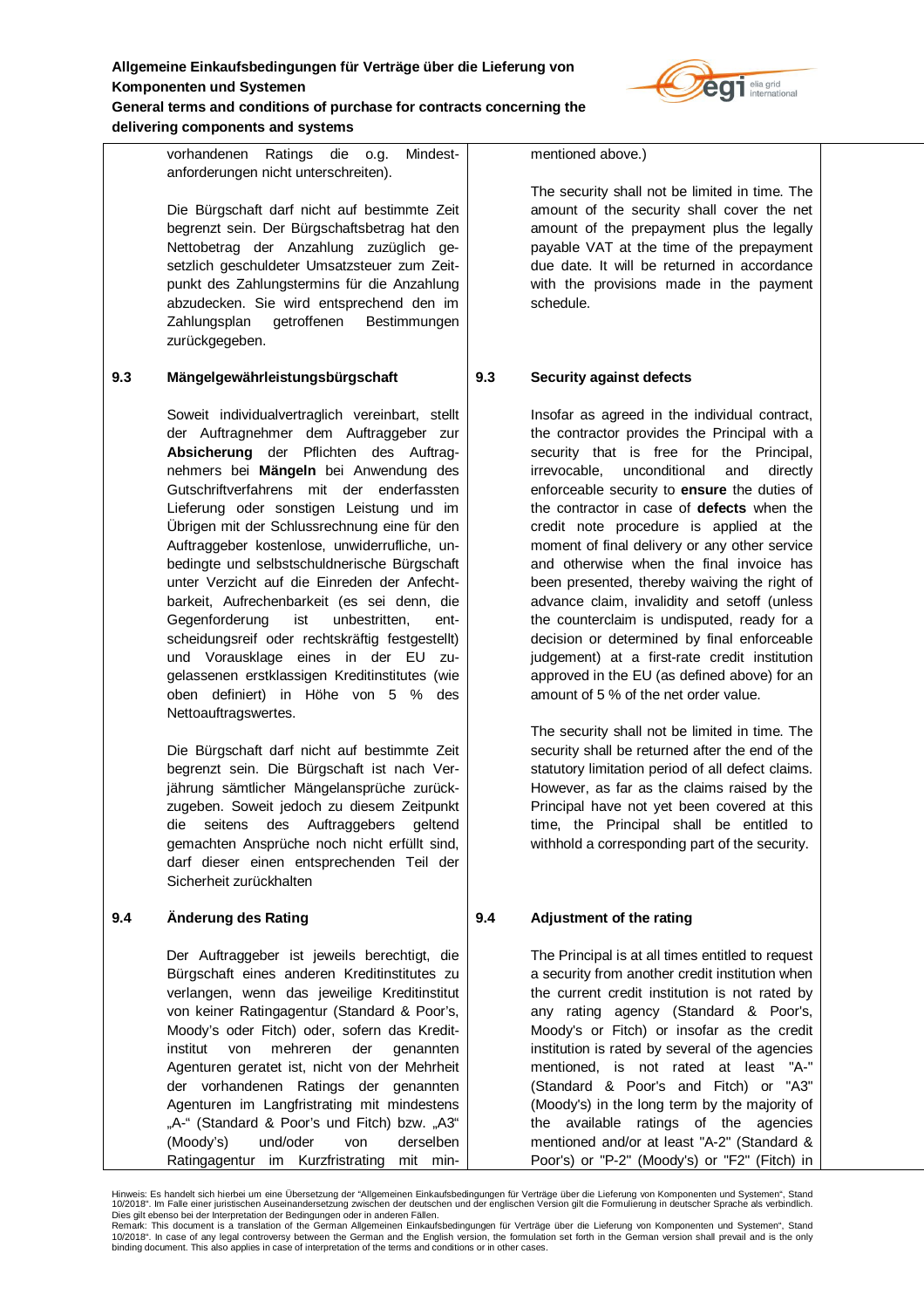

destens "A-2" (Standard & Poor's) bzw. "P-2" (Moody's) bzw. "F2" (Fitch) geratet ist.

Verschlechtert sich das einzige Rating oder die Mehrheit der vorhandenen Ratings des Kreditinstituts durch die genannten Agenturen unter "A-" (Standard & Poor's und Fitch) bzw. "A3" (Moody's) im Langfristrating und/oder unter "A-2" (Standard & Poor's) bzw. "P-2" (Moody's) bzw. "F2" (Fitch) im Kurzfristrating, ist der Auftragnehmer auf Aufforderung des Auftraggebers unverzüglich zur Stellung einer entsprechenden Bürgschaft eines anderen Kreditinstituts, das von einer Ratingagentur (Standard & Poor's, Moody's oder Fitch) im Langfristrating mit mindestens "A-" (Standard & Poor's und Fitch) bzw. "A3" (Moody's) und im Kurzfristrating mit mindestens "A-2" (Standard & Poor's) bzw. "P-2" (Moody's) bzw. "F2" (Fitch) geratet ist, verpflichtet. Sofern das Kreditinstitut von mehreren der genannten Agenturen geratet ist, muss die Mehrheit aller vorhandenen Ratings die vorgenannten Mindestanforderungen erfüllen.

**10. Erfüllungsort / Örtliche Verhältnisse / Liefer- und Leistungsbedingungen / Zollabfertigung**

## **10.1 Erfüllungsort**

Erfüllungsort für alle Lieferungen und Leistungen (einschließlich Nacherfüllungen und Zahlungen) ist der Sitz des Auftraggebers oder die vom Auftraggeber für den Ort der Lieferung/Leistung angegebene Adresse.

# **10.2 Örtliche Verhältnisse**

Der Auftragnehmer ist verpflichtet, sich ausreichend über die örtlichen Verhältnisse sowie über öffentlich-rechtliche Fragen (ggf. bestehende gesetzliche Rahmenbedingungen oder behördliche Auflagen, die die Erfüllung seiner vertraglichen Pflichten betreffen), soweit dies zur Erbringung seiner Leistung erforderlich ist, zu informieren. Er wird den Beginn der Anlieferung und Montage bzw. Baubeginn mit dem Beauftragten des Auftraggebers abstimmen. Die durch Nichtbeachtung dieser Verpflichtung entstehenden Kosten gehen zu Lasten des Auftragnehmers.

the short term by the same rating agencies.

If one rating or the majority of the relevant ratings of the credit institution by the agencies mentioned is lowered below "A-" (Standard & Poor's and Fitch) or "A3" (Moody's) in the long term and/or below "A-2" (Standard & Poor's), "P-2" (Moody's) or "F2" (Fitch) in the short term, the contractor is obliged to immediately provide a security from another credit institution at the Principal's request that has been rated at least "A-" (Standard & Poor's and Fitch) or "A3" (Moody's) in the long term by a rating agency (Standard & Poor's, Moody's or Fitch) and a rating of at least "A-2" (Standard & Poor's) or "P-2" (Moody's) or "F2" (Fitch) in the short term. Insofar as the credit institution is rated by several of the agencies mentioned, the majority of all available ratings by the agencies mentioned has to meet all the minimum requirements mentioned above.

## **10. Place of fulfilment / Local circumstances / Delivery and service conditions / Customs clearance**

# **10.1 Place of fulfilment**

The place of fulfilment for all deliveries and services (including supplementary services and payments) is the Principal's official address, or an address given by the Principal as the place of delivery / service.

# **10.2 Local circumstances**

The contractor is obliged to gather sufficient information about the local circumstances and about matters of public law (possible legal framework conditions or official decrees that concern the fulfilment of his contractual obligations), to the extent that this is required for his service. He will coordinate the beginning of the service and assembly or beginning of construction with the Principal's representatives. Costs arising from the noncompliance with this obligation will be borne by the contractor.

Hinweis: Es handelt sich hierbei um eine Übersetzung der "Allgemeinen Einkaufsbedingungen für Verträge über die Lieferung von Komponenten und Systemen", Stand 10/2018". Im Falle einer juristischen Auseinandersetzung zwischen der deutschen und der englischen Version gilt die Formulierung in deutscher Sprache als verbindlich.

Dies gilt ebenso bei der Interpretation der Bedingungen oder in anderen Fällen.<br>Remark: This document is a translation of the German Allgemeinen Einkaufsbedingungen für Verträge über die Lieferung von Komponenten und Syste 10/2018". In case of any legal controversy between the German and the English version, the formulation set forth in the German version shall prevail and is the only<br>binding document. This also applies in case of interpreta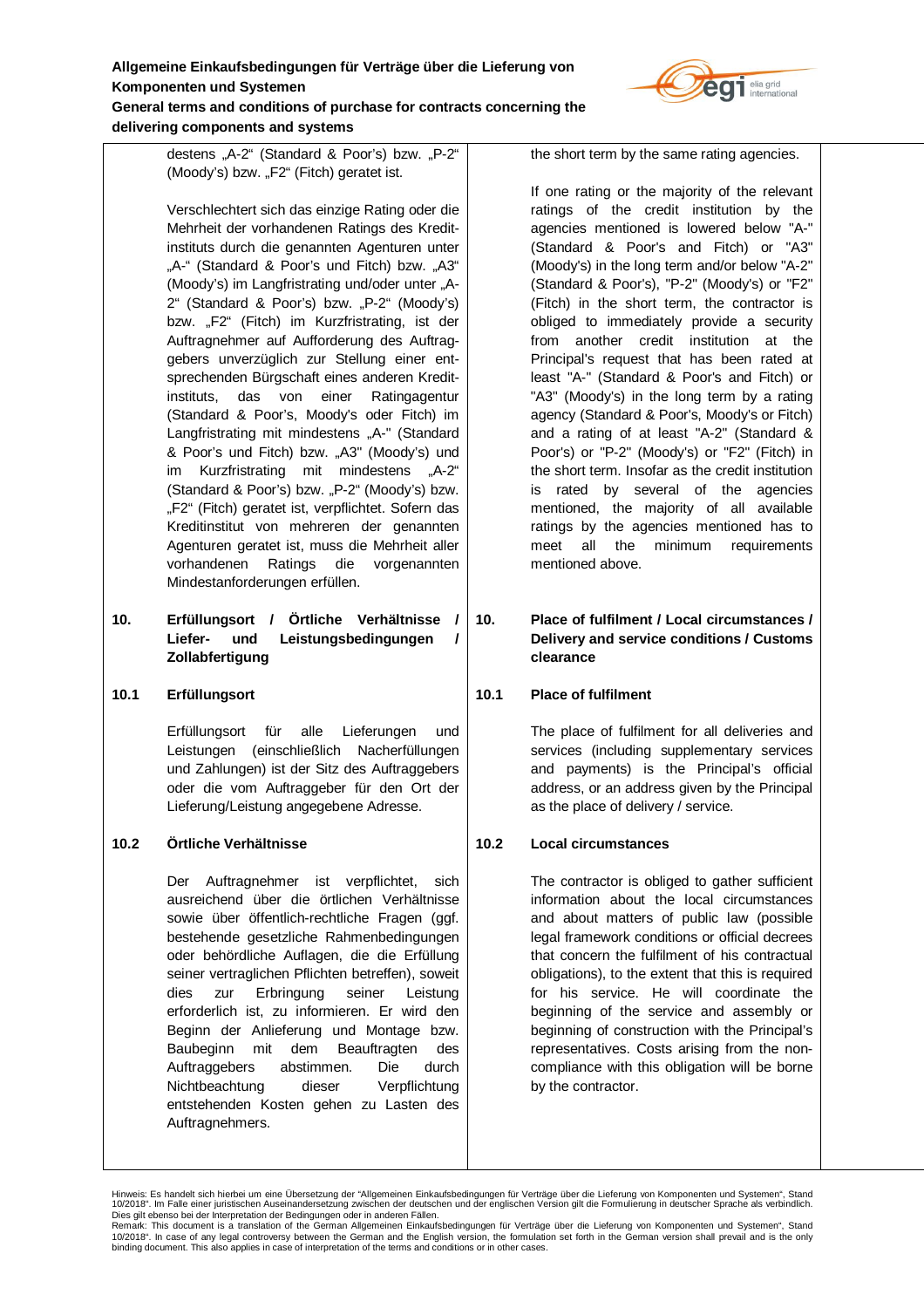

# **General terms and conditions of purchase for contracts concerning the delivering components and systems**

| 10.3 | Liefer- und Leistungsbedingungen                                                                                                                                                                                                                                                                                                                                                                                                                                                                                                                                                        | 10.3 | Delivery and service conditions                                                                                                                                                                                                                                                                                                                                                                                                                                                                                                                                                                   |
|------|-----------------------------------------------------------------------------------------------------------------------------------------------------------------------------------------------------------------------------------------------------------------------------------------------------------------------------------------------------------------------------------------------------------------------------------------------------------------------------------------------------------------------------------------------------------------------------------------|------|---------------------------------------------------------------------------------------------------------------------------------------------------------------------------------------------------------------------------------------------------------------------------------------------------------------------------------------------------------------------------------------------------------------------------------------------------------------------------------------------------------------------------------------------------------------------------------------------------|
|      | Die Lieferung durch den Auftragnehmer erfolgt<br>gemäß Klausel DDP der Incoterms ® 2010<br>"Delivered Duty Paid", das heißt inklusive aller<br>Nebenkosten (z.B. Verpackung, Transport,<br>Zoll,) und darüber hinaus inklusive aller<br>Leistungen und Nebenleistungen des Auftrag-<br>nehmers<br>(z.B.<br>Montage,<br>Einbau<br>und<br>Sofern<br>individualvertraglich<br>Versicherung).<br>eine Lieferklausel vereinbart wird, nach der der<br>Auftraggeber die Versandkosten zu tragen hat,<br>verpflichtet sich der Auftragnehmer<br>die<br>wirtschaftlichste Versandart zu wählen. |      | The delivery by the contractor shall take<br>place in accordance with the DDP clause of<br>the Incoterms ® 2010 "Delivered Duty Paid",<br>that is including all incidental costs (e.g.<br>packaging, transport, customs,) and including<br>addition all services and<br>incidental<br>in<br>services of the contractor (e.g. assembly,<br>installation and insurance). If a delivery<br>clause is agreed in respect of an individual<br>contract, according to which the Principal has<br>to meet delivery costs, the contractor is<br>obliged to choose the most economical mode<br>of delivery. |
|      | Die<br>für<br>die<br>Lieferung<br>notwendigen<br>Verpackungsmaterialien<br>sind<br>gemäß<br>Verpackungsverordnung zurückzunehmen.                                                                                                                                                                                                                                                                                                                                                                                                                                                       |      | The packaging materials necessary for<br>delivery are to be taken back in accordance<br>with packaging regulations.                                                                                                                                                                                                                                                                                                                                                                                                                                                                               |
|      | Sofern es sich um Werklieferungen handelt, ist<br>der Auftragnehmer auf Verlangen<br>des<br>Auftraggebers verpflichtet, die in seinen Besitz<br>gelangten Stoffe vom Auftraggeber gegen<br>zufälligen Untergang<br>und<br>zufällige Ver-<br>schlechterung vor Gefahrübergang auf den<br>Auftraggeber zu versichern.                                                                                                                                                                                                                                                                     |      | If the delivery is one of work materials, the<br>contractor is obliged upon the Principal's<br>request to insure the substances received<br>Principal<br>against<br>accidental<br>from<br>the<br>accidental deterioration<br>destruction<br>and<br>before the transfer of risk to the Principal.                                                                                                                                                                                                                                                                                                  |
|      | Der Lieferung ist ein Lieferschein beizufügen.<br>Dieser ist so zu kennzeichnen, dass eine<br>eindeutige Zuordnung zur Bestellung bzw. zum<br>Abruf erfolgen kann. Kann eine Lieferung<br>einer<br>unzureichenden<br>Kenn-<br>aufgrund<br>zeichnung einer Bestellung nicht zugeordnet<br>ist der Auftraggeber<br>werden,<br>zur<br>An-<br>nahmeverweigerung berechtigt.                                                                                                                                                                                                                 |      | The delivery should be accompanied by a<br>delivery note. This is to be labelled so that it<br>can be unequivocally allocated to the correct<br>order or request. If a delivery cannot be<br>allocated to an order due to inadequate<br>labelling, the Principal is entitled to decline<br>acceptance.                                                                                                                                                                                                                                                                                            |
| 10.4 | Zollabfertigung                                                                                                                                                                                                                                                                                                                                                                                                                                                                                                                                                                         | 10.4 | <b>Customs clearance</b>                                                                                                                                                                                                                                                                                                                                                                                                                                                                                                                                                                          |
|      | Der Antrag auf Zollabfertigung ist im Namen<br>des Auftraggebers zu stellen. Der zollamtliche<br>Entrichtung<br>Beleg für<br>die<br>der<br>Einfuhr-<br>Auftraggeber<br>umsatzsteuer<br>ist<br>dem<br>zu<br>übergeben.                                                                                                                                                                                                                                                                                                                                                                   |      | The application for customs clearance is to<br>be made in the name of the Principal. The<br>customs receipt for the payment of the import<br>sales tax is to be given to the Principal.                                                                                                                                                                                                                                                                                                                                                                                                           |
| 11.  | Prüfungen und Qualität / Sicherheit, Umwelt<br>Gefahrstoffe / Arbeitssicherheit /<br>und<br>Koordinator / Leistungserbringung auf dem<br>Betriebsgelände<br>des<br>Auftraggebers<br>$\prime$<br>Mindestlohngesetz / Genehmigungen                                                                                                                                                                                                                                                                                                                                                       | 11.  | Inspections and quality management /<br>environment<br>and<br>hazardous<br>Safety,<br>Occupational<br>substances<br>safety<br>L<br>Coordinator / Performance of services at<br>the Principal's premises / Minimum Wage<br>Act / Licences                                                                                                                                                                                                                                                                                                                                                          |
| 11.1 | Prüfungen                                                                                                                                                                                                                                                                                                                                                                                                                                                                                                                                                                               | 11.1 | <b>Inspections</b>                                                                                                                                                                                                                                                                                                                                                                                                                                                                                                                                                                                |
|      | Der Auftragnehmer wird dem Auftraggeber die<br>Teilnahme an behördlich vorgeschriebenen                                                                                                                                                                                                                                                                                                                                                                                                                                                                                                 |      | The contractor will enable the Principal to<br>take part in officially required or otherwise                                                                                                                                                                                                                                                                                                                                                                                                                                                                                                      |

Hinweis: Es handelt sich hierbei um eine Ubersetzung der "Allgemeinen Einkaufsbedingungen für Verträge über die Lieferung von Komponenten und Systemen", Stand<br>10/2018". Im Falle einer juristischen Auseinandersetzung zwisch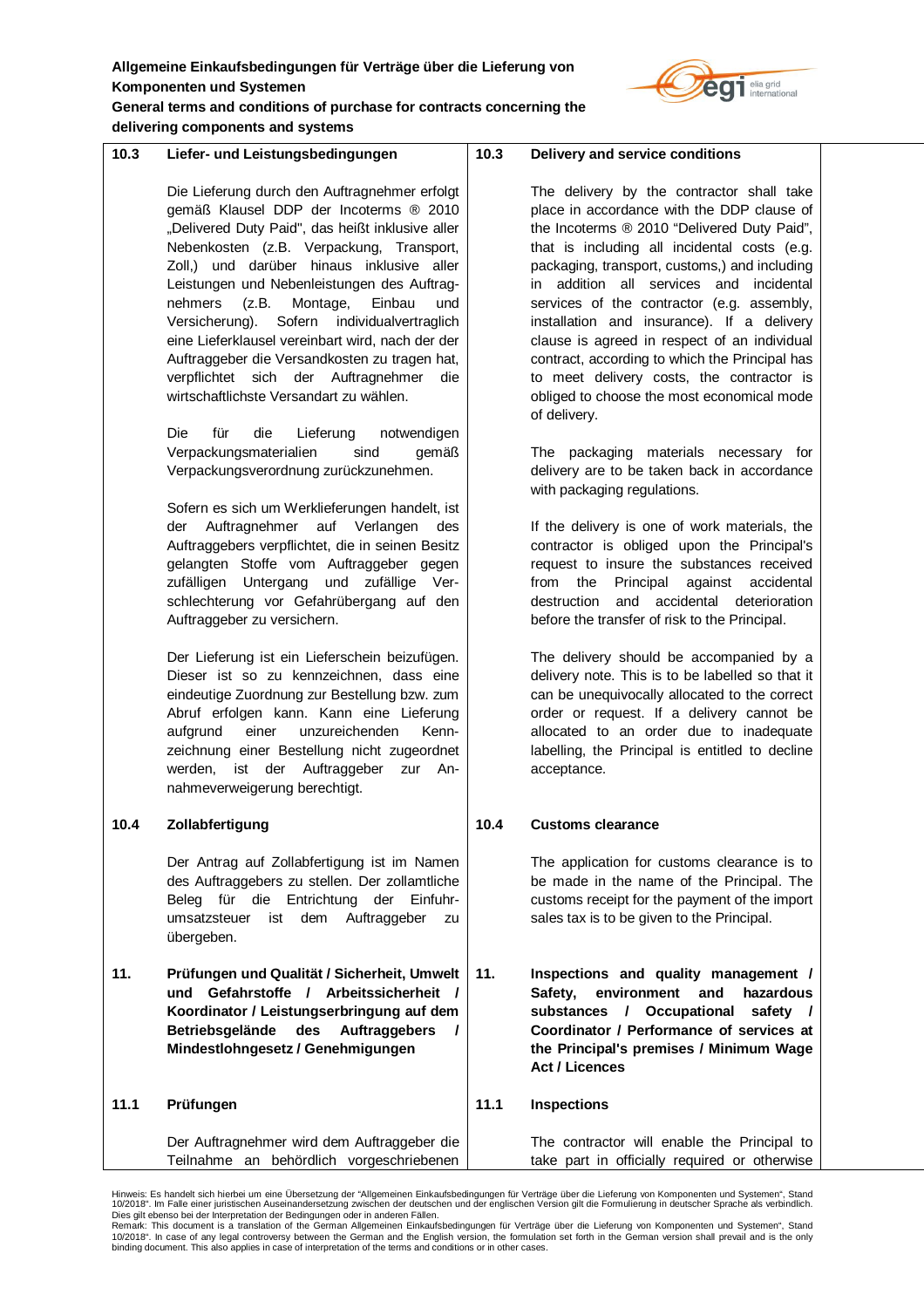

**delivering components and systems**

oder anderweitig vereinbarten Prüfungen ermöglichen. Der diesbezügliche Termin ist dem Auftraggeber, soweit nicht in diesem Bedingungen ausdrücklich abweichend geregelt (wie z.B. in Ziffer 14.1), mindestens 14 Tage vor der Ausführung bekannt zu geben. Der Auftragnehmer stellt dem Auftraggeber die erforderlichen Arbeitskräfte und Geräte unentgeltlich zur Verfügung. Nimmt der Auftraggeber sein Teilnahmerecht nicht wahr, so ist der Auftragnehmer verpflichtet, diesem über das Ergebnis der Prüfungen bzw. Messungen auf Verlangen Auskünfte zu erteilen.

# **11.2 Qualitätsmanagement**

Der Auftragnehmer wird auf Verlangen des Auftraggebers ein Qualitätsmanagementsystem (z.B. DIN EN ISO 9000 ff.) einrichten und nachweisen bzw. auf Verlangen des Auftraggebers ein bestehendes System nachweisen. Der Auftraggeber behält sich vor, die Wirksamkeit dieses Qualitätsmanagementsystems vor Ort zu überprüfen.

Sind Art und Umfang der Prüfungen sowie die Prüfmittel und -methoden nicht fest vereinbart, ist der Auftraggeber auf Verlangen des Auftragnehmers im Rahmen seiner Kenntnisse, Erfahrungen und Möglichkeiten bereit, die Prüfungen mit dem Auftragnehmer gemeinsam zu erörtern, um den jeweils erforderlichen Stand der Prüftechnik zu ermitteln.

Unabhängig davon hat der Auftragnehmer die Qualität der Liefergegenstände ständig zu überprüfen.

# **11.3 Einhaltung von Sicherheits- und Unfallverhütungsvorschriften**

Der Auftragnehmer ist verpflichtet, seine Leistungspflichten im Einklang mit einschlägigen Schutzgesetzen und sonstigen Sicherheitsvorschriften, z.B. Regelungen oder Auflagen des Gewerbeaufsichtsamtes, VDE-Bestimmungen für elektrische Teile, Unfallverhütungsvorschriften der Berufsgenossenschaften, etc., zu erfüllen. Er hat den Auftraggeber von allen öffentlich- und privatrechtlichen Ansprüchen aus Verletzungen dieser Vorschriften freizustellen, es sei denn, der Auftragnehmer hat die Pflichtverletzung nicht zu vertreten.

agreed inspections. The Principal should be informed of the date for this appointment at least 14 days before it takes place, unless explicitly regulated otherwise in these Conditions (e.g. in clause 14.1). The contractor shall provide the client with the necessary personnel and equipment free of charge. If the Principal does not make use of his right of participation, the contractor is obliged to share with him upon request the details of the result of the inspections or the measurements.

# **11.2 Quality management**

Upon the Principal's request, the contractor will install a quality management system (e.g. DIN EN ISO 9000 ff.) and demonstrate it or demonstrate an existing system. The Principal reserves the right to check the effectiveness of these quality management systems in situ.

If the type and scope of the tests as well as the testing equipment and methods are not specified, the Principal is willing to discuss the tests with the contractor at the latter's request and in the scope of the former's knowledge, experiences and possibilities, in order to determine the appropriate testing technology.

Irrespective of this the contractor is required to always check the quality of the delivered objects.

# **11.3 Compliance with safety and accident prevention regulations**

The contractor is obliged to carry out his service obligations in accordance with the relevant protection acts and other safety requirements, e.g. regulations or restrictions from the trade supervisory authority, VDE rules for electrical components, accident prevention requirements of the professional unions, etc. He must indemnify the Principal against all public and private law claims arising from infringements of these requirements, unless the Contractor is not responsible for the breach.

Hinweis: Es handelt sich hierbei um eine Übersetzung der "Allgemeinen Einkaufsbedingungen für Verträge über die Lieferung von Komponenten und Systemen", Stand 10/2018". Im Falle einer juristischen Auseinandersetzung zwischen der deutschen und der englischen Version gilt die Formulierung in deutscher Sprache als verbindlich.

Dies gilt ebenso bei der Interpretation der Bedingungen oder in anderen Fällen.<br>Remark: This document is a translation of the German Allgemeinen Einkaufsbedingungen für Verträge über die Lieferung von Komponenten und Syste 10/2018". In case of any legal controversy between the German and the English version, the formulation set forth in the German version shall prevail and is the only<br>binding document. This also applies in case of interpreta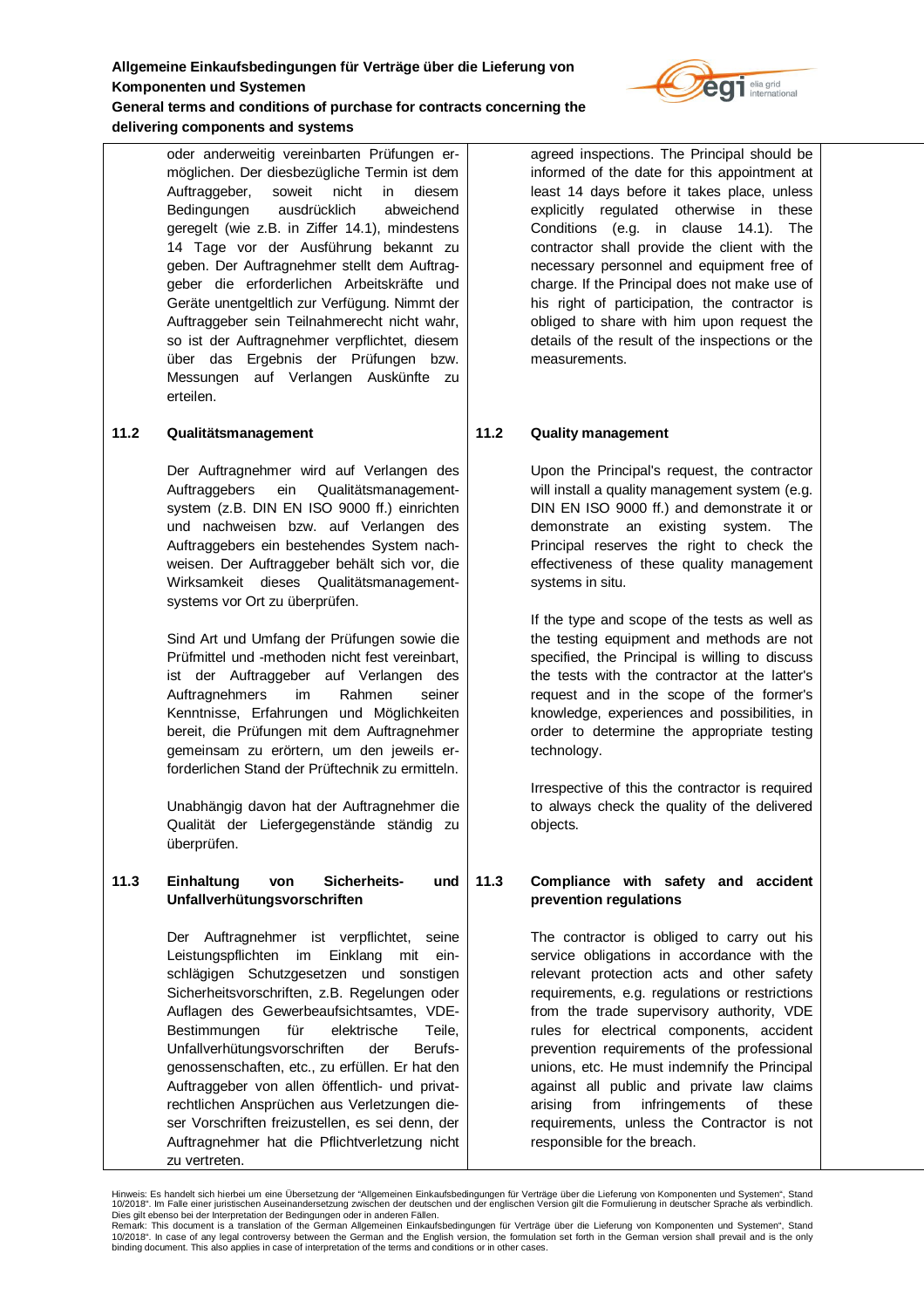

**delivering components and systems**

# **11.4 Arbeitssicherheit**

Geräte und Anlagen und deren Benutzung haben insbesondere den rechtlichen Anforderungen zur Arbeitssicherheit (Produktsicherheitsgesetz, Betriebssicherheitsverordnung) und den zur Zeit der Leistung geltenden anwendbaren Unfallverhütungsvorschriften zu entsprechen.

Der Auftragnehmer stellt sicher, dass vom Auftraggeber für Kontroll- und Inbetriebsetzungszwecke eingesetzten Mitarbeitern sowie von ihm mit diesen Aufgaben betrauten Dritten die auf der Baustelle verfügbaren Arbeitsmittel wie z.B. Hubarbeitsbühnen, Gerüste, Leitern, Tritte einschließlich Sicherungsvorrichtungen wie z.B. an Anlagen montierte Schutzeinrichtungen sowie alle dazugehörigen Zusatzausrüstungen wie z.B. persönliche Schutzausrüstungen (PSA) zur Benutzung zur Verfügung stehen. Die vorgenannten Arbeitsmittel müssen als System zertifiziert und zugelassen sein, jeweils über ein aktuelles, gültiges Prüfzertifikat verfügen und den jeweils aktuell geltenden arbeitssicherheitsrechtlichen Anforderungen insbesondere den für den Auftragnehmer geltenden UVVs entsprechen sowie sich in einem ordnungsgemäßen Zustand befinden. Vor der erstmaligen Benutzung der vorgenannten Arbeitsmittel hat eine Einweisung mindestens in der ordnungsgemäßen Handhabung der betroffenen Arbeitsmittel und etwaiger von diesen ausgehender Gefahren zu erfolgen. Für die notwendigen Einweisungen und deren Dokumentation, die, soweit vorhanden, im Bautagebuch des Auftraggebers zu erfolgen hat, ist der Auftragnehmer verantwortlich. Die Einweisung ist in regelmäßigen Abständen zu wiederholen.

#### **11.5 Koordinator**

Der Koordinator des Auftraggebers nach § 6 (1) der Unfallverhütungsvorschrift "Grundsätze der Prävention" (BGV A1) wird zur Bauanlaufbesprechung benannt. Dieser ist in Bezug auf die Anlagen- und Arbeitssicherheit sowie die Belange des Gesundheitsschutzes gegenüber dem Personal des Auftragnehmers weisungsbefugt. Der Koordinator wird die Arbeiten des Auftragnehmers mit anderen Arbeiten koordinieren, um eine mögliche

#### **11.4 Occupational safety**

Tools and installations and their use must in particular comply with the statutory requirements for occupational safety (German Product Safety Act, Industrial Safety Regulation) and the Accident Prevention Regulations applicable and to be applied at the time of performance.

The contractor guarantees that the Principal's employees assigned for inspection and commissioning purposes and the third parties charged with these tasks can use the equipment available on site, such as aerial work platforms, scaffoldings, ladders and footsteps, including safety equipment mounted on installations and all relevant additional equipment, e.g. personal protective equipment (PPE). The equipment mentioned above shall be certified and approved as a system, always dispose of a current and valid test certificate and comply with the applicable legal requirements with regard to occupational safety, especially the accident prevention regulations applying to the contractor. It shall also be in good condition. Before the equipment mentioned above is used for the first time, instructions need to be given on how to properly handle it and the inherent risks. The contractor is responsible for the required instructions and corresponding documentation, which should be part of the construction records of the client insofar as available. The instruction shall be repeated at regular intervals.

#### **11.5 Coordinator**

The client's coordinator is appointed at the construction launch meeting in accordance with section 6 (1) of accident prevention regulation "Principles of Prevention" (BGV A1). This person is authorised to give instructions to the contractor personnel concerning installation- and work-related safety as well as in the interest of health protection. The coordinator will coordinate the works by the contractor with other works

Dies gilt ebenso bei der Interpretation der Bedingungen oder in anderen Fällen.<br>Remark: This document is a translation of the German Allgemeinen Einkaufsbedingungen für Verträge über die Lieferung von Komponenten und Syste 10/2018". In case of any legal controversy between the German and the English version, the formulation set forth in the German version shall prevail and is the only<br>binding document. This also applies in case of interpreta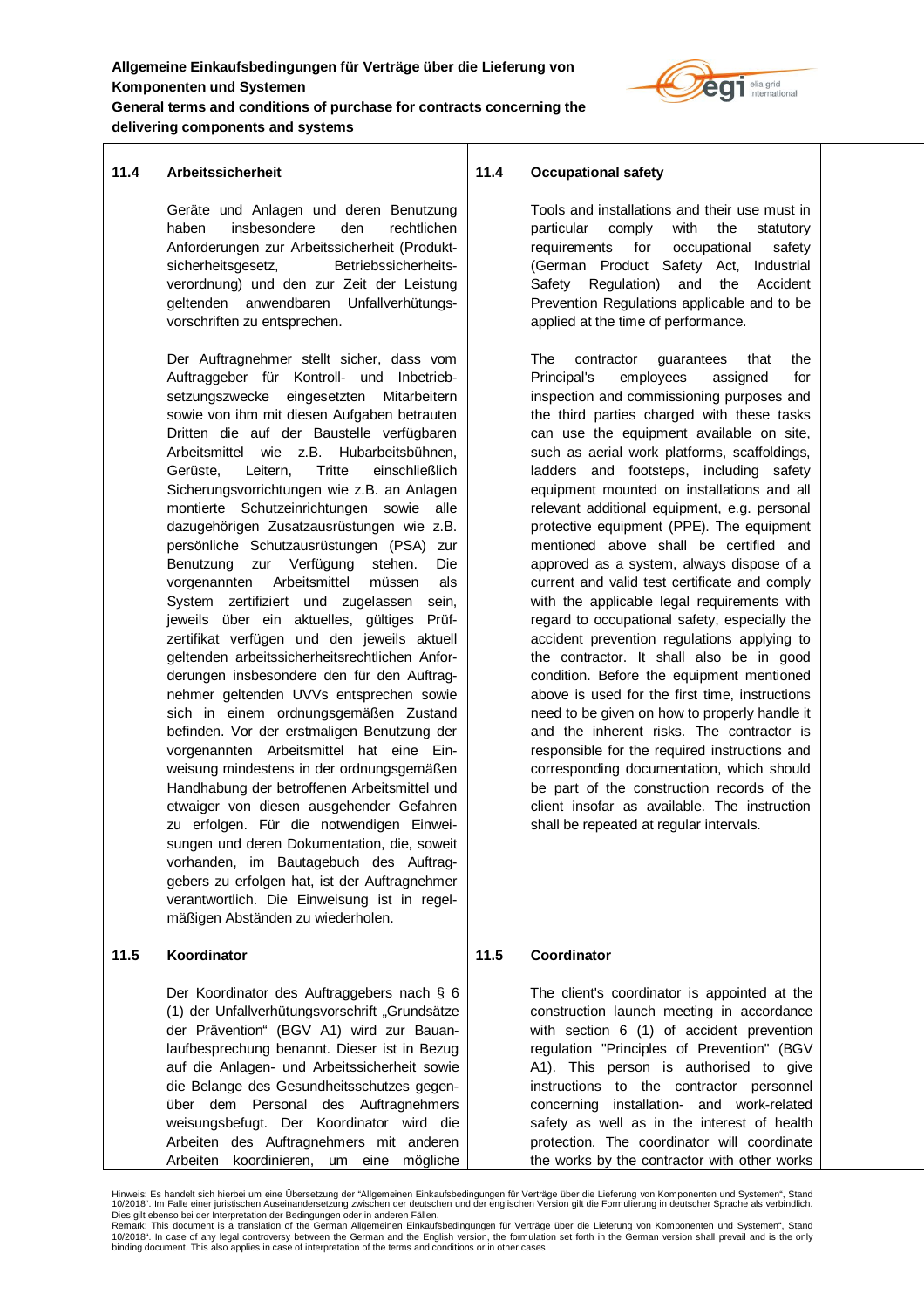

**delivering components and systems** gegenseitige Gefährdung zu vermeiden. Diese Regelung entbindet den Auftragnehmer weder von seiner Aufsichtspflicht gegenüber seinen Mitarbeitern noch von seiner Verpflichtung,

sich zur Vermeidung einer gegenseitigen Gefährdung mit den anderen Unternehmen unmittelbar abzustimmen.

# **11.6 Sicherheitspass**

Auf allen Bau- und Montagestellen des Auftraggebers haben die dort zum Einsatz kommenden Mitarbeiter des Auftragnehmers einen Sicherheitspass nach WEG e.V., DGMK oder einen als gleichwertig vom Auftraggeber anerkannten Sicherheitspass mitzuführen, in den jeweils die aktuellen Angaben zur Befähigung, zu Unterweisungen, arbeitsmedizinischen Eignungsuntersuchungen sowie die aktuellen persönlichen Daten einzutragen sind. Die gilt ebenso für die Mitarbeiter von Subunternehmern des Auftragnehmers. Zur Überprüfung der vertraglich vereinbarten Arbeitsschutz- und Sicherheitsanforderungen ist der Sicherheitspass den vom Auftraggeber mit der Überprüfung Beauftragten jederzeit auf Verlangen vorzulegen.

Werden Mitarbeiter des Auftragnehmers oder dessen Subunternehmer ohne entsprechenden Sicherheitspass bei der Ausführung von Arbeiten angetroffen, für die bestimmte, im Sicherheitspass zu dokumentierende Anforderungen gelten, kann der vom Auftraggeber Beauftragte die betroffenen Arbeiten bis zum Nachweis der Einhaltung der geltenden Anforderungen unterbrechen. Etwaige dadurch entstehende Verzögerungen etc. gehen zu Lasten des Auftragnehmers.

# **11.7 Einhaltung von Umweltvorschriften durch Auftragnehmer**

Der Auftragnehmer hat in seinem Aufgabengebiet für die Einhaltung aller Umweltvorschriften, die sich aus den einschlägigen Gesetzen, Verordnungen und Satzungen sowie Bau- und Betriebsgenehmigungen ergeben zu sorgen. Dies betrifft insbesondere die ordnungsgemäße Entsorgung von Abfällen und Abwässern, die bestimmungsgemäße Anwendung, Lagerung und den Transport von gefährlichen Stoffen sowie die Beachtung von Schutzzeiten im Bereich der Baustelle (speziell in order to avoid exposing the other party to potential risks. This regulation does not relieve the contractor of his supervision duty towards his employees nor of his obligation to directly consult with other companies to avoid exposing the other party to risks.

# **11.6 Safety pass**

All of the contractor's employees working at the Principal's construction and assembly sites shall carry a safety pass in accordance with WEG e.V., DGMK or any safety pass acknowledged by the Principal as being equivalent. This safety pass shall contain all current information on their qualifications, training, occupational health check-ups as well as the employees' current personal details. This also applies to employees of the contractor's subcontractors. To monitor the contractually agreed occupational health and safety requirements, the safety pass shall be presented to the person charged with the monitoring by the Principal at any given time upon simple request.

If the contractor's employees or their subcontractors are not in possession of the corresponding safety pass when performing works to which certain requirements apply that need to be documented in the safety pass, the person appointed by the Principal can interrupt the relevant works until proof is submitted that the applicable requirements are being respected. Any resulting delays etc. are at the contractor's expense.

**11.7 Compliance with environmental requirements by the contractor**

> The contractor must ensure that in his area of work all environmental requirements that arise from the relevant laws, regulations and articles of association as well as construction and operating licences are complied with. This applies in particular to the correct disposal of waste and sewage, the use, storage and transportation of dangerous substances in accordance with regulations, and compliance with protection times in the area of the construction site (specifically

Hinweis: Es handelt sich hierbei um eine Übersetzung der "Allgemeinen Einkaufsbedingungen für Verträge über die Lieferung von Komponenten und Systemen", Stand 10/2018". Im Falle einer juristischen Auseinandersetzung zwischen der deutschen und der englischen Version gilt die Formulierung in deutscher Sprache als verbindlich.

Dies gilt ebenso bei der Interpretation der Bedingungen oder in anderen Fällen.<br>Remark: This document is a translation of the German Allgemeinen Einkaufsbedingungen für Verträge über die Lieferung von Komponenten und Syste 10/2018". In case of any legal controversy between the German and the English version, the formulation set forth in the German version shall prevail and is the only<br>binding document. This also applies in case of interpreta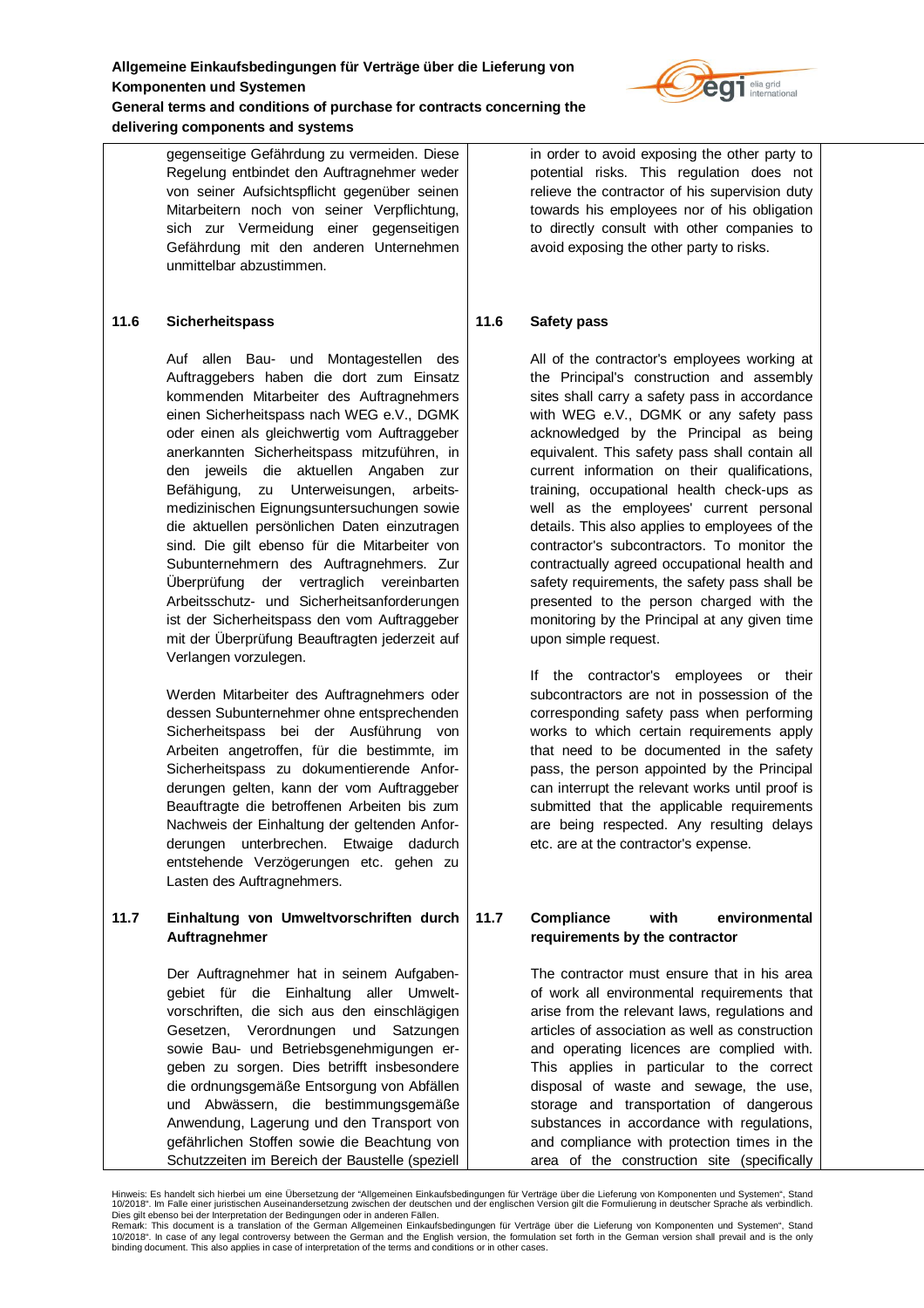#### **delivering components and systems**

elia grid

| Emissions- und Immissionsschutz).            |  |  |  |
|----------------------------------------------|--|--|--|
| Die hierzu erforderlichen Ausrüstungen und   |  |  |  |
| Sicherheitseinrichtungen hat der Auftrag-    |  |  |  |
| nehmer für die Dauer seiner Arbeit auf seine |  |  |  |
| Kosten zu beschaffen, vorzuhalten und        |  |  |  |
| einzusetzen.                                 |  |  |  |

Zum Schutz gegen Immissionen (Lärm, Staub usw.) hat der Auftragnehmer geeignete Maßnahmen nach den gesetzlichen Bestimmungen zu treffen. Bei Nichtbeachtung gehen die Folgekosten zu Lasten des Auftragnehmers.

# **11.8 Gefahrstoffe und Gefahrgut**

Falls die zu liefernden Gegenstände oder deren Bestandteile, sowie beim Arbeitsverfahren verwendeten und mitgebrachten Gefahrstoffe, wie z.B. Schmieröle, Reiniger, Benzine aus Stoffen bestehen, die der Gefahrstoffverordnung (GefStoffV) unterliegen, sind der Lieferung die für eine Arbeitsbereichsanalyse relevanten Informationen über die Zusammensetzung der Stoffe und ggf. der bei der Anwendung entstehenden Zersetzungsprodukte sowie ein vollständig und korrekt ausgefülltes EU-Sicherheitsdatenblatt beizufügen. Die o.g. Informationen werden auch für die nach der GefStoffV nicht kennzeichnungspflichtigen Stoffe benötigt.

Eine Änderung der Zusammensetzung oder neue Erkenntnisse über die Auswirkung der Stoffe auf Mensch und Umwelt hat der Auftragnehmer dem Auftraggeber umgehend mitzuteilen.

**11.9 Leistungserbringung auf dem Betriebsgelände des Auftraggebers**

> Das Betreten und Befahren der Betriebsgelände des Auftraggebers durch den Auftragnehmer oder seine Mitarbeiter hat während der üblichen Betriebszeiten zu erfolgen und ist rechtzeitig anzumelden.

> Der Auftragnehmer hat sämtliche auf dem Betriebsgelände des Auftraggebers geltenden Vorschriften einzuhalten und den Anweisungen des Fachpersonals des Auftrag

emissions and immission protection).

The contractor must procure, store and deploy the necessary equipment and safety devices for the duration of his work at his own expense.

For protection against immissions (noise, dust etc.) the contractor must take appropriate measures in accordance with statutory requirements. Costs arising as a consequence of non-compliance must be borne by the contractor.

# **11.8 Hazardous substances and dangerous goods**

If the objects to be delivered or their component parts, and the hazardous substances used and brought along during the course of work - such as lubricants, cleaners, fuels - consist of substances that are subject to the Ordinance on Hazardous Substances (GefStoffV), the delivery must be accompanied by the relevant information for a workplace analysis about the composition of the substances and, where appropriate, the decomposition products arising during their use and a complete and correctly completed EU safety data sheet. The information mentioned above will also be necessary for substances that are not subject to labelling requirements according to the GefStoffV.

The Contractor must inform the Principal immediately of any modification to the composition or new information about the effect of the substances on people and the environment.

# **11.9 Performance of services at the Principal's premises**

Access to the Principal's premises by the contractor or his employees on foot or by vehicle is only permitted during normal working hours and shall be reported in due time.

The contractor will respect all regulations that apply at the Principal's premises and follow the instructions of the Principal's professional staff. At the contractor's request, these

Hinweis: Es handelt sich hierbei um eine Übersetzung der "Allgemeinen Einkaufsbedingungen für Verträge über die Lieferung von Komponenten und Systemen", Stand 10/2018". Im Falle einer juristischen Auseinandersetzung zwischen der deutschen und der englischen Version gilt die Formulierung in deutscher Sprache als verbindlich.

Dies gilt ebenso bei der Interpretation der Bedingungen oder in anderen Fällen.<br>Remark: This document is a translation of the German Allgemeinen Einkaufsbedingungen für Verträge über die Lieferung von Komponenten und Syste 10/2018". In case of any legal controversy between the German and the English version, the formulation set forth in the German version shall prevail and is the only<br>binding document. This also applies in case of interpreta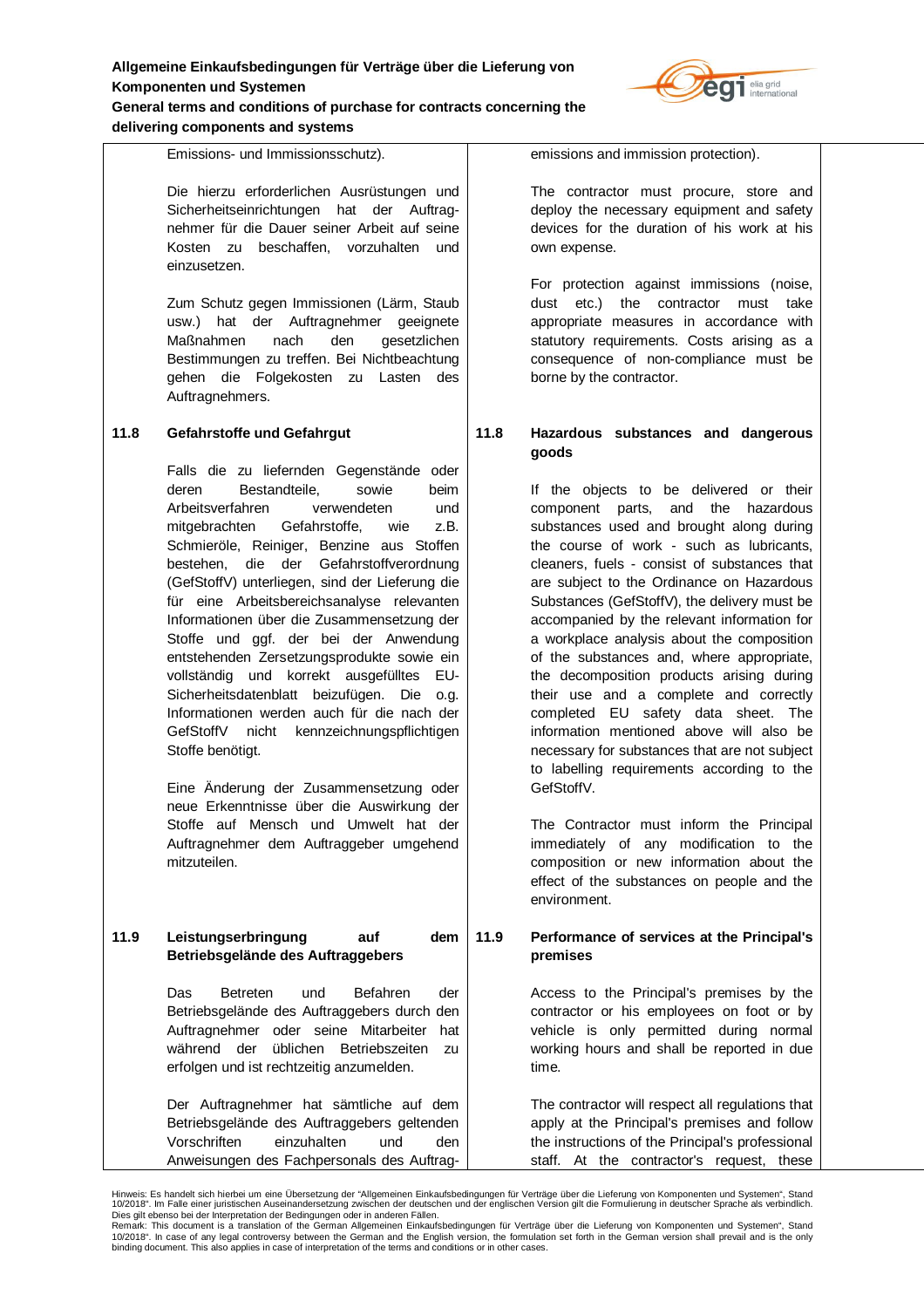

**delivering components and systems** gebers Folge zu leisten. Auf Anforderung des Auftragnehmers werden diesem die für das jeweilige Betriebsgelände geltenden Vor-

schriften in schriftlicher Form ausgehändigt. Die Aushändigung ist schriftlich zu bestätigen.

Der Auftragnehmer hat sicherzustellen, dass seine auf dem Betriebsgelände des Auftraggebers eingesetzten Mitarbeiter die hierfür entsprechenden fachlichen Qualifikationen aufweisen und entsprechend geschult sind. Entsprechende Eignungs- und Zulassungsbestätigungen sind zu besorgen und dem Auftraggeber zur Verfügung zu stellen. Der Auftraggeber kann jederzeit aus wichtigem Grund verlangen, dass Mitarbeiter des Auftragnehmers, denen kein entsprechendes Vertrauen entgegengebracht werden kann, abgelöst werden.

Arbeitsunfälle von Mitarbeitern des Auftragnehmers auf dem Betriebsgelände des Auftraggebers sind dem Auftraggeber unverzüglich anzuzeigen.

# **11.10 Arbeitnehmerlisten**

Der Auftragnehmer ist verpflichtet, **Listen** über die auf den Betriebsstätten des Auftraggebers **täglich beschäftigten Arbeitnehmer (einschließlich der Arbeitnehmer seiner Subunternehmer)** zu führen und sicherzustellen, dass diese Listen auf Verlangen vorgelegt werden können.

# **11.11 Aufsicht und Leitungspersonal**

Die in Auftrag gegebenen Arbeiten stehen unter der verantwortlichen Leitung einer **qualifizierten Aufsichtsperson**, die der Auftragnehmer dem Auftraggeber rechtzeitig vor Beginn der Arbeiten benennt.

Das Leitungspersonal ist dem Auftraggeber schriftlich zu benennen. Es muss, wenn es vor Ort zum Einsatz kommt, die deutsche Sprache in Wort und Schrift beherrschen. Der Auftragnehmer sichert zu, dass bei Erfordernis vorgenanntes Leitungspersonal jederzeit zur Verfügung steht. Der Auftraggeber behält sich vor, bei Nichteinhaltung vorgenannter Verpflichtung, je nach Bedarf, einen oder mehrere Dolmetscher auf Kosten des regulations applying to the premises will be made available in writing. The handover shall be confirmed in writing.

The contractor shall ensure that the employees working at the Principal's premises have the necessary professional qualifications and the corresponding training. Corresponding confirmation of competence and authorisation shall be submitted and made available to the Principal. The Principal can at all times request the dismissal of an employee of the contractor for good cause if he is not considered trustworthy.

If an employee of the contractor has an accident at work at the Principal's premises, the Principal will be informed of this immediately.

# **11.10 List of workers**

The contractor is obliged to produce **lists** of the **workers employed each day on the Principal's company premises (including the workers of his subcontractors)** and to guarantee that these lists can be submitted on request.

# **11.11 Supervisory and leadership personnel**

The contracted works are subject to the authority of a **qualified supervisor**  appointed by the contractor and designated to the Principal well in advance of the start of the works.

The leadership personnel is to be identified to the Principal in writing. They must be able to speak and write German if they are to be employed on site. The contractor guarantees that the above-mentioned leadership personnel will always be available as required. In the event of the non-compliance with the above-mentioned obligation, the Principal reserves the right to engage the services of one or more interpreters at the

Hinweis: Es handelt sich hierbei um eine Übersetzung der "Allgemeinen Einkaufsbedingungen für Verträge über die Lieferung von Komponenten und Systemen", Stand 10/2018". Im Falle einer juristischen Auseinandersetzung zwischen der deutschen und der englischen Version gilt die Formulierung in deutscher Sprache als verbindlich.

Dies gilt ebenso bei der Interpretation der Bedingungen oder in anderen Fällen.<br>Remark: This document is a translation of the German Allgemeinen Einkaufsbedingungen für Verträge über die Lieferung von Komponenten und Syste 10/2018". In case of any legal controversy between the German and the English version, the formulation set forth in the German version shall prevail and is the only<br>binding document. This also applies in case of interpreta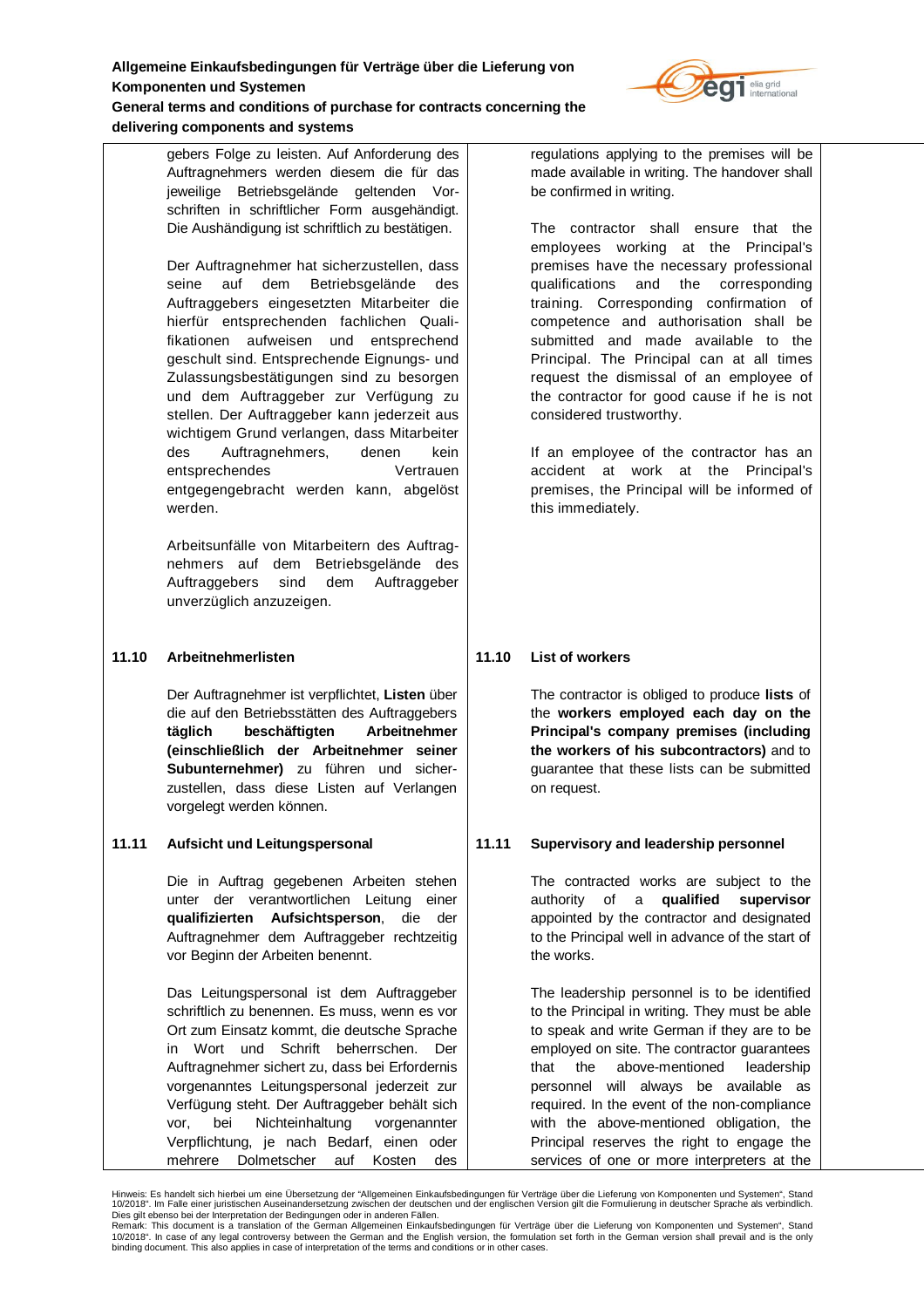

**delivering components and systems**

Auftragnehmers zu beauftragen.

#### **11.12 Mindestlohngesetz**

Der Auftragnehmer bestätigt, dass die im Rahmen der Erfüllung der Leistungen nach diesem Vertrag zum Einsatz kommenden Arbeitnehmer – soweit anwendbar – unter Beachtung der Regelungen des Gesetzes zur Regelung eines allgemeinen Mindestlohns (Mindestlohngesetz – MiLoG) entlohnt werden und die weiteren Pflichten aus dem MiLoG eingehalten werden.

Darüber hinaus sichert der Auftragnehmer hiermit zu, die von ihm im Zusammenhang mit diesem Vertrag beauftragten Dritten, auf die das MiLoG Anwendung findet, vertraglich zu verpflichten, ihrerseits den Vorgaben des MiLoG nachzukommen. Falls sich diese Dritten ihrerseits im Zusammenhang mit diesem Vertrag weiterer Personen bedienen, auf die das MiLoG Anwendung findet, hat der Auftragnehmer sicherzustellen, dass auch diese weiteren Personen entsprechend verpflichtet werden.

Der Auftragnehmer wird dem Auftraggeber auf Verlangen und danach – soweit vom Auftraggeber gewünscht – bis zu einmal im Kalenderjahr (jeweils bis spätestens zum 31. März des darauffolgenden Kalenderjahres für das vorangegangene Kalenderjahr) nachweisen, dass er und gegebenenfalls von ihm beauftragte Dritte sowie etwaige von diesen wiederum beauftragte weitere Personen im Hinblick auf die zwecks Erfüllung des Vertrages zum Einsatz kommenden Arbeitnehmer die Vorschriften des MiLoG einhalten. Dies hat durch Vorlage einer Bestätigung einer neutralen Stelle (Prüfungsgesellschaft, Abschlussprüfer, Steuerberater) oder durch die Vorlage der entsprechenden Entgeltabrechnungen der betroffenen Arbeitnehmer für das jeweils abgelaufene Kalenderjahr zu erfolgen.

Sofern und soweit der Auftraggeber bei Verstößen gegen die Vorschriften des MiLoG durch den Auftragnehmer, gegebenenfalls von ihm beauftragte Dritte und/oder etwaige von diesen wiederum beauftragte weitere Personen in Anspruch genommen wird, stellt der Auftragnehmer den Auftraggeber von sämtlichen Ansprüchen frei. Die Freicost of the contractor as needed.

#### **11.12 Minimum Wage Act**

The contractor confirms that the employees deployed in the framework of fulfilling the services in accordance with this contract will be remunerated – as applicable – in compliance with the requirements of the German Minimum Wage Act (Mindestlohngesetz - MiLoG) and that the further duties under the MiLoG will be adhered to.

Furthermore the contractor hereby guarantees that any third parties engaged by him in connection with this contract, to whom the MiLoG applies, will be contractually obliged to comply with the requirements of the MiLoG. In the event that these third parties then engage further people in connection with this contract, to whom the MiLoG applies, the contractor must ensure that these further people are also appropriately obligated.

The contractor will demonstrate to the Principal on demand and thereafter – if so wished by the Principal – up to once every calendar year (in each case at the latest by 31 March of the following calendar year for the previous calendar year) that he and, where appropriate, third parties engaged by him and further people engaged by those third parties are complying with the requirements of the MiLoG in relation to employees deployed for the purpose of fulfilling the contract. This should be effected by the presentation of confirmation by a neutral office (auditing company, statutory auditor, tax adviser) or by the presentation of the relevant payroll calculations of the employees concerned for the past calendar year.

If and insofar as claims are made against the Principal in the event of infringements of the requirements of the MiLoG by the contractor, or where appropriate by third parties engaged by him and/or by any of the further people engaged by them, the contractor indemnifies the Principal against all claims. The contractor's indemnity obligation applies to all necessary costs and expenditure that the Principal incurs through or in connection

Hinweis: Es handelt sich hierbei um eine Übersetzung der "Allgemeinen Einkaufsbedingungen für Verträge über die Lieferung von Komponenten und Systemen", Stand 10/2018". Im Falle einer juristischen Auseinandersetzung zwischen der deutschen und der englischen Version gilt die Formulierung in deutscher Sprache als verbindlich.

Dies gilt ebenso bei der Interpretation der Bedingungen oder in anderen Fällen.<br>Remark: This document is a translation of the German Allgemeinen Einkaufsbedingungen für Verträge über die Lieferung von Komponenten und Syste 10/2018". In case of any legal controversy between the German and the English version, the formulation set forth in the German version shall prevail and is the only<br>binding document. This also applies in case of interpreta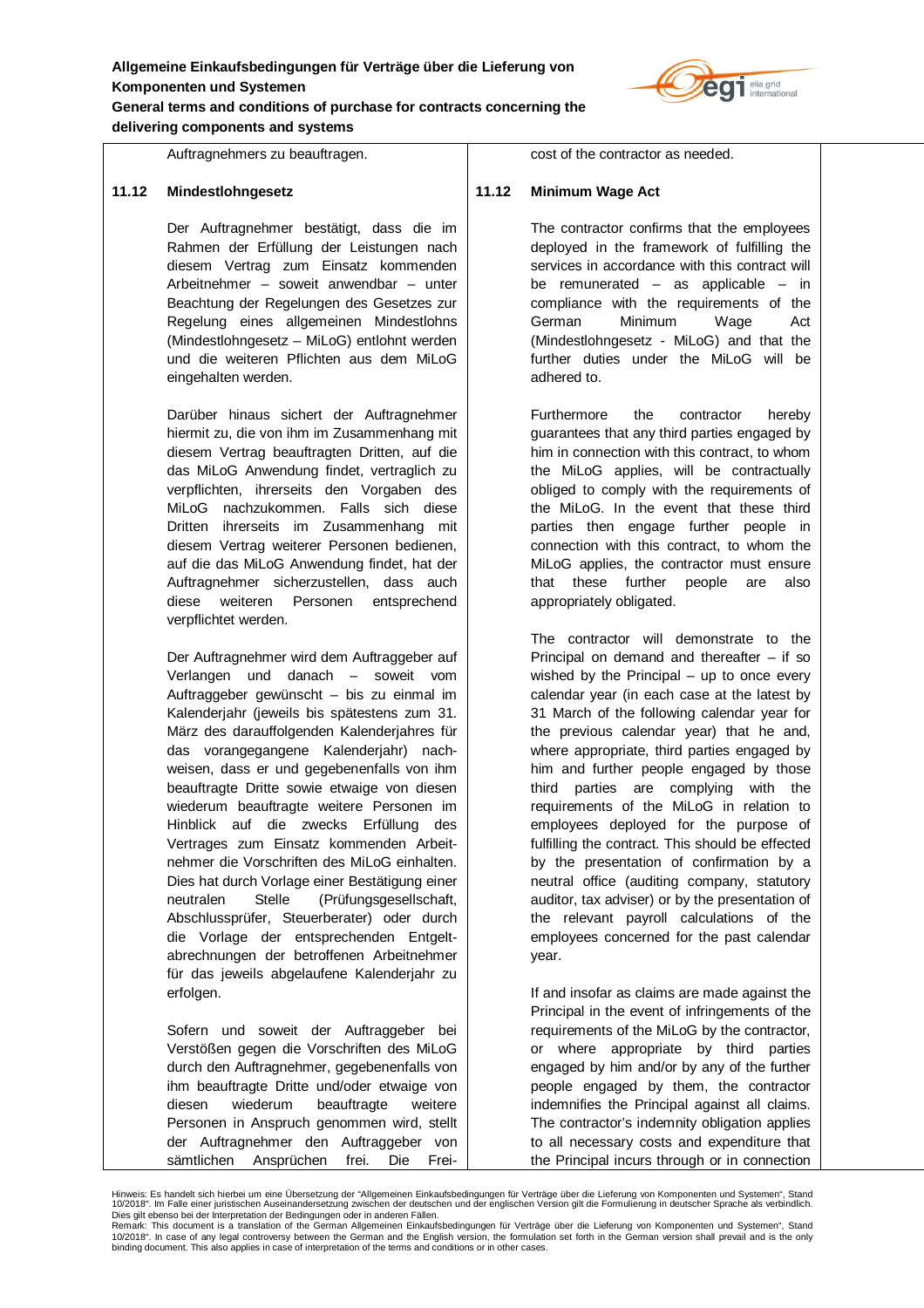

stellungspflicht des Auftragnehmers bezieht sich auch auf alle Kosten und Aufwendungen, die dem Auftraggeber aus oder im Zusammenhang mit einer solchen Inanspruchnahme durch einen Dritten notwendigerweise erwachsen, insbesondere die Kosten der Rechtsverteidigung.

Verletzt der Auftragnehmer schuldhaft seine Verpflichtungen aus dieser Ziffer, hat er dem Auftraggeber darüber hinaus für jeden Fall der schuldhaften Zuwiderhandlung eine vom Auftraggeber nach billigem Ermessen festzusetzende und im Streitfall vom verbindlich zuständigen Gericht zu überprüfende Vertragsstrafe zu zahlen. Die Vertragsstrafe ist unabhängig von etwaigen Freistellungs- und Schadensersatzansprüchen des Auftraggebers aus denselben Handlungen zu zahlen und wird nicht auf diese angerechnet.

Verstößt der Auftragnehmer schuldhaft gegen das MiLoG und/oder die in diesem Zusammenhang vereinbarten Pflichten, ist der Auftraggeber darüber hinaus berechtigt, den Vertrag fristlos zu kündigen.

Der Auftragnehmer wird die von ihm in Anspruch genommenen **Lager- und Arbeitsplätze, Bau- und Montagestellen**  sowie sämtlichen sonstigen von ihm betretenen und/oder anderweitig in Anspruch genommenen **Grund und Boden Dritter sauber halten** und **sorgfältig behandeln**. Kommt er dieser Verpflichtung trotz Aufforderung nicht nach, kann der Auftraggeber unbeschadet einer weiteren Schadensersatzpflicht im Übrigen diese Arbeiten auf Kosten des Auftragnehmers durchführen oder durchführen lassen.

## **11.13 Genehmigungen und öffentlich-rechtliche Anforderungen**

Der Auftragnehmer ist für die Einhaltung aller öffentlich-rechtlichen Genehmigungen, die zur Erfüllung seines Liefer- und Leistungsumfanges notwendig sind, verantwortlich.

Im Rahmen der Erfüllung seines Liefer- und Leistungsumfanges ist der Auftragnehmer verpflichtet, die hierfür erforderlichen öffentlichrechtlichen Genehmigungen, Zustimmungen oder Sachverständigenprüfungen einzuholen und diese mit Übergabe seines Leistungsumfanges an den Auftraggeber in Kopie zu with any such claim by a third party, in particular the costs of legal defence.

If the contractor culpably breaches his obligations under this clause he must moreover pay the Principal a contractual penalty for every instance of culpable violation of an amount to be determined by the Principal following reasonable discretion. In case of dispute the amount will be assessed by the legally competent court. The contractual penalty is to be paid independently from any claims for indemnity or damages by the Principal arising from the same actions and will not be set off against these.

If the contractor culpably infringes the MiLoG and/or duties agreed in this context, the Principal is further entitled to terminate the contract without notice.

The contractor will keep the **storage locations and workplaces, building and assembly sites** as well as all other **grounds and floors of third parties** he enters and/or uses in any other manner **clean and treat these with care**. If he does not meet this obligation despite being requested to do so, the Principal can without prejudice to a further liability for damages also carry out or have carried out this work at the expense of the contractor.

# **11.13 Licenses and official requirements**

The contractor shall obtain all official permits required for the fulfilment of his scope of delivery and services.

In the scope of the fulfilment of his scope of delivery and services, the contractor is obliged to obtain the official permits, approvals or expert assessments required to this end and to submit a copy of these to the Principal together with the delivery of his scope of services. The contractor shall bear all the costs arising in this context.

Hinweis: Es handelt sich hierbei um eine Übersetzung der "Allgemeinen Einkaufsbedingungen für Verträge über die Lieferung von Komponenten und Systemen", Stand 10/2018". Im Falle einer juristischen Auseinandersetzung zwischen der deutschen und der englischen Version gilt die Formulierung in deutscher Sprache als verbindlich.

Dies gilt ebenso bei der Interpretation der Bedingungen oder in anderen Fällen.<br>Remark: This document is a translation of the German Allgemeinen Einkaufsbedingungen für Verträge über die Lieferung von Komponenten und Syste 10/2018". In case of any legal controversy between the German and the English version, the formulation set forth in the German version shall prevail and is the only<br>binding document. This also applies in case of interpreta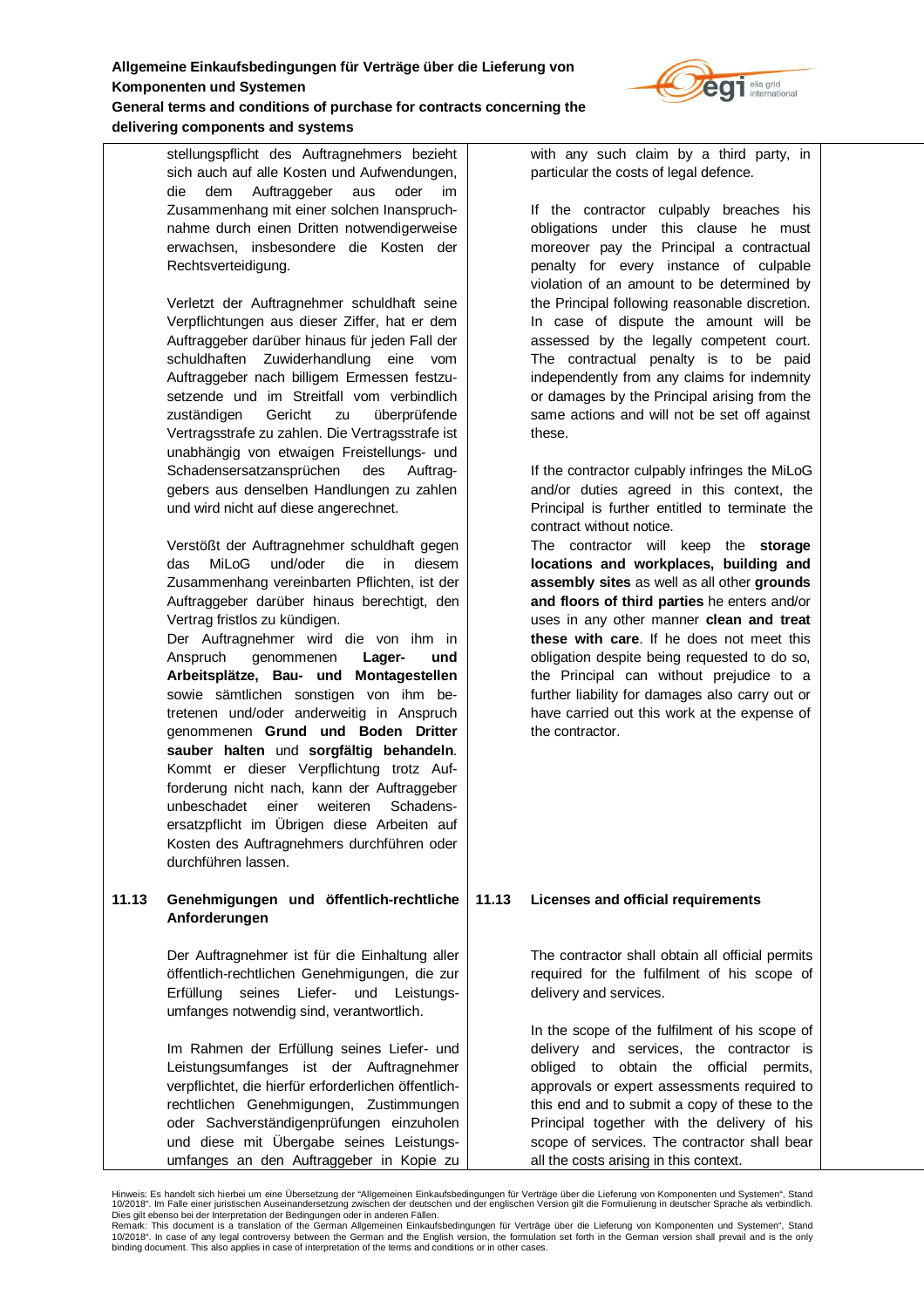

**General terms and conditions of purchase for contracts concerning the delivering components and systems**

|      | achvering components and systems                                                                                                                                                                                                                                                                                                                  |      |                                                                                                                                                                                                                                                                                                                                              |
|------|---------------------------------------------------------------------------------------------------------------------------------------------------------------------------------------------------------------------------------------------------------------------------------------------------------------------------------------------------|------|----------------------------------------------------------------------------------------------------------------------------------------------------------------------------------------------------------------------------------------------------------------------------------------------------------------------------------------------|
|      | übergeben. Der Auftragnehmer trägt alle<br>hiermit in Zusammenhang stehenden Kosten.                                                                                                                                                                                                                                                              |      |                                                                                                                                                                                                                                                                                                                                              |
| 12.  | <b>Subunternehmer</b><br>Vorlieferanten<br>$\prime$<br>1<br><b>Ausschluss</b><br>Übertragung<br>der<br>der<br>Gesamtleistung                                                                                                                                                                                                                      | 12.  | Subcontractors / preliminary suppliers /<br>exclusion<br>οf<br>transfer<br>οf<br>entire<br>performance                                                                                                                                                                                                                                       |
| 12.1 | Der Auftragnehmer ist verpflichtet, Subunter-<br>nehmer vor deren Einsatz schriftlich zu be-<br>nennen und durch den Auftraggeber ge-<br>nehmigen zu lassen. Der Auftraggeber behält<br>sich vor, in begründeten Fällen den Einsatz<br>eines Subunternehmers abzulehnen.                                                                          | 12.1 | The contractor is obliged to designate<br>writing<br>before<br>subcontractors<br>in<br>their<br>engagement, and to have these approved by<br>the Principal in writing.<br>The Principal<br>reserves the right to reject subcontractors<br>where justified.                                                                                   |
| 12.2 | Sofern Subunternehmer eingesetzt werden,<br>hat der Auftragnehmer mit dem Subunter-<br>nehmer zu vereinbaren, dass dieser gleichfalls<br>sämtliche Verpflichtungen einhält, die dem<br>Auftragnehmer gegenüber dem Auftraggeber<br>obliegen. Der Auftragnehmer hat den Auftrag-<br>geber auf Wunsch über dessen Vorlieferanten<br>zu informieren. | 12.2 | Insofar as subcontractors are used, the<br>contractor shall agree with the subcontractor<br>that he also assumes all the contractor's<br>obligations towards the Principal.<br>The<br>contractor shall inform the Principal of his<br>preliminary suppliers if so requested.                                                                 |
| 12.3 | Auftragnehmer<br>schließt<br>mit<br>seinen<br>Der<br>Subunternehmern<br>eingesetzten<br>keinerlei<br>Exklusivitätsvereinbarungen<br>ab,<br>die diese<br>daran hindern, unmittelbar selbst vertragliche<br>Vereinbarungen<br>mit<br>Auftraggeber<br>dem<br>einzugehen.                                                                             | 12.3 | The contractor will not enter into<br>any<br>exclusivity<br>with<br>his<br>agreements<br>subcontractors that prevent<br>them<br>from<br>entering into agreements with the Principal<br>directly.                                                                                                                                             |
| 12.4 | Die Übertragung der Gesamtleistung<br>auf<br>Subunternehmer/Vorlieferanten<br>ist<br>ausgeschlossen.                                                                                                                                                                                                                                              | 12.4 | The transfer of the entire performance to<br>subcontractors/preliminary suppliers is out of<br>the question.                                                                                                                                                                                                                                 |
| 13.  | Urheberrecht<br>Eigentum<br>und<br>I<br>Materialbeistellung                                                                                                                                                                                                                                                                                       | 13.  | Property and copyright / provision of<br>materials                                                                                                                                                                                                                                                                                           |
| 13.1 | Eigentum und Urheberrecht an Unterlagen<br>und Informationen                                                                                                                                                                                                                                                                                      | 13.1 | Property and copyright in respect of<br>documents and information                                                                                                                                                                                                                                                                            |
|      | Alle vom Auftragnehmer zur Erfüllung des<br>anzufertigenden<br>Unterlagen<br>Vertrages<br>(gegebenenfalls<br>einschließlich<br>erforderlicher<br>Schriftwechsel)<br>dem<br>Auftraggeber<br>sind<br>spätestens mit Lieferung/Leistungserbringung<br>zu übergeben und werden Eigentum des<br>Auftraggebers.                                         |      | All documents (where appropriate including<br>necessary correspondence) to be completed<br>by the contractor for the fulfilment of the<br>contract are to be submitted to the Principal<br>no later than at the time the delivery / service<br>is performed and will become the Principal's<br>property.                                     |
|      | An<br>Abbildungen,<br>Plänen,<br>Zeichnungen,<br>Berechnungen,<br>Ausführungsanweisungen,<br>Produktbeschreibungen und sonstigen vom<br>Auftraggeber zur Verfügung gestellten oder<br>vorgelegten Unterlagen oder Informationen<br>behält sich der Auftraggeber alle Eigentums-<br>und Urheberrechte vor;<br>sie sind<br>aus-                     |      | The Principal retains all property rights and<br>copyright<br>relating<br>to<br>images,<br>plans,<br>drawings,<br>calculations,<br>implementation<br>instructions, product descriptions and other<br>documents or information made available<br>by the Principal; these are exclusively for<br>use for the contractual service and should be |

Hinweis: Es handelt sich hierbei um eine Ubersetzung der "Allgemeinen Einkaufsbedingungen für Verträge über die Lieferung von Komponenten und Systemen", Stand<br>10/2018". Im Falle einer juristischen Auseinandersetzung zwisch

<sup>10/2018&</sup>quot;. In case of any legal controversy between the German and the English version, the formulation set forth in the German version shall prevail and is the only<br>binding document. This also applies in case of interpreta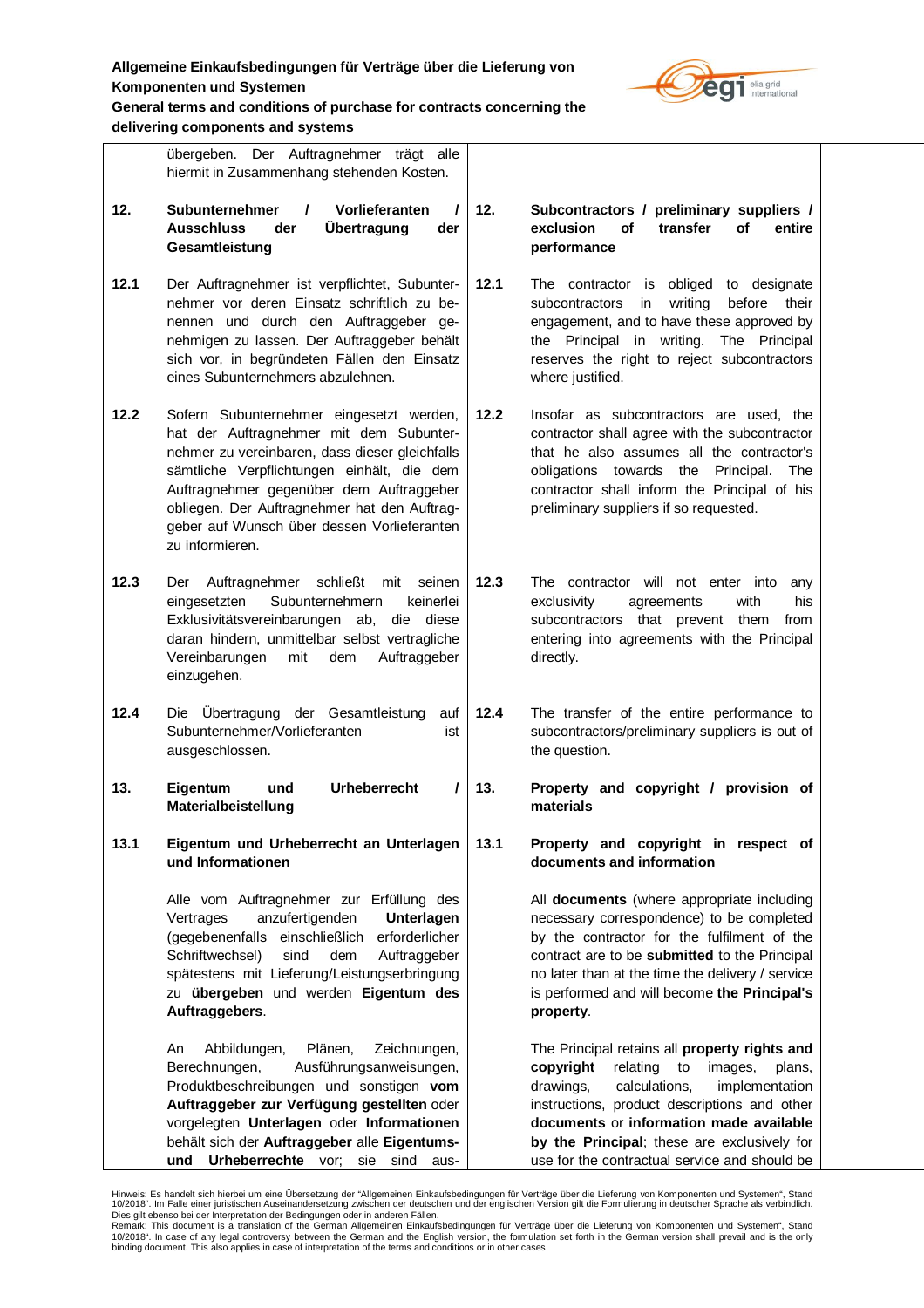

**General terms and conditions of purchase for contracts concerning the delivering components and systems**

> schließlich für die vertragliche Leistung zu verwenden und spätestens nach Beendigung des Vertrages an den Auftraggeber zurückzugeben.

# **13.2 Materialbeistellung**

Vorstehende Bestimmung gilt **entsprechend** für **Stoffe** und **Materialien** (z. B. Software, Fertig- und Halbfertigprodukte) sowie für **Werkzeuge**, **Vorlagen**, Muster und **sonstige Gegenstände**, die der Auftraggeber dem Auftragnehmer zur Leistungserbringung **beistellt** oder die vom Auftragnehmer zur Durchführung des Auftrages für den Auftraggeber auf dessen Kosten angeschafft oder hergestellt wurden (und zwar sofort vollständig mit Anschaffung oder Herstellung). Derartige Gegenstände sind – solange sie nicht verarbeitet werden und soweit nichts Abweichendes schriftlich vereinbart wird – auf Kosten des Auftragnehmers gesondert zu verwahren, soweit zumutbar als Eigentum des Auftraggebers zu kennzeichnen und in üblichem Umfang gegen Zerstörung (ausgenommen die normale Abnutzung) und Verlust zu sichern.

Die Gegenstände sind mit der verkehrsüblichen Sorgfalt zu verwahren.

Der Auftragnehmer ist auf Verlangen des Auftraggebers verpflichtet, die zur Erstellung des Werkes in seinen Besitz gelangten vorgenannten Gegenstände gegen zufälligen Untergang und zufällige Verschlechterung zu **versichern**.

Ohne vorherige schriftliche Zustimmung des Auftraggebers dürfen vorgenannte Gegenstände insbesondere weder aus den Geschäftsräumen des Auftragnehmers oder vom vereinbarten Standort entfernt, veräußert, sicherungsübereignet noch verpfändet werden.

Eine **Verarbeitung** oder **Umbildung** der vorgenannten Gegenstände durch den Auftragnehmer wird **für den Auftraggeber** vorgenommen.

- **14. Werksendprüfung / Inbetriebsetzung und Probebetrieb**
- **14.1 Werksendprüfung**

returned to the Principal at the latest following the ending of the contract.

## **13.2 Provision of materials**

The aforementioned provision applies **respectively** to **substances** and **materials** (e.g. software, finished and halffinished products) and for **tools**, **templates**, patterns and **other objects** that the Principal **provides** to the contractor for his service provision or that are acquired or produced by the contractor for the Principal at the Principal's expense for the implementation of the assignment (namely completely on acquisition or production). Such objects are to be stored separately at the expense of the contractor, as far as reasonable they must be marked as the property of the Principal and insured to the usual extent against destruction (excepting normal utilisation) and loss – as long as they are not processed and unless something different has been agreed in writing.

The objects must be kept safely with due care and attention.

The contractor is obliged to **insure** the aforementioned objects that have come into his possession for the creation of the work against accidental destruction and accidental deterioration upon the Principal's request.

The aforementioned objects in particular may not be taken out of the business premises of the contractor or from the agreed location without the advance written consent of the Principal, nor may they be disposed of, transferred by way of security nor pawned.

Any **processing** or **remodelling** of the aforementioned objects by the contractor will be done **on behalf of the Principal**.

#### **14. Factory acceptance test / commissioning and test operation**

**14.1 Factory acceptance test**

Hinweis: Es handelt sich hierbei um eine Übersetzung der "Allgemeinen Einkaufsbedingungen für Verträge über die Lieferung von Komponenten und Systemen", Stand 10/2018". Im Falle einer juristischen Auseinandersetzung zwischen der deutschen und der englischen Version gilt die Formulierung in deutscher Sprache als verbindlich.

Dies gilt ebenso bei der Interpretation der Bedingungen oder in anderen Fällen.<br>Remark: This document is a translation of the German Allgemeinen Einkaufsbedingungen für Verträge über die Lieferung von Komponenten und Syste 10/2018". In case of any legal controversy between the German and the English version, the formulation set forth in the German version shall prevail and is the only<br>binding document. This also applies in case of interpreta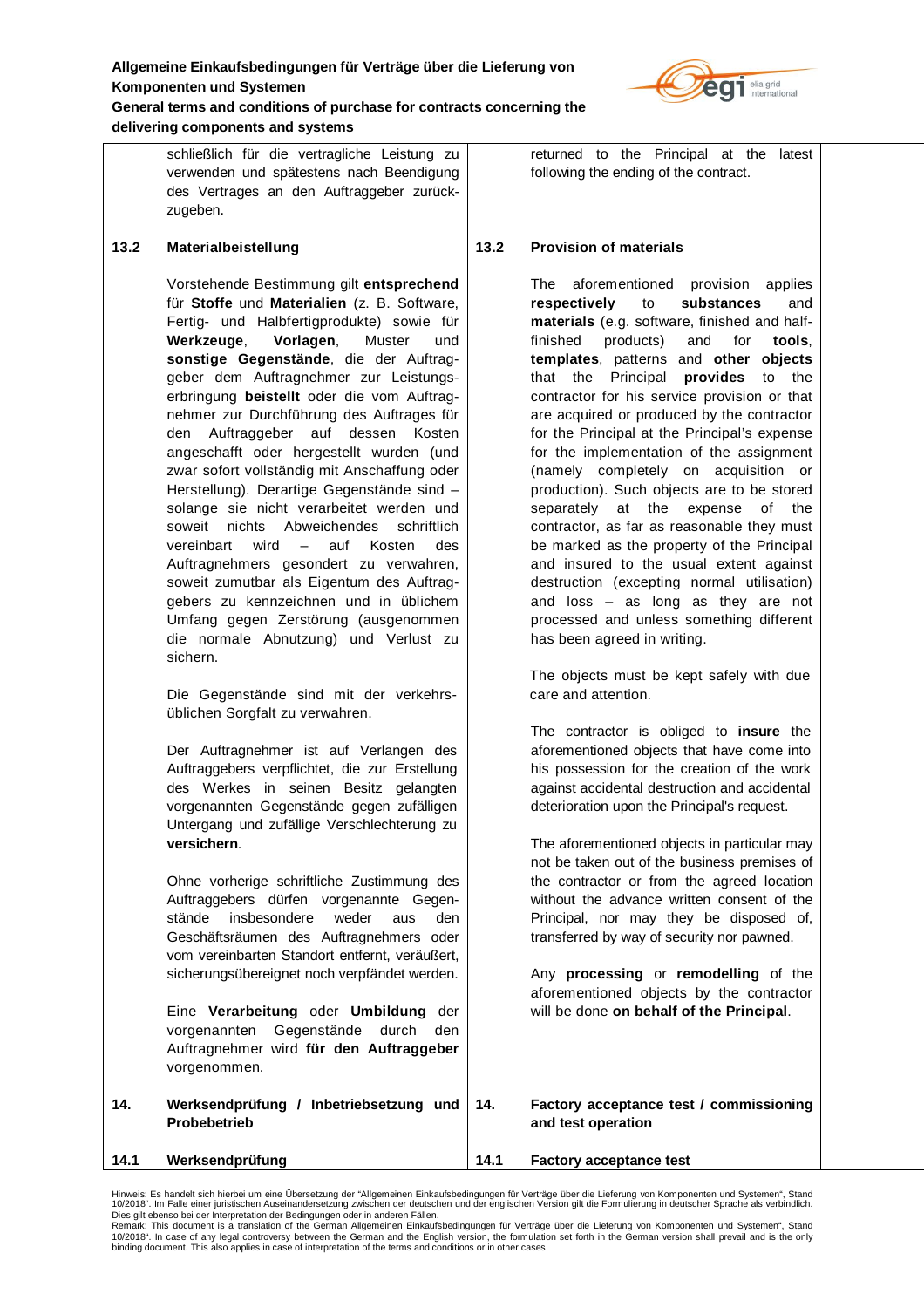

**General terms and conditions of purchase for contracts concerning the delivering components and systems**

> Dem Auftraggeber ist in zu vereinbarenden Einzelfällen die Teilnahme an der Werksendprüfung in den Fertigungsstätten des Auftragnehmers zu ermöglichen. Für die Messungen stellt der Auftragnehmer die erforderlichen Arbeitskräfte und Geräte zur Verfügung. Der Termin der Werksendprüfung ist vier Wochen vorher bekanntzugeben.

## **14.2 Inbetriebsetzung und Probebetrieb**

Nach Installation findet die Inbetriebsetzung auf Gefahr des Auftragnehmers statt. Der Auftragnehmer wird dem Auftraggeber die Bereitschaft der Anlage zur Inbetriebsetzung schriftlich anzeigen. Mit der Inbetriebsetzung kann erst begonnen werden, wenn der Auftraggeber dies schriftlich bestätigt hat.

Nach Inbetriebsetzung und vor Abnahme findet, sofern in der Bestellung vorgesehen, auf Gefahr des Auftragnehmers unter Leitung des Auftraggebers ein Probebetrieb zum Nachweis der vollständigen Funktionstüchtigund Leistungsfähigkeit statt. Der Probebetrieb wird mit Personal des Auftraggebers durchgeführt und der Auftragnehmer wird dieses Personal während des Probebetriebes so unterweisen, dass es nach Beendigung des Probebetriebes mit allen Einzelheiten der Anlage vertraut ist. Dem Auftraggeber steht es dabei frei, die Art und Weise des Betriebes und die tägliche Betriebszeit zu bestimmen.

Den Beginn des Probebetriebes legen die Parteien einvernehmlich schriftlich fest.

Der Probebetrieb erfolgt auch dann auf Gefahr des Auftragnehmers, wenn dieser keine Aufsichtsperson zur Verfügung stellt.

Tritt während des Probebetriebes eine aus der Sphäre des Auftragnehmers stammende Störung ein, durch die der Betrieb der Anlage unterbrochen oder behindert wird, so beginnt der Probebetrieb nach Behebung der Störung von neuem. In allen übrigen Fällen wird der Probebetrieb entsprechend der Dauer der Störung verlängert.

Werden während des Probebetriebes Mängel festgestellt, auf deren Grundlage der bereits durchgeführte Probebetrieb nicht die vertraglich vereinbarte Leistungsfähigkeit nachIn individual cases to be agreed, the Principal must be enabled to participate in the factory acceptance tests in the manufacturing facilities of the contractor. The contractor shall make available the workforce and tools required for the measurements without charge. The date of the factory acceptance test must be announced four weeks in advance.

## **14.2 Commissioning and test operation**

Following the installation the commissioning will take place at the risk of the contractor. The contractor will inform the Principal in writing that the installation is ready to be commissioned. The commissioning can only be started if the Principal has confirmed this in writing.

Following the commissioning and before the acceptance, if provided for in the order, there will be a trial operation conducted at the risk of the contractor and under the direction of the Principal to prove the complete functionality and performance. The test operation will be carried out using the Principal's staff and the contractor will provide instructions to these staff members during the test operation in such a way that they will be familiar with all the details of the installation by the time the test operation is finished. The Principal remains free to decide the type and means of operation and the daily operating times.

The Parties will agree in writing the beginning of the test operation.

The test operation takes place at the risk of the contractor if he does not provide a supervisor.

If a disturbance arises during the test operation that is the contractor's responsibility, which causes the operation of the installation to be interrupted or hindered, then the test operation will begin again from the start following the resolution of the disturbance. Otherwise the test operation will be extended corresponding to the duration of the disturbance.

If during the test operation, defects are discovered that make it impossible to prove

Hinweis: Es handelt sich hierbei um eine Übersetzung der "Allgemeinen Einkaufsbedingungen für Verträge über die Lieferung von Komponenten und Systemen", Stand 10/2018". Im Falle einer juristischen Auseinandersetzung zwischen der deutschen und der englischen Version gilt die Formulierung in deutscher Sprache als verbindlich.

Dies gilt ebenso bei der Interpretation der Bedingungen oder in anderen Fällen.<br>Remark: This document is a translation of the German Allgemeinen Einkaufsbedingungen für Verträge über die Lieferung von Komponenten und Syste 10/2018". In case of any legal controversy between the German and the English version, the formulation set forth in the German version shall prevail and is the only<br>binding document. This also applies in case of interpreta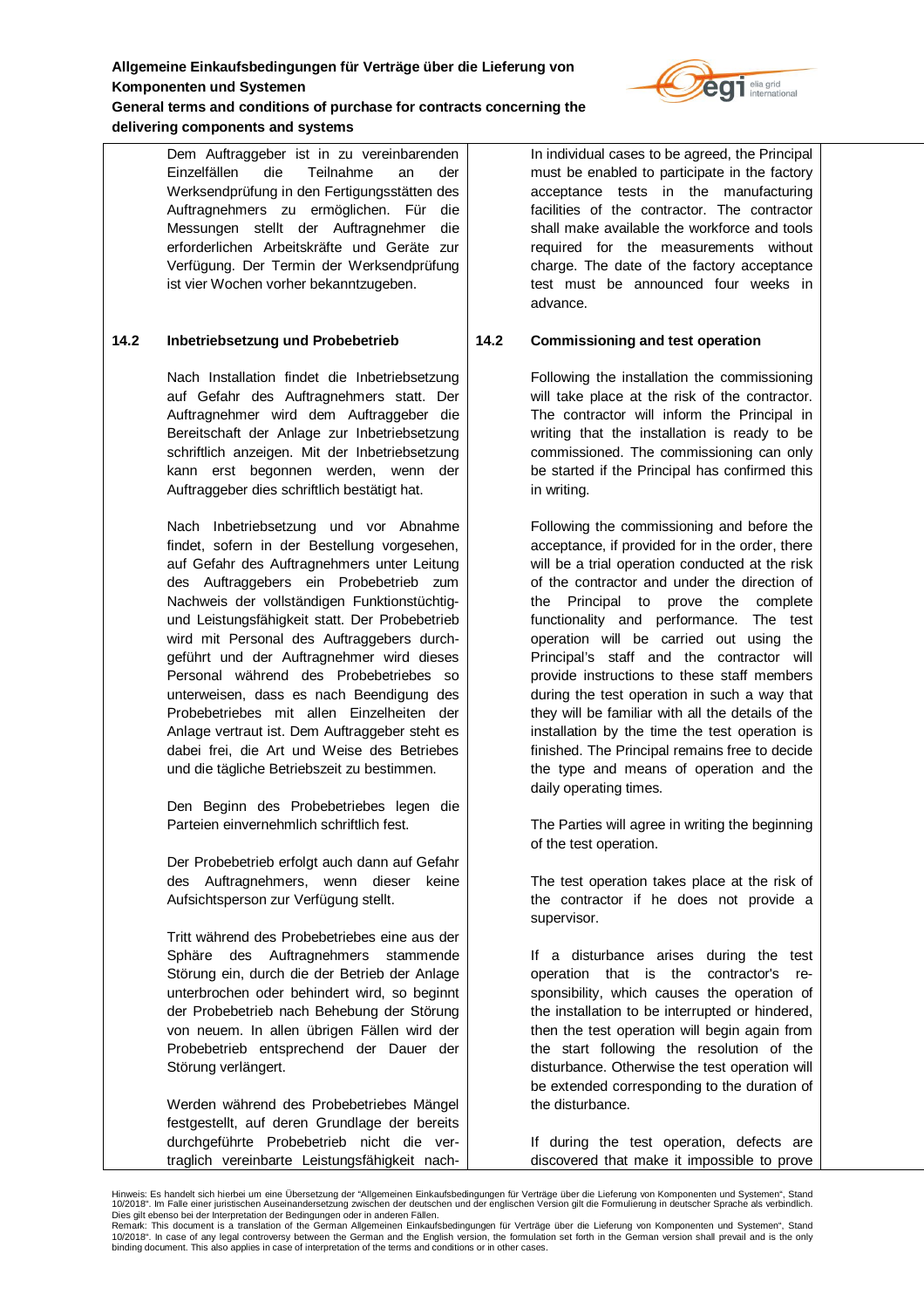

weisen kann, so ist der Probebetrieb zu wiederholen.

Der Auftragnehmer wird über den Verlauf und die Ereignisse des Probebetriebes ein Protokoll anfertigen, das von beiden Parteien zu unterzeichnen ist. Das Protokoll muss insbesondere Auskunft über die festgestellten Mängel und den gegenwärtigen Leistungsstand und den Termin der vollständigen Vertragserfüllung geben. Die vertraglich vereinbarten Termine sowie die Regelungen zum Verzug bleiben hiervon unberührt.

Sofern in der Bestellung kein Probebetrieb vorgesehen ist, endet die Inbetriebsetzung, wenn der Nachweis der vertragsgemäßen Herstellung und Funktionalität der erstellten Anlage erbracht ist.

**15. Mängelrechte des Auftraggebers / Verjährung**

# **15.1 Nacherfüllung und sonstige Mängelrechte**

Bei mangelhaften Lieferungen und Leistungen kann der **Auftraggeber** nach seiner **Wahl Nachbesserung** oder **Nachlieferung** verlangen. Im Übrigen richten sich die Mängelrechte des Auftraggebers nach den gesetzlichen Bestimmungen.

Die Nacherfüllung hat im Einvernehmen mit dem Auftraggeber unter Berücksichtigung der betrieblichen Belange des Auftraggebers zu erfolgen.

# **15.2 Untersuchungs- und Rügepflicht des Auftraggebers**

Für die kaufmännische Untersuchungs- und Rügepflicht des Auftraggebers gelten die gesetzlichen Vorschriften (§§ 377, 381 HGB), mit folgender Maßgabe: Die Untersuchungspflicht beschränkt sich auf Mängel, die bei der Wareneingangskontrolle unter äußerlicher Begutachtung einschließlich der Lieferpapiere sowie bei der Qualitätskontrolle des Auftraggebers im Stichprobenverfahren offen zu Tage treten (z.B. Transportbeschädigungen, Falschund Minderlieferung). Soweit eine Abnahme vereinbart ist, besteht keine Untersuchungspflicht. Im Übrigen kommt es darauf an,

the contractually agreed performance of the installation based on the test operation carried out, the test operation needs to be repeated.

The contractor will prepare a report concerning the running and results of the test operation that is to be signed by both Parties. The report must in particular provide information about the defects discovered and the present performance status and the deadline for the complete fulfilment of the contract. The contractually agreed deadlines and the requirements concerning delays are unaffected by this.

If the order did not provide for any test operation, the commissioning ends when evidence has been provided of the contractually compliant production and functionality of the developed installation.

- **15. Principal's right in the event of defects / statutory limitation**
- **15.1 Supplementary service and other defect rights**

The **Principal** can request **repairs** or **subsequent deliveries** of his **choice** if the deliveries and services are lacking. Furthermore, the Principal's defect rights are based on the legal regulations.

The supplementary performance shall be carried out in agreement with the Principal, taking into account the Principal's operational concerns.

**15.2 Principal's duty to examine and report defects**

> For the Principal's commercial duty to examine and report defects, the legal stipulations apply (sect. 377, 381 of the German Commercial Code (HGB)), with the following guideline: the duty to examine is limited to defects that become apparent upon visual inspection at receipt of the goods, including the delivery forms, as well as during the Principal's quality check that is part of the sampling procedure (e.g. damage due to transportation, incorrect or incomplete deliveries). If acceptance is agreed, there is no inspection obligation. Otherwise it

Hinweis: Es handelt sich hierbei um eine Übersetzung der "Allgemeinen Einkaufsbedingungen für Verträge über die Lieferung von Komponenten und Systemen", Stand 10/2018". Im Falle einer juristischen Auseinandersetzung zwischen der deutschen und der englischen Version gilt die Formulierung in deutscher Sprache als verbindlich.

Dies gilt ebenso bei der Interpretation der Bedingungen oder in anderen Fällen.<br>Remark: This document is a translation of the German Allgemeinen Einkaufsbedingungen für Verträge über die Lieferung von Komponenten und Syste 10/2018". In case of any legal controversy between the German and the English version, the formulation set forth in the German version shall prevail and is the only<br>binding document. This also applies in case of interpreta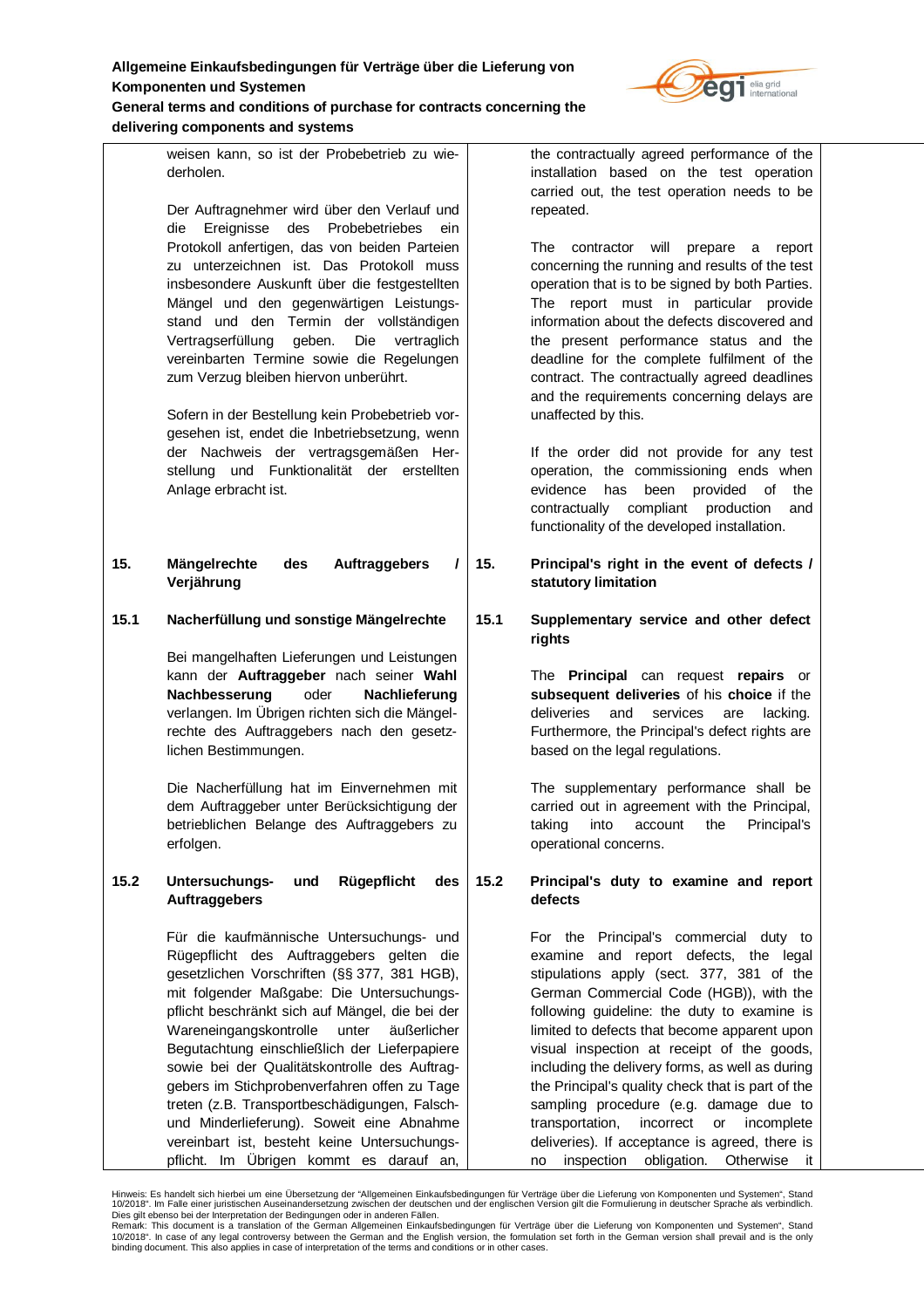

**General terms and conditions of purchase for contracts concerning the delivering components and systems**

> inwieweit eine Untersuchung unter Berücksichtigung der Umstände des Einzelfalls nach ordnungsgemäßem Geschäftsgang tunlich ist.

> Die Rügepflicht des Auftraggebers für später entdeckte Mängel bleibt unberührt.

> Eine Mängelrüge des Auftraggebers gilt jedenfalls als unverzüglich und rechtzeitig, wenn sie innerhalb von 10 Arbeitstagen nach Gefahrübergang beim Auftragnehmer eingeht.

Vor der Feststellung von Mängeln etwa erfolgte Zahlungen auf den Kaufpreis oder die Entgegennahme der Ware durch den Auftraggeber stellen keine Anerkennung der Mängelfreiheit der Ware dar und entbinden den Auftragnehmer nicht von seiner Mängelhaftung. Zahlungen des Auftraggebers erfolgen stets unter dem Vorbehalt der vollständigen und ordnungsgemäßen Vertragserfüllung.

# **15.3 Vorauftragnehmer oder-lieferanten**

Soweit die vom Auftragnehmer gelieferte Ware oder das hergestellte Werk mangelhaft ist und der Mangel auf einem Mangel der vom Auftragnehmer seinerseits bezogenen Waren oder Leistungen beruht und dem Auftragnehmer insoweit ein Anspruch gegen den Vorauftragnehmer oder -lieferanten zusteht, tritt der Auftragnehmer, aufschiebend bedingt für den Fall, dass das Insolvenzverfahren über sein Vermögen eröffnet wird, seine Mängelansprüche auf Nacherfüllung und Schadensersatz gegen seine Vorauftragnehmer oder lieferanten erfüllungshalber an den Auftraggeber ab; der Auftraggeber nimmt diese Abtretung schon hiermit an.

# **15.4 Verjährungsfrist**

Soweit gesetzlich keine längeren Verjährungsfristen gelten, haftet der Auftragnehmer für die Mängelfreiheit der Lieferung/Leistung mit einer Verjährungsfrist von 30 Monaten, beginnend mit der Inbetriebnahme längstens jedoch 36 Monate nach der Ablieferung.

Wird vom Auftraggeber ein die Vermutung eines Serienfehlers nahe legender und den Betrieb gefährdender oder die Verwendungsmöglichkeit erheblich beeinträchtigender Mangel gerügt (z.B. Konstruktionsfehler,

depends to what extent an inspection would be conducted under normal business operations, taking into consideration the circumstances of the individual case.

The Principal's duty to report defects that were discovered later is unaffected.

A report of defects by the Principal is regarded as having been submitted in due course and on time if it is received by the contractor within 10 working days of the transfer of risk.

Any payments made prior to the defects being established at the purchase price or the receipt of the goods by the Principal do not constitute an acknowledgement of the freedom from defects of the goods and do not release the contractor from his liability for defects. Payments by the Principal always take place subject to complete and proper fulfilment of the contract.

# **15.3 Subcontractors or preliminary suppliers**

To the extent that the goods delivered or the works produced by the contractor are defective and the defect is based on a defect of goods or services that the contractor in turn procured from elsewhere, and to the extent the contractor has a claim against the subcontractor or preliminary supplier, the contractor relinquishes his rights claim for rectification and compensation regarding defects against his subcontractor or preliminary supplier for processing to the Principal, subject to a condition precedent for the event that insolvency proceedings are opened regarding his assets; the Principal hereby accepts this act of transfer.

# **15.4 Statutory limitation period**

Insofar as no longer statutory limitations apply, the contractor is liable for the flawlessness of the delivery / service with a statutory limitation of 30 months, starting from commissioning but no later than 36 months after delivery.

If the Principal reports a defect that makes a serial defect probable, poses a risk for the operation or significantly affects the usability (e.g. construction defect, wrong choice of materials or incorrect assembly), the

Hinweis: Es handelt sich hierbei um eine Übersetzung der "Allgemeinen Einkaufsbedingungen für Verträge über die Lieferung von Komponenten und Systemen", Stand 10/2018". Im Falle einer juristischen Auseinandersetzung zwischen der deutschen und der englischen Version gilt die Formulierung in deutscher Sprache als verbindlich.

Dies gilt ebenso bei der Interpretation der Bedingungen oder in anderen Fällen.<br>Remark: This document is a translation of the German Allgemeinen Einkaufsbedingungen für Verträge über die Lieferung von Komponenten und Syste 10/2018". In case of any legal controversy between the German and the English version, the formulation set forth in the German version shall prevail and is the only<br>binding document. This also applies in case of interpreta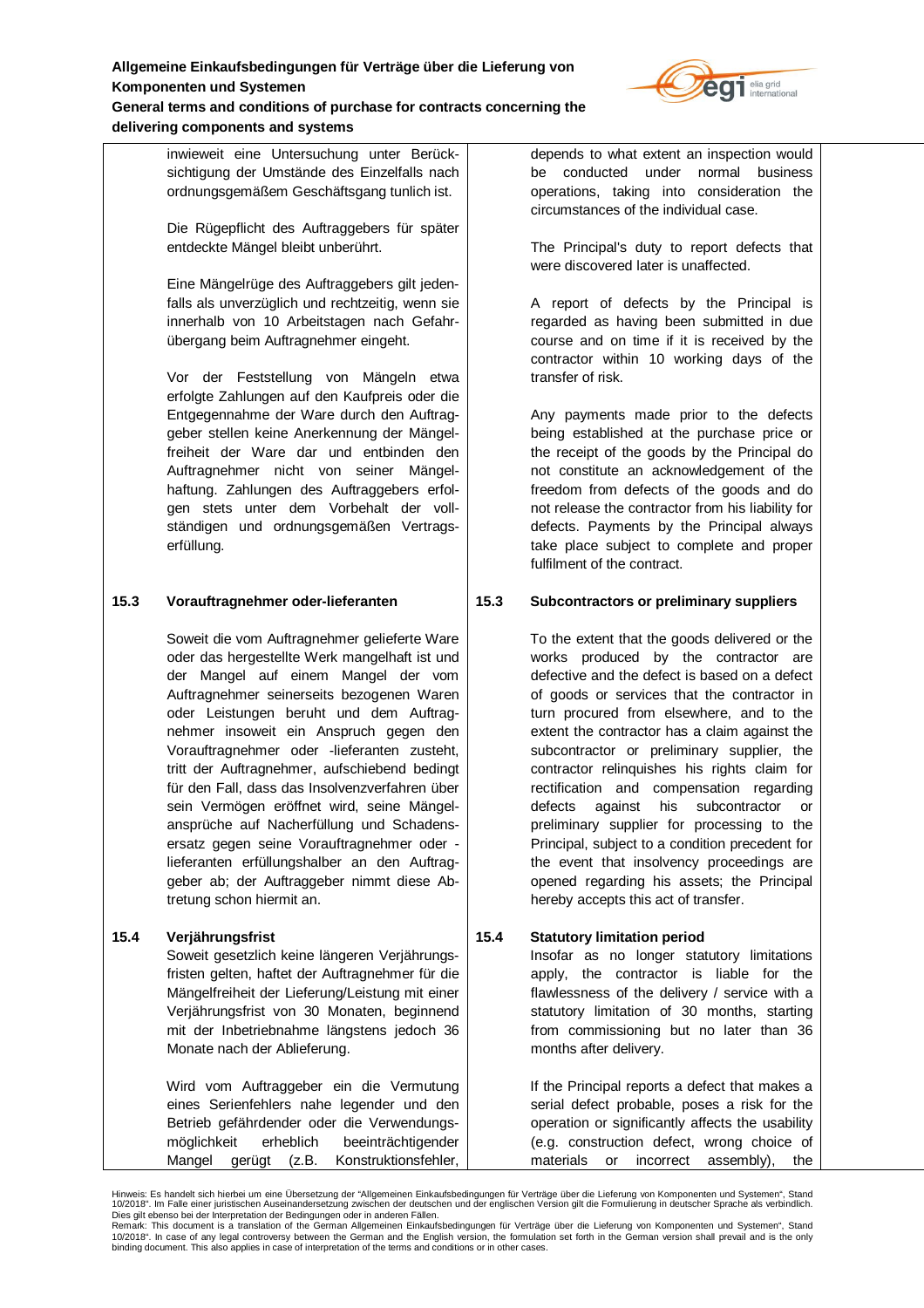

# **General terms and conditions of purchase for contracts concerning the delivering components and systems**

|      | achvchig components and systems                                                                                                                                                                                                                                                                                                                                                                                                                                       |      |                                                                                                                                                                                                                                                                                                                                                                                                                                                                                                                                                                                                               |
|------|-----------------------------------------------------------------------------------------------------------------------------------------------------------------------------------------------------------------------------------------------------------------------------------------------------------------------------------------------------------------------------------------------------------------------------------------------------------------------|------|---------------------------------------------------------------------------------------------------------------------------------------------------------------------------------------------------------------------------------------------------------------------------------------------------------------------------------------------------------------------------------------------------------------------------------------------------------------------------------------------------------------------------------------------------------------------------------------------------------------|
|      | fehlerhafte Materialauswahl oder Montage),<br>hat der Auftragnehmer hinsichtlich aller bisher<br>gelieferter Einheiten gleicher Bauart Gewähr<br>zu leisten, vorausgesetzt, dass sich die<br>vorgenannte Vermutung eines Serienfehlers<br>als zutreffend erweist.                                                                                                                                                                                                     |      | contractor shall provide a warranty on all<br>units of the same design delivered so far,<br>provided that the assumption of a serial<br>defect mentioned above proves to be correct.                                                                                                                                                                                                                                                                                                                                                                                                                          |
| 15.5 | Neubeginn<br>Verjährungsfrist<br>der<br>bei<br>Nacherfüllung                                                                                                                                                                                                                                                                                                                                                                                                          | 15.5 | New beginning of the statutory limitation<br>period in case of supplementary service                                                                                                                                                                                                                                                                                                                                                                                                                                                                                                                          |
|      | Für<br>Ersatzlieferungen<br>oder<br>Neuherstellungen<br>im<br>Rahmen<br>der<br>Nacherfüllung beginnt die Verjährungsfrist für<br>Mängelansprüche mit Erfüllung der Nach-<br>erfüllungspflicht neu, sofern die Nacherfüllung<br>mit ausdrücklichem oder konkludentem An-<br>erkenntnis der Mängelbeseitigungspflicht und<br>nicht z.B. aus Kulanz oder im Interesse des<br>Fortbestandes der Lieferbeziehung erfolgt.<br>Bei<br>Nachbesserungen<br>im<br>Rahmen<br>der |      | For substitute deliveries or replacements<br>in the context of supplementary service, the<br>statutory limitation period for claims for<br>defects begins again upon completion of the<br>obligation<br>for<br>supplementary<br>service,<br>supplementary service is<br>provided<br>the<br>completed with explicit or implied recognition<br>of the duty to remedy defects and not, for<br>example, as a gesture of goodwill, or in the<br>interest of the continuation of the delivery<br>relationships.                                                                                                     |
|      | Nacherfüllung beginnt die Verjährungsfrist für<br>Mängelansprüche für nachgebesserte Teile mit<br>Erfüllung der Nacherfüllungspflicht neu, sofern<br>es sich um den bereits nachgebesserten<br>Mangel oder Mängel der Nachbesserung<br>handelt und die Nachbesserung mit aus-<br>drücklichem oder konkludentem Anerkenntnis<br>der Mängelbeseitigungspflicht und nicht z.B.<br>aus Kulanz oder im Interesse des Fort-<br>bestandes der Lieferbeziehung erfolgt.       |      | In the case of subsequent improvements in<br>the context of supplementary service, the<br>statutory limitation period for claims for<br>defects regarding the improved parts begins<br>again upon completion of the obligation for<br>supplementary service, provided it concerns<br>the already improved defect or defects of the<br>subsequent improvement<br>and that the<br>improvement is completed with explicit or<br>implied recognition of the duty to remedy<br>defects and not, for example, as a gesture of<br>goodwill, or in the interest of the continuation<br>of the delivery relationships. |
| 15.6 | Mängelansprüche des Auftraggebers<br>Die<br>werden nicht dadurch eingeschränkt, dass er<br>Stoffe, Materialien oder sonstige Gegenstände<br>beigestellt hat.                                                                                                                                                                                                                                                                                                          | 15.6 | The Principal's claims for defects are not<br>restricted by the fact that he has provided<br>substances, materials or other objects.                                                                                                                                                                                                                                                                                                                                                                                                                                                                          |
| 16.  | <b>Haftung</b>                                                                                                                                                                                                                                                                                                                                                                                                                                                        | 16.  | Liability                                                                                                                                                                                                                                                                                                                                                                                                                                                                                                                                                                                                     |
| 16.1 | <b>Haftung des Auftragnehmers</b>                                                                                                                                                                                                                                                                                                                                                                                                                                     | 16.1 | Liability of the contractor                                                                                                                                                                                                                                                                                                                                                                                                                                                                                                                                                                                   |
|      | Haftungsbeschränkungen und Haftungs-<br>ausschlüsse des Auftragnehmers werden<br>nicht anerkannt, soweit diese nicht aus-<br>drücklich individualvertraglich vereinbart sind.<br>Die Haftung des Auftragnehmers und die<br>Verjährung richten sich nach den gesetzlichen<br>Bestimmungen.                                                                                                                                                                             |      | Limitation and exclusion of liability on the<br>part of the contractor shall not<br>be<br>recognised, provided that these are not<br>expressly agreed in the individual contract.<br>The liability of the contractor and the<br>statutory limitation are in accordance with<br>legal provisions.                                                                                                                                                                                                                                                                                                              |
|      | Wird der Auftraggeber auf Schadensersatz in<br>Anspruch genommen, tritt der Auftragnehmer                                                                                                                                                                                                                                                                                                                                                                             |      | If a claim for damages is lodged against the<br>Principal, the contractor assumes liability                                                                                                                                                                                                                                                                                                                                                                                                                                                                                                                   |

Hinweis: Es handelt sich hierbei um eine Ubersetzung der "Allgemeinen Einkaufsbedingungen für Verträge über die Lieferung von Komponenten und Systemen", Stand<br>10/2018". Im Falle einer juristischen Auseinandersetzung zwisch

<sup>10/2018&</sup>quot;. In case of any legal controversy between the German and the English version, the formulation set forth in the German version shall prevail and is the only<br>binding document. This also applies in case of interpreta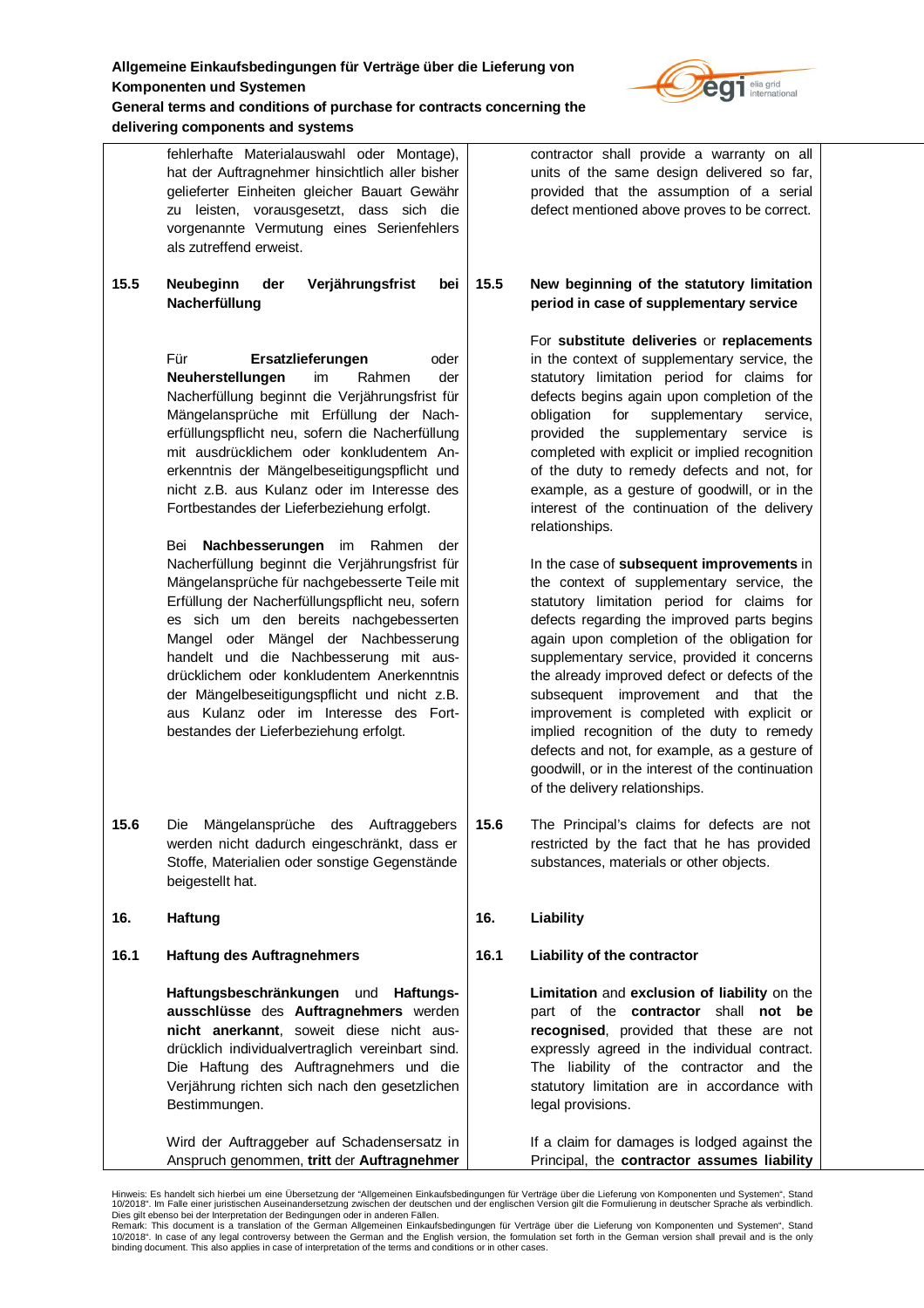

**delivering components and systems**

gegenüber dem Auftraggeber insoweit **ein**, wie er auch im Innenverhältnis gegenüber dem Auftraggeber haften würde. Für den Schadensausgleich zwischen dem Auftraggeber und dem Auftragnehmer finden die Grundsätze des § 254 BGB entsprechende Anwendung. Dies gilt auch für den Fall einer direkten Inanspruchnahme des Auftragnehmers.

# **16.2 Haftung des Auftraggebers**

# Für die **Haftung** des **Auftraggebers gegenüber** dem **Auftragnehmer** gilt **Folgendes**:

Der Auftraggeber haftet für Vorsatz und grobe Fahrlässigkeit sowie bei Verletzung einer vertragswesentlichen Pflicht, deren Erfüllung die ordnungsgemäße Durchführung des Vertrages überhaupt erst ermöglicht und auf deren Einhaltung der Auftragnehmer regelmäßig vertrauen darf (nachfolgend "Kardinalpflicht"). Bei leicht fahrlässiger Verletzung einer Kardinalpflicht ist die Haftung des Auftraggebers auf bei Vertragsschluss vorhersehbare, vertragstypische Schäden begrenzt. Bei leicht fahrlässiger Verletzung vertraglicher Nebenpflichten, die keine Kardinalpflichten sind, haftet der Auftraggeber nicht. Für die Verletzung von Körper, Gesundheit oder Leben ist die Haftung des Auftraggebers nicht beschränkt. Soweit die Haftung des Auftraggebers ausgeschlossen oder beschränkt ist, gilt dies auch für die Haftung wegen Verschuldens der gesetzlichen Vertreter und Erfüllungsgehilfen des Auftraggebers. Schadenersatzansprüche des Auftragnehmers, für die nach dieser Regelung die Haftung beschränkt ist, verjähren in einem Jahr gerechnet ab dem gesetzlichen Verjährungsbeginn. Dies gilt nicht für Ansprüche aus unerlaubter Handlung.

# **17. Schutzrechte**

**17.1** Der Auftragnehmer haftet nach den folgenden Absätzen für Ansprüche aus der Verletzung von Patenten, Urheber-, Geschmacksmuster-, Marken-, Namensrechten und anderen gewerblichen Schutzrechten sowie Schutzrechtsanmeldungen (nachfolgend zusammen "**Schutzrechte**"), die sich bei vertragsgemäßer Verwendung der Leistungen des Auftragnehmers ergeben.

towards the Principal to the same extent as he would be liable towards the Principal internally. The principles of sect. 254 BGB apply to the loss adjustment between the Principal and the contractor. This also applies in case of a direct claim against the contractor.

# **16.2 Liability of the Principal**

In terms of the **liability** of the **Principal towards** the **contractor the following** applies:

The Principal is liable for intent and gross negligence and for the breach of an obligation that is essential to the contract, the fulfilment of which enables the contract to be properly completed in the first place and the compliance with which the contractor can routinely rely on (hereinafter "**material obligation**"). In the event of a minor breach of a material obligation the liability of the Principal is limited to damages that are foreseeable at the point of contract conclusion and are typical for this type of contract. In the event of a minor breach of secondary obligations that are not material obligations the Principal is not liable. The liability of the Principal is not limited in respect of injury to body or health or loss of life. To the extent that the liability of the Principal is excluded or limited this also applies to liability concerning culpability of the Principal's legal representatives and proxies. Claims for damages by the contractor, for which the liability is limited according to this regulation, expire in a year calculated from the legal beginning of the statutory limitation period. This does not apply for claims arising from unlawful acts.

# **17. Intellectual property rights**

**17.1** As per the following sections, the contractor is liable for claims resulting from infringement of patents, copyrights, design rights, trademarks, rights to a name and other commercial property rights as well as applications for intellectual property rights (hereinafter jointly referred to as "intellectual property rights"), which result from the contractual use of the contractor's work

Hinweis: Es handelt sich hierbei um eine Übersetzung der "Allgemeinen Einkaufsbedingungen für Verträge über die Lieferung von Komponenten und Systemen", Stand 10/2018". Im Falle einer juristischen Auseinandersetzung zwischen der deutschen und der englischen Version gilt die Formulierung in deutscher Sprache als verbindlich.

Dies gilt ebenso bei der Interpretation der Bedingungen oder in anderen Fällen.<br>Remark: This document is a translation of the German Allgemeinen Einkaufsbedingungen für Verträge über die Lieferung von Komponenten und Syste 10/2018". In case of any legal controversy between the German and the English version, the formulation set forth in the German version shall prevail and is the only<br>binding document. This also applies in case of interpreta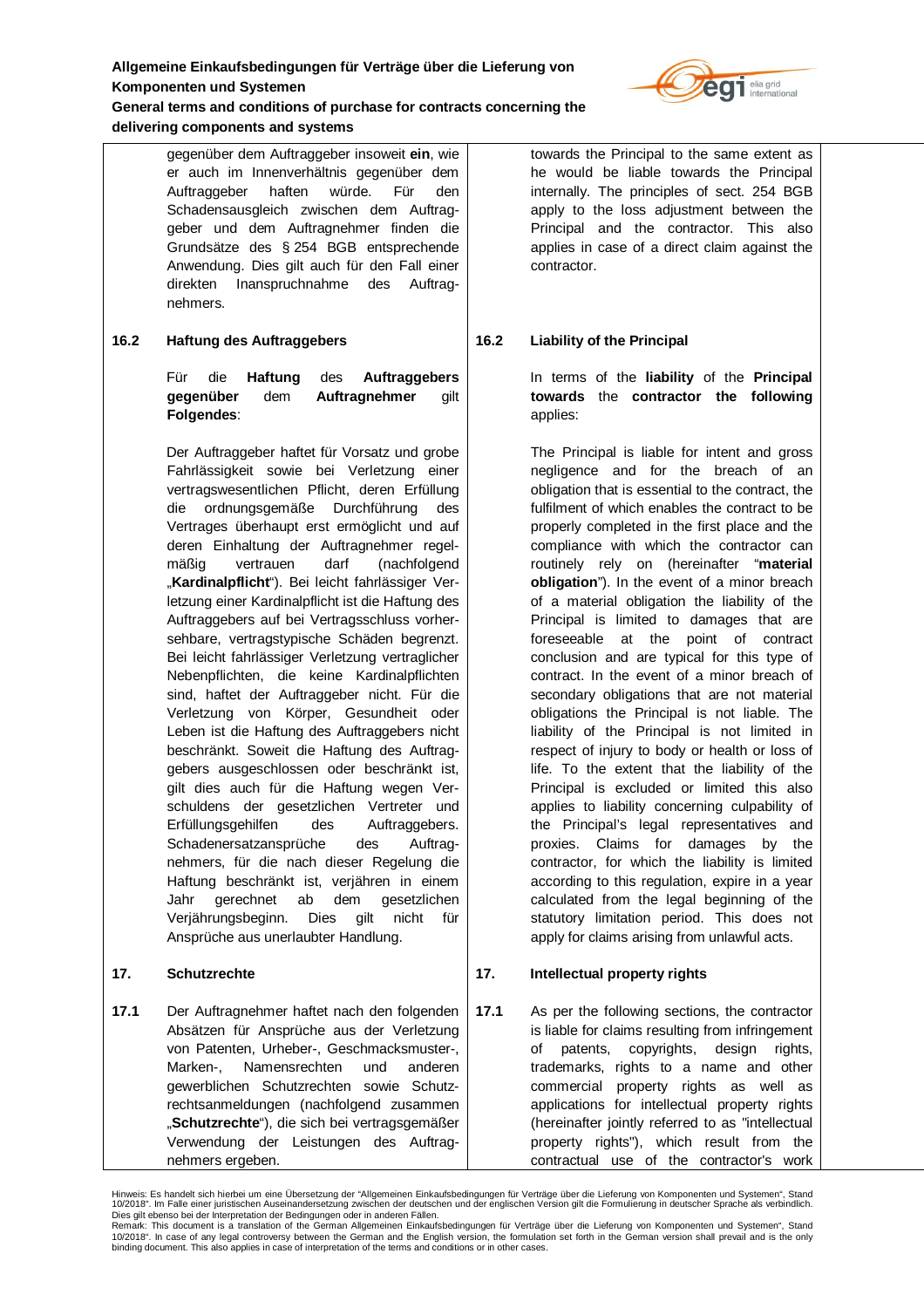

**delivering components and systems**

- **17.2** Der **Auftragnehmer stellt** den **Auftraggeber** von allen Ansprüchen Dritter aus Verstößen gegen solche Schutzrechte **frei**, es sei denn, er hat den Verstoß nicht zu vertreten. Die Freistellungspflicht des Auftragnehmers bezieht sich auf alle Aufwendungen, die dem Auftraggeber aus oder im Zusammenhang mit einer solchen Inanspruchnahme durch einen Dritten notwendigerweise erwachsen, insbesondere die Kosten der Rechtsverteidigung. Die Haftung des Auftragnehmers umfasst auch sämtliche dem Auftraggeber entstehenden mittelbaren und unmittelbaren Folgeschäden, namentlich solche infolge von Lieferengpässen und Produktionsstörungen.
- **17.3** Im Verletzungsfall ist der Auftragnehmer außerdem verpflichtet, dem Auftraggeber unentgeltlich entweder das Recht zur vertragsgemäßen Nutzung der betreffenden Leistungen zu verschaffen oder diese so abzuändern, dass die Schutzrechtsverletzung entfällt, die Leistung jedoch gleichwohl vertragsgemäß ist.

Besteht der Berechtigte auf Stilllegung des Liefergegenstandes und erweist sich auch eine zweckentsprechende Änderung dessen ohne Verletzung von Schutzrechten als nicht möglich, so muss der Liefergegenstand vom Auftragnehmer unter Rückgewähr der erhaltenen Vergütung auf seine Kosten entfernt werden. Dies gilt entsprechend für sonstige Leistungen. Weitergehende Ansprüche des Auftraggebers bleiben unberührt.

- **17.4** Werden Ansprüche aus Schutzrechtsverletzungen gegenüber dem Auftraggeber geltend gemacht, ist der Auftragnehmer verpflichtet, den Auftraggeber auf **eigene Kosten** bei der **Rechtsverteidigung** zu **unterstützen**.
- **17.5** Der Auftragnehmer haftet nicht, soweit er die Gegenstände ausschließlich nach Zeichnungen und Modellen des Auftraggebers hergestellt hat und er nicht wusste oder wissen musste, dass die Herstellung eine Rechtsverletzung in vorgenanntem Sinn darstellt.

results.

- **17.2** The **contractor** exempts the **client** from all claims by third parties for the infringement of such intellectual property rights, unless he does not have to defend against the infringement. The contractor's duty of exemption concerns all expenses incurred by the client as a result of or in connection with such a claim by a third party, in particular the costs of legal defence. The contractor's liability also includes all direct or indirect damage caused to the client, i.e. any such damage resulting from delivery bottlenecks and production failures.
- **17.3** In case of infringement, the contractor is furthermore obliged to grant the client either the right to contractual use of the relevant work results or to change these in such a way that the infringement of intellectual property rights is terminated but the performance is still contractual, free of charge.

If someone is entitled to decommission the object delivered and if a goal-oriented change to it appears to be impossible without infringing the intellectual property rights, the object delivered shall be removed by the contractor and the remuneration received shall be reimbursed at his expense. This also applies to other services. Further claims by the client shall remain unaffected.

- **17.4** If claims arising from intellectual property infringements are made against the Principal, the contractor is obliged to **support** the Principal in his **legal defence** at the contractor's **own** expense.
- **17.5** The contractor is not liable if he has produced the objects exclusively according to the Principal's drawings and models and he did not know or was not required to know that the production would constitute an infringement in the sense mentioned above.
- **17.6** Schutzrechte, die durch Entwicklungen aufgrund spezieller Aufträge des Auftrag-**17.6** Intellectual property rights that are established as a result of developments

Hinweis: Es handelt sich hierbei um eine Ubersetzung der "Allgemeinen Einkaufsbedingungen für Verträge über die Lieferung von Komponenten und Systemen", Stand<br>10/2018". Im Falle einer juristischen Auseinandersetzung zwisch

Dies gilt ebenso bei der Interpretation der Bedingungen oder in anderen Fällen.<br>Remark: This document is a translation of the German Allgemeinen Einkaufsbedingungen für Verträge über die Lieferung von Komponenten und Syste 10/2018". In case of any legal controversy between the German and the English version, the formulation set forth in the German version shall prevail and is the only<br>binding document. This also applies in case of interpreta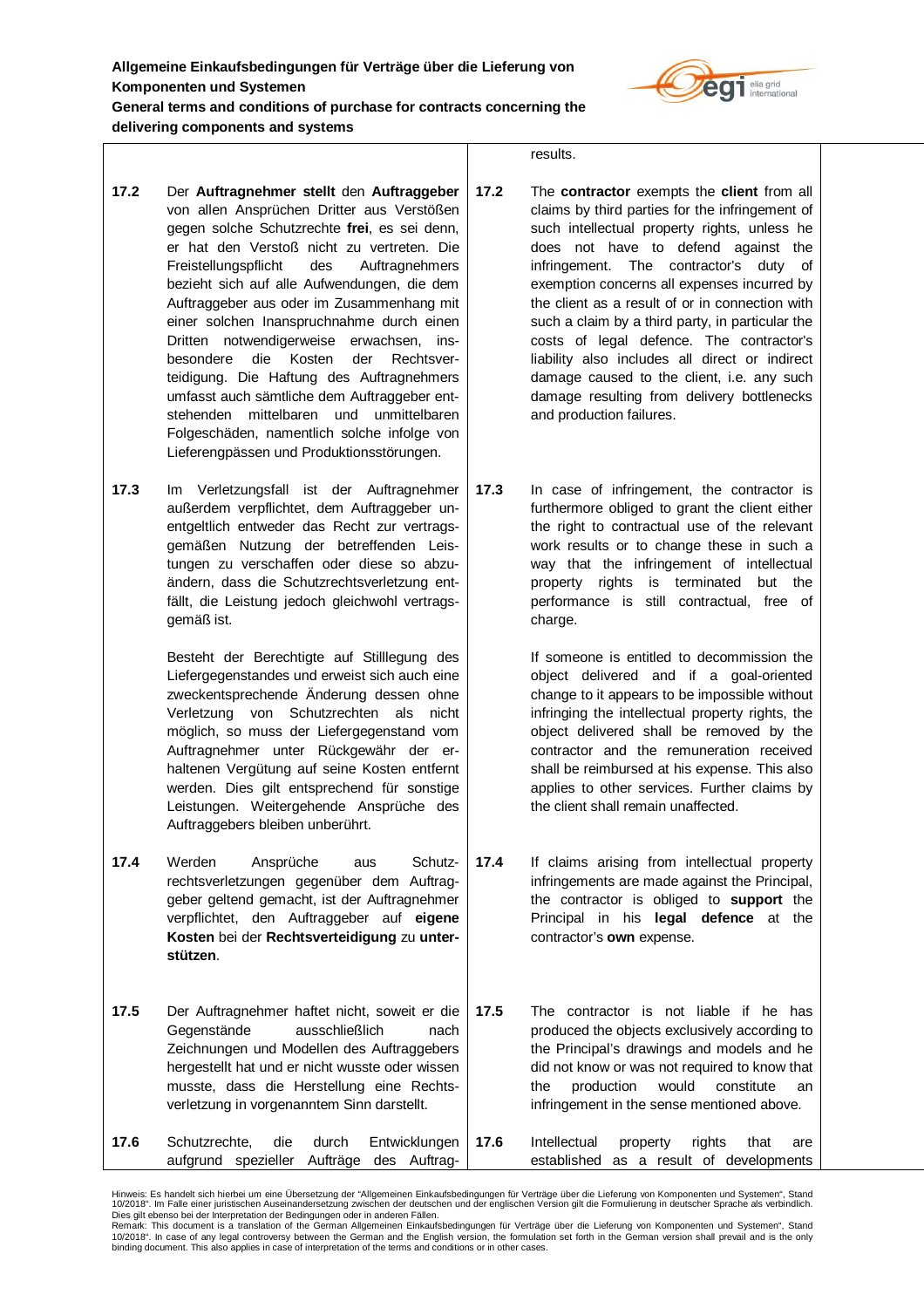

# **delivering components and systems**

gebers oder durch gemeinsame Entwicklung mit dem Auftragnehmer begründet werden, stehen vorbehaltlich einer anderslautenden Vereinbarung dem Auftraggeber zu, wenn sie ausschließlich auf eigenem Know-how des Auftraggebers beruhen und/oder wenn der Auftraggeber die gesamten Entwicklungskosten trägt. Ist eine Übertragung der so entstandenen Schutzrechte auf den Auftraggeber nicht möglich, wird dem Auftraggeber ein ausschließliches, unbefristetes, übertragbares und im Übrigen dem Entwicklungszweck entsprechendes Nutzungsrecht für alle denkbaren Verwertungsarten eingeräumt.

- **17.7** Der Auftragnehmer wird dem Auftraggeber auf Verlangen sämtliche Schutzrechtsanmeldungen nennen, die er im Zusammenhang mit übertragenen und noch zu übertragenden Gegenständen benutzt. Stellt der Auftragnehmer die Verletzung von Schutzrechten fest, hat er den Auftraggeber hierüber unverzüglich zu unterrichten.
- **17.8** Der Auftragnehmer räumt dem Auftraggeber eine einfache, Nutzungsentgelt freie und unwiderrufliche Lizenz für die Reparatur, den Umbau/ Veränderung und die Verbringung/ Übertragung der Gegenstände und Unterlagen an einen anderen Ort sowie deren Weiterentwicklung ein. Der Auftraggeber erhält das Recht, Unterlizenzen zu vergeben.

# **18. Wettbewerbsverstöße / Geheimhaltung / Werbung / Vertragsstrafe**

# **18.1 Wettbewerbsverstöße**

Mit der Abgabe seines Angebots versichert der Auftragnehmer zugleich, dass er in Zusammenhang mit der Vergabe dieses Auftrages nicht an gegen die Grundsätze des freien Wettbewerbes verstoßenden Absprachen mit anderen Unternehmen oder sonstigen unerlaubten Beeinflussungsversuchen hinsichtlich der Vergabe dieses Auftrages beteiligt war oder ist. Sollte dem Auftragnehmer entgegen dieser Versicherung doch ein entsprechendes schuldhaftes Verhalten nachgewiesen werden, ist er zur conducted on the basis of specific assignments of the Principal or through joint development with the contractor, are owed to the Principal, subject to any alternative agreement, if they are based exclusively on the know-how of the Principal and/or if the Principal meets all of the development costs. If the transfer to the Principal of intellectual property rights that arise in this way is not possible, the Principal will be granted a usage right that is exclusive, unlimited, transferable and otherwise appropriate to the development purposes for all conceivable forms of utilisation.

- **17.7** The contractor will inform the Principal of all applications for intellectual property rights that he is exercising in connection with delivered and yet to be delivered objects. If the contractor identifies the infringement of intellectual property rights he must inform the Principal of this without delay.
- **17.8** The contractor grants the Principal a simple, free-of-charge and irrevocable licence for the repair, conversion/modification and transportation/transfer of the objects and documents to a different location and their further development. The client reserves the right to award sublicences.

# **18. Anti-competitive practices / confidentiality / advertising / contractual penalty**

# **18.1 Anti-competitive practices**

With the submission of his bid the contractor also guarantees that he has not and is not engaged in agreements that conflict with the principles of free competition with other companies in connection with the award of this assignment, and that he has not and is not engaged in any other form of unlawful attempts to influence the award of this assignment. If, despite this guarantee, the contractor is proven to have engaged in relevant culpable behaviour, then he is obliged to pay an appropriate contractual

Hinweis: Es handelt sich hierbei um eine Übersetzung der "Allgemeinen Einkaufsbedingungen für Verträge über die Lieferung von Komponenten und Systemen", Stand 10/2018". Im Falle einer juristischen Auseinandersetzung zwischen der deutschen und der englischen Version gilt die Formulierung in deutscher Sprache als verbindlich.

Dies gilt ebenso bei der Interpretation der Bedingungen oder in anderen Fällen.<br>Remark: This document is a translation of the German Allgemeinen Einkaufsbedingungen für Verträge über die Lieferung von Komponenten und Syste 10/2018". In case of any legal controversy between the German and the English version, the formulation set forth in the German version shall prevail and is the only<br>binding document. This also applies in case of interpreta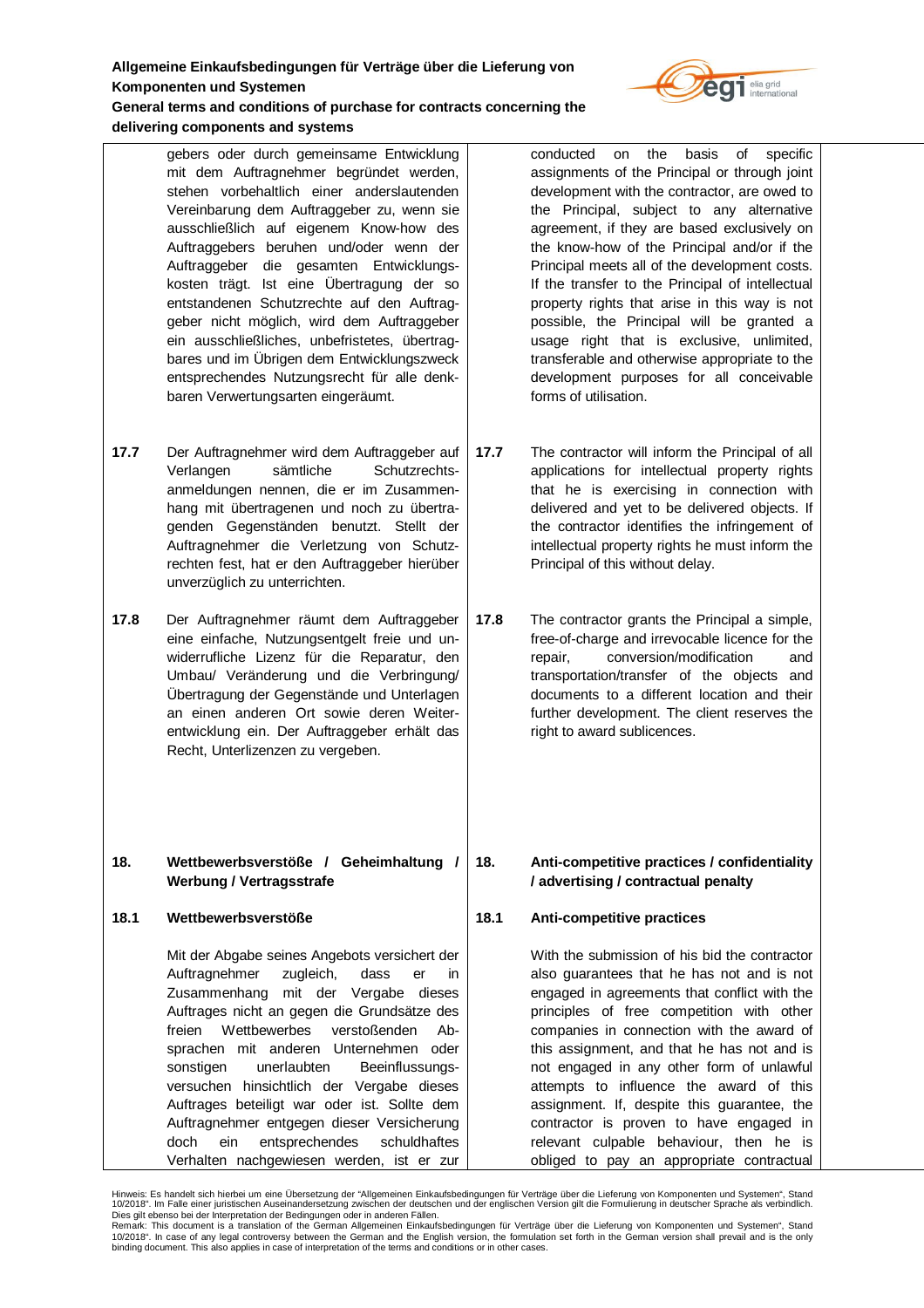

**General terms and conditions of purchase for contracts concerning the delivering components and systems**

> Zahlung einer angemessenen, vom Auftraggeber gemäß Ziffer 18.4 zu bestimmenden Vertragsstrafe verpflichtet.

# **18.2 Geheimhaltungsvereinbarung**

Der Auftragnehmer verpflichtet sich, alle Informationen, die ihm durch die Geschäftsbeziehung bekannt werden, insbesondere kaufmännischer, technischer und firmenpolitischer Art, unabhängig von ihrer Form als **Geschäftsgeheimnis** zu behandeln und ausschließlich zur Erbringung der Leistung zu verwenden. Sie dürfen nur an solche Mitarbeiter und Subunternehmer weitergegeben werden, die diese zur Erfüllung ihrer Aufgaben benötigen und mindestens im gleichen Maße zur Vertraulichkeit verpflichtet sind, wie der Auftragnehmer gemäß diesen Bedingungen.

Die Verpflichtung gilt jedoch nicht für solche Informationen, hinsichtlich derer der Auftragnehmer beweisen kann,

- dass sie zum Zeitpunkt der Weitergabe öffentlich bekannt sind,
- dass die Informationen auf anderem Wege als durch den Auftraggeber oder eines seiner verbundenen Unternehmen zur Kenntnis des Auftragnehmers gelangt sind, ohne dass eine gegenüber dem Auftraggeber unmittelbar oder mittelbar bestehende Pflicht zur Vertraulichkeit verletzt wurde und ein Recht zur Weitergabe bestand oder

dass der Auftragnehmer aufgrund einer Rechtsvorschrift, gerichtlicher oder behördlicher Anordnung zur Weitergabe verpflichtet ist, sofern er, soweit möglich zuvor den Auftraggeber über die beabsichtigte Weitergabe schriftlich informiert hat und rechtlich zulässige, angemessene und zumutbare Vorkehrungen getroffen hat, um den Umfang der Weitergabe so gering wie möglich zu halten und die Vertraulichkeit sicherzustellen.

Insbesondere die vom Auftraggeber übergebenen Gegenstände, Unterlagen und Informationen, dürfen Dritten nicht unbefugt penalty determined by the Principal in accordance with clause 18.4.

# **18.2 Non-disclosure agreement**

The contractor is obliged to treat all information, in particular that of a commercial, technical or corporate policy nature, which is made known to him during the course of the business relationship as **commercially confidential**, regardless of its form, and to use it solely for the purpose of delivering the service. This information can only be disclosed to staff and subcontractors who need it for the completion of their tasks and who are subject to at least the same levels of confidentiality as the contractor in accordance with these conditions.

However, the obligation does not apply to such information regarding which the contractor can prove:

that it was publicly known at the time it was disclosed,

> that the contractor became aware of the information via a different means than through the Principal or one of his affiliated companies, without the infringement of a direct or indirect confidentiality obligation towards the Principal and they had the right to disclose it, or

> that the contractor is obliged to disclose it on the grounds of a legal requirement, a court or official order, as long as he has, wherever possible, informed the Principal in writing in advance of the intended disclosure of information, and has taken legally permissible, reasonable and appropriate precautions to limit the scope of the disclosure as far as possible and to maintain confidentiality.

In particular, objects, documents and information provided by the Principal may not be given to third parties or otherwise made available without authorisation. The copying of such objects, documents and information is only permissible within the context of

Hinweis: Es handelt sich hierbei um eine Übersetzung der "Allgemeinen Einkaufsbedingungen für Verträge über die Lieferung von Komponenten und Systemen", Stand 10/2018". Im Falle einer juristischen Auseinandersetzung zwischen der deutschen und der englischen Version gilt die Formulierung in deutscher Sprache als verbindlich.

Dies gilt ebenso bei der Interpretation der Bedingungen oder in anderen Fällen.<br>Remark: This document is a translation of the German Allgemeinen Einkaufsbedingungen für Verträge über die Lieferung von Komponenten und Syste 10/2018". In case of any legal controversy between the German and the English version, the formulation set forth in the German version shall prevail and is the only<br>binding document. This also applies in case of interpreta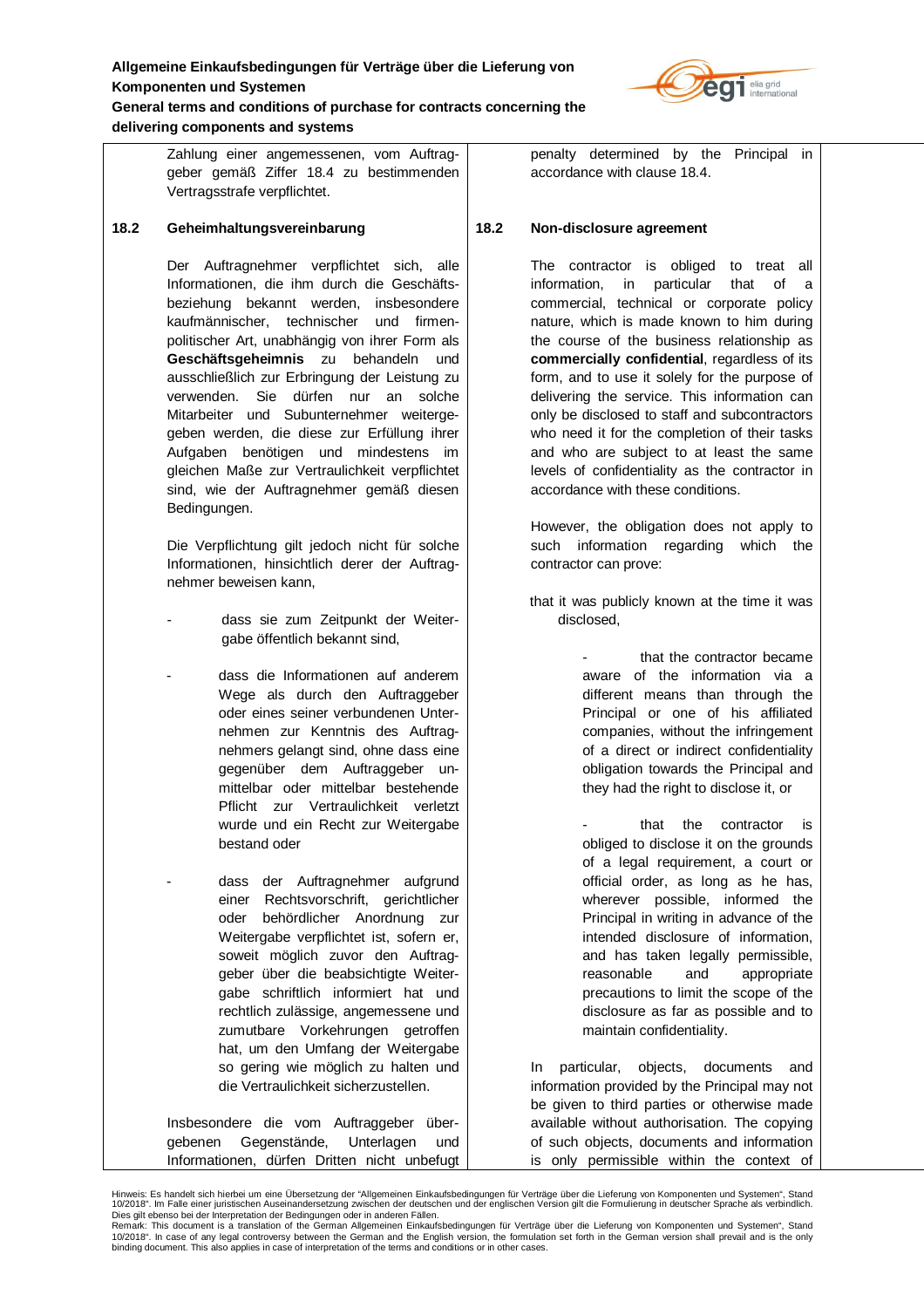

**General terms and conditions of purchase for contracts concerning the delivering components and systems**

überlassen oder sonst zugänglich gemacht werden. Die Vervielfältigung solcher Gegenstände, Unterlagen und Informationen ist nur im Rahmen der betrieblichen Erfordernisse und urheberrechtlichen Bestimmungen zulässig. Subunternehmer und Mitarbeiter sowie alle sonstigen Erfüllungsgehilfen des Auftragnehmers sind von ihm entsprechend zu verpflichten. **18.3 Werbung** Der Auftragnehmer darf nur mit vorheriger schriftlicher Zustimmung des Auftraggebers mit der Geschäftsverbindung **werben, insbesondere ist es nicht gestattet**, den Auftraggeber ohne seine vorherige schriftliche Zustimmung in Informations- und Werbeschriften oder als Referenz zu erwähnen. Das gleiche gilt für öffentliche Darstellungen und fotografische Aufnahmen aller Art, soweit es sich dabei um Anlagen des Auftraggebers handelt. **18.4 Vertragsstrafe** Verletzt der Auftragnehmer seine Verpflichtungen aus den vorstehenden Ziffern 18.1 bis 18.3, hat er dem Auftraggeber eine **Vertragsstrafe** zu zahlen. Die Vertragsstrafe beträgt für einen solchen Verstoß bis 75% des Nettoauftragswerts, muss in diesem Rahmen dem billigen Ermessen entsprechen, wird vom Auftraggeber festgesetzt und ist auf Antrag des Auftragnehmers vom zuständigen Gericht zu überprüfen. Hierbei zu berücksichtigen sind die Bedeutung der verletzten Pflicht, der Nachteil des Auftraggebers (einschließlich immaterieller Nachteile) und der Grad der Pflichtverletzung des Auftragnehmers. Eine Vertragsstrafe ist für jeden Pflichtverstoß zu zahlen. Der Auftragnehmer verzichtet auf die Einrede des Fortsetzungszusammenhangs. Die Vertragsstrafe ist unabhängig von etwaigen Schadensersatzansprüchen des Auftraggebers aus denselben Handlungen zu zahlen und wird nicht auf diese angerechnet. operational requirements and copyright provisions. Subcontractors, staff and all other proxies of the contractor must be accordingly obligated by him. **18.3 Advertising** The contractor can only use the business relationship **for advertising purposes** with the prior written permission of the client. **More in particular, it is not permitted** to mention the client in information and advertising texts or as a reference without his prior written permission. The same applies to public presentations and photographic images of all types to the extent that these concern the Principal's facilities. **18.4 Contractual penalty** If the contractor breaches his obligations arising from the foregoing clauses 18.1 to 18.3 then he must pay the Principal a **contractual penalty**. The contractual penalty for such an infringement constitutes up to 75% of the net order value and must be in line with reasonable discretion within this framework, is determined by the Principal and shall be examined by the competent court at the contractor's request. To be considered in this connection are the importance of the obligation breached, the detriment to the Principal (including non-material detriments) and the degree of breach of duty by the contractor. A contractual penalty is payable for every infringement of duty. The contractor waives the plea of continuation of offence. The contractual penalty is to be paid independently from any claims for damages by the Principal arising from the same actions and will not be counted against

these.

Hinweis: Es handelt sich hierbei um eine Übersetzung der "Allgemeinen Einkaufsbedingungen für Verträge über die Lieferung von Komponenten und Systemen", Stand 10/2018". Im Falle einer juristischen Auseinandersetzung zwischen der deutschen und der englischen Version gilt die Formulierung in deutscher Sprache als verbindlich.

Dies gilt ebenso bei der Interpretation der Bedingungen oder in anderen Fällen.<br>Remark: This document is a translation of the German Allgemeinen Einkaufsbedingungen für Verträge über die Lieferung von Komponenten und Syste 10/2018". In case of any legal controversy between the German and the English version, the formulation set forth in the German version shall prevail and is the only<br>binding document. This also applies in case of interpreta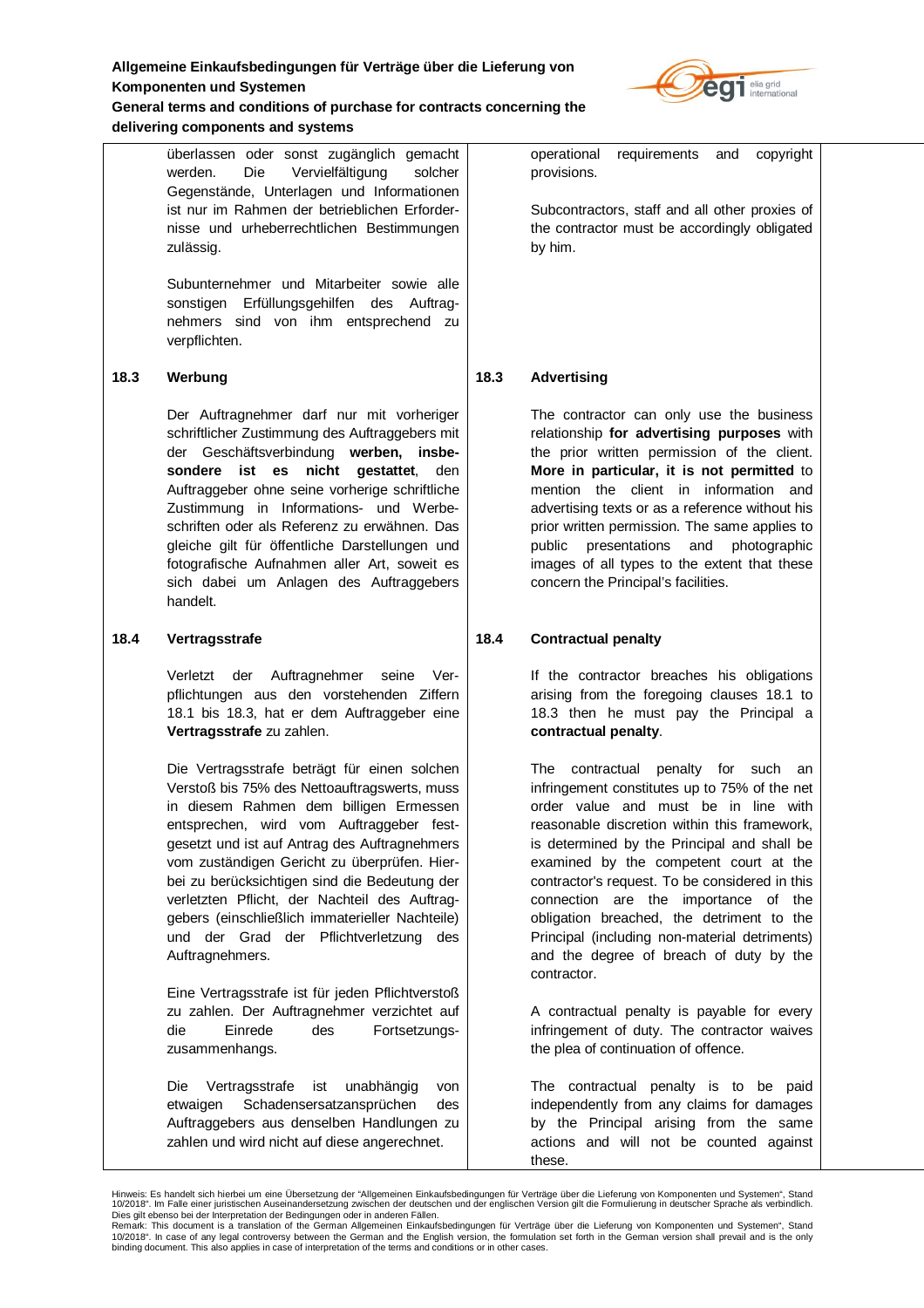

**General terms and conditions of purchase for contracts concerning the delivering components and systems**

| 19.  | Kündigung / Vertragsbeendigung                                                                                                                                                                                                                                                                                                                                                   | 19.  | <b>Contract termination</b>                                                                                                                                                                                                                                                                                                                    |
|------|----------------------------------------------------------------------------------------------------------------------------------------------------------------------------------------------------------------------------------------------------------------------------------------------------------------------------------------------------------------------------------|------|------------------------------------------------------------------------------------------------------------------------------------------------------------------------------------------------------------------------------------------------------------------------------------------------------------------------------------------------|
| 19.1 | Ordentliche Kündigung bei Vergütung nach<br><b>Zeitaufwand</b><br>Ist vertraglich vereinbart, dass sich die<br>Vergütung des Auftragnehmers nach Zeitauf-                                                                                                                                                                                                                        | 19.1 | Regular<br>termination<br>in.<br>case<br>Οf<br>remuneration<br>according<br>to<br>time<br>expenditure<br>If it is agreed in the contract that the                                                                                                                                                                                              |
|      | wand bemisst (Stunden, Tage, Wochen,<br>Monate), so ist der Auftraggeber unter Be-<br>achtung der folgenden Fristen zur ordentlichen<br>Kündigung des Vertrages berechtigt:                                                                                                                                                                                                      |      | remuneration of the contractor is based on<br>the time spent (hours, days, weeks, months),<br>the Principal can regularly terminate the<br>contract, respecting the following terms:                                                                                                                                                           |
|      | Wird die Vergütung des Auftragnehmers<br>$\overline{\phantom{a}}$<br>nach Aufwand der Leistungen in Stunden<br>oder Tagen berechnet, ist der Auftrag-<br>geber zur Kündigung unter Beachtung<br>einer Frist von fünf Werktagen berechtigt.                                                                                                                                       |      | If the contractor's remuneration<br>is.<br>calculated on the basis of the hours or<br>days spent on the performance of<br>services, the Principal can terminate the<br>contract with a notice period of five work<br>days.                                                                                                                     |
|      | Wird die Vergütung des Auftragnehmers<br>$\overline{\phantom{a}}$<br>nach Aufwand der Leistungen in Wochen<br>berechnet, ist der Auftraggeber<br>zur<br>Kündigung unter Beachtung einer Frist<br>einer<br>Woche zum<br>Monatsende<br>von<br>berechtigt.                                                                                                                          |      | If the contractor's remuneration is<br>calculated on the basis of the weeks<br>spent on the performance of services,<br>the Principal can terminate the contract<br>with a notice period of one week until<br>the end of the month.                                                                                                            |
|      | Wird die Vergütung des Auftragnehmers<br>$\overline{\phantom{a}}$<br>nach Aufwand der Leistungen in Monaten<br>berechnet, ist der Auftraggeber<br>zur<br>Kündigung unter Beachtung einer Frist<br>von einem Monat zum darauf folgenden<br>Monatsende berechtigt.                                                                                                                 |      | If the contractor's remuneration is<br>calculated on the basis of the months<br>spent on the performance of services,<br>the Principal can terminate the contract<br>with a notice period of one month until<br>the end of the following month.                                                                                                |
| 19.2 | Kündigung aus wichtigem Grund                                                                                                                                                                                                                                                                                                                                                    | 19.2 | <b>Termination for good cause</b>                                                                                                                                                                                                                                                                                                              |
|      | Unbeschadet der gesetzlichen Regelungen<br>sind die Parteien jederzeit berechtigt, den<br>Vertrag aus wichtigem Grund zu kündigen. Ein<br>wichtiger Grund für eine Kündigung des<br>Auftraggebers liegt vor, wenn diesem ein<br>weiteres<br>Festhalten<br>am<br>Vertrag<br>nicht<br>zugemutet werden kann, insbesondere weil                                                     |      | Without prejudice to the statutory provisions,<br>the Parties are entitled at any time to<br>terminate the contract for good cause. A<br>good cause for termination by the Principal<br>exists if they cannot be expected to continue<br>to adhere to the contract, in particular<br>because                                                   |
|      | über<br>das<br>Vermögen<br>des<br>Auftragnehmers ein Insolvenzantrag<br>gestellt wird und ein Eröffnungsgrund<br>Sinne der Insolvenzordnung<br>im<br>besteht bzw. ein vergleichbares<br>gesetzliches Verfahren über das<br>Auftragnehmers<br>Vermögen<br>des<br>beantragt wird, die Voraussetzungen<br>für einen Insolvenzantrag vorliegen,<br>der Auftragnehmer trotz Abmahnung |      | an insolvency claim has been<br>entered against the assets of the<br>contractor and there are grounds to<br>open proceedings in the sense of<br>the German<br>Insolvency<br>Code<br>(InsO), or a comparable legal<br>process has been applied for<br>against the assets of the contractor,<br>the conditions for an insolvency<br>claim exist, |
|      |                                                                                                                                                                                                                                                                                                                                                                                  |      |                                                                                                                                                                                                                                                                                                                                                |

Hinweis: Es handelt sich hierbei um eine Ubersetzung der "Allgemeinen Einkaufsbedingungen für Verträge über die Lieferung von Komponenten und Systemen", Stand<br>10/2018". Im Falle einer juristischen Auseinandersetzung zwisch

<sup>10/2018&</sup>quot;. In case of any legal controversy between the German and the English version, the formulation set forth in the German version shall prevail and is the only<br>binding document. This also applies in case of interpreta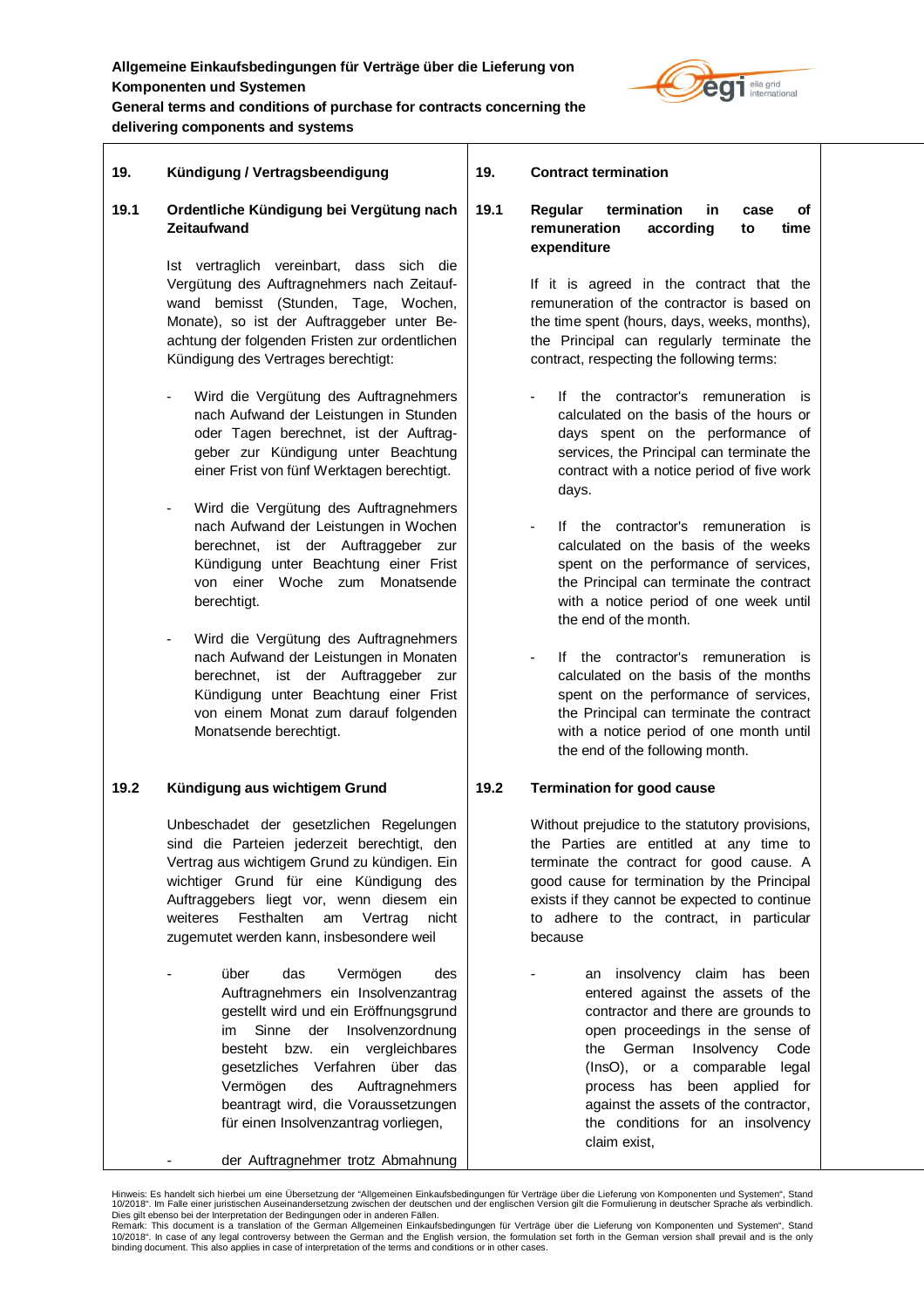

# **delivering components and systems**

|      | seine vertraglichen Verpflichtungen<br>nachhaltig verletzt oder                                                                                                                                                                                                                                                                                                                                                                                                             | the contractor has continued to<br>breach his contractual obligations<br>despite warnings or                                                                                                                                                                                                                                                                                                                                                                            |              |
|------|-----------------------------------------------------------------------------------------------------------------------------------------------------------------------------------------------------------------------------------------------------------------------------------------------------------------------------------------------------------------------------------------------------------------------------------------------------------------------------|-------------------------------------------------------------------------------------------------------------------------------------------------------------------------------------------------------------------------------------------------------------------------------------------------------------------------------------------------------------------------------------------------------------------------------------------------------------------------|--------------|
|      | das Vorhaben aus gesetzlichen oder<br>behördlichen Gründen nicht oder<br>nicht in der geplanten Form oder<br>nicht in der vorgesehenen<br>Zeit<br>durchgeführt werden kann oder                                                                                                                                                                                                                                                                                             | the project cannot be completed, or<br>cannot be completed in the planned<br>form, or not in the intended time<br>frame due to legal or official<br>grounds or                                                                                                                                                                                                                                                                                                          |              |
|      | sich der Beschaffungsbedarf des<br>Auftraggebers wesentlich ändert, was<br>für diesen bei Vertragsschluss unvor-<br>hersehbar war, und das Festhalten<br>am Vertrag für diesen demzufolge<br>wirtschaftlich unzweckmäßig ist.                                                                                                                                                                                                                                               | the contractor's procurement need<br>changes significantly, which he<br>could not predict at the time the<br>contract was made, and adhering to<br>contract<br>is<br>the<br>impractical as a result.                                                                                                                                                                                                                                                                    | economically |
|      | Eine Kündigung ist schriftlich zu erklären. Sie<br>kann auf einen Teil der vertraglichen Leistung<br>beschränkt werden.                                                                                                                                                                                                                                                                                                                                                     | Termination has to be explained in writing.<br>This termination can also be limited to part of<br>the contractual service.                                                                                                                                                                                                                                                                                                                                              |              |
| 19.3 | Vertragsbeendigung<br>bei<br>Werk-<br>und<br>sonstigen Leistungen                                                                                                                                                                                                                                                                                                                                                                                                           | 19.3<br>Contract termination in case of work and<br>other services                                                                                                                                                                                                                                                                                                                                                                                                      |              |
|      | Soweit die Fertigung von nicht vertretbaren<br>Waren oder Werklieferungen vereinbart sind,<br>kann der Auftraggeber bis zur Fertigstellung<br>den Vertrag jederzeit kündigen; § 649 BGB<br>findet Anwendung.                                                                                                                                                                                                                                                                | Insofar as the production of non-justifiable<br>goods or work results have been agreed, the<br>Principal can terminate the contract at all<br>times up until the moment of completion;<br>sect. 649 BGB applies.                                                                                                                                                                                                                                                        |              |
|      | Soweit<br>die<br>Erbringung<br>von<br>sonstigen<br>Leistungen vereinbart ist, kann der Auftrag-<br>geber das Vertragsverhältnis bis zur voll-<br>ständigen Erbringung der vereinbarten Leis-<br>tungen mit Wirkung für die Zukunft durch<br>einseitige,<br>empfangsbedürftige<br>Erklärung<br>beenden; § 649 BGB findet entsprechend<br>Anwendung.                                                                                                                          | Insofar as the performance of other services<br>has been agreed, the Principal can terminate<br>the contractual relationship until the complete<br>performance of the services agreed with<br>future effect by means of a unilateral<br>declaration which becomes complete upon<br>receipt; sect. 649 BGB applies accordingly.                                                                                                                                          |              |
| 20.  | Salvatorische Klausel / Vertragssprache /<br>Anwendbares Recht / Gerichtsstand                                                                                                                                                                                                                                                                                                                                                                                              | 20.<br>Safeguarding clause / contract language /<br>applicable law / court of jurisdiction                                                                                                                                                                                                                                                                                                                                                                              |              |
| 20.1 | Sollten sich einzelne Bestimmungen dieser<br>Bedingungen und/oder des Vertrages ganz<br>oder teilweise als nichtig oder unwirksam<br>erweisen, so wird die Wirksamkeit des<br>Vertrages einschließlich der Bedingungen im<br>Übrigen dadurch nicht berührt. Das gleiche gilt,<br>soweit sich im Vertrag einschließlich dieser<br>Bedingungen eine Lücke herausstellen sollte.<br>Die Parteien verpflichten sich vielmehr, die<br>betreffende oder fehlende Bestimmung durch | 20.1<br>Should<br>individual<br>provisions<br>Conditions and/or the contract prove to be<br>wholly or partially null or ineffective, the<br>effectiveness of the contract including the<br>remainder of the Conditions is not affected.<br>The same applies if a loophole should be<br>established in the contract, including these<br>conditions.<br>Rather, the Parties commit<br>themselves to replacing the affected or<br>missing provision by another which is as | in.<br>these |

Hinweis: Es handelt sich hierbei um eine Ubersetzung der "Allgemeinen Einkaufsbedingungen für Verträge über die Lieferung von Komponenten und Systemen", Stand<br>10/2018". Im Falle einer juristischen Auseinandersetzung zwisch

<sup>10/2018&</sup>quot;. In case of any legal controversy between the German and the English version, the formulation set forth in the German version shall prevail and is the only<br>binding document. This also applies in case of interpreta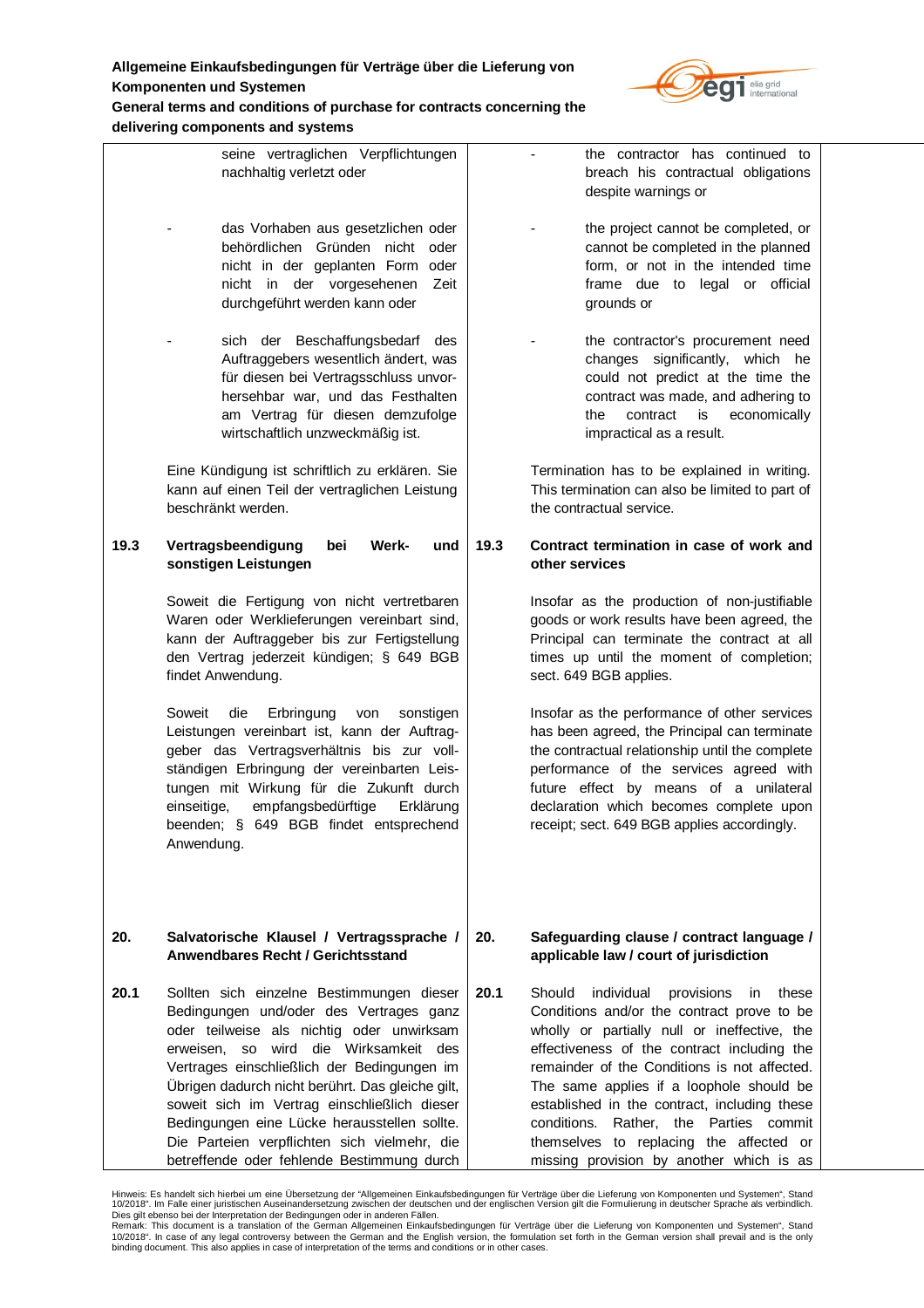

# **General terms and conditions of purchase for contracts concerning the delivering components and systems**

|      | eine andere, im wirtschaftlichen Erfolg ihr<br>möglichst gleichkommende zu ersetzen bzw.<br>eine Regelung zu treffen, die dem am<br>nächsten kommt, was die Parteien nach Sinn<br>und Zweck des Vertrages einschließlich dieser<br>Bedingungen angestrebt hatten. |      | close as possible to the economic intent of<br>the original, or to make an arrangement that<br>comes closest to the sense and purpose of<br>the contract, including these conditions,<br>intended by the Parties. |  |
|------|-------------------------------------------------------------------------------------------------------------------------------------------------------------------------------------------------------------------------------------------------------------------|------|-------------------------------------------------------------------------------------------------------------------------------------------------------------------------------------------------------------------|--|
| 20.2 | Vertragssprache ist deutsch.                                                                                                                                                                                                                                      | 20.2 | The contract language is German.                                                                                                                                                                                  |  |
| 20.3 | Es gilt deutsches Recht unter Ausschluss des<br>des Übereinkommens der Vereinten Nationen<br>über Verträge über den internationalen<br>Warenkauf vom 11.04.1980 (CISG).                                                                                           | 20.3 | <b>German law</b> shall apply with the exclusion of<br>the United Nations Convention on Contracts<br>for the International Sale of Goods from<br>11/04/1980 (CISG).                                               |  |
| 20.4 | Ausschließlicher Gerichtsstand ist Berlin.<br>Darüber hinaus ist der Auftraggeber berechtigt,<br>vor dem Gericht zu klagen, das am Sitz des<br>Auftragnehmers zuständig ist.                                                                                      | 20.4 | The exclusive court of jurisdiction is<br><b>Berlin.</b> In addition, the Principal is entitled to<br>take legal action at the court that is<br>competent for the official address of the<br>contractor.          |  |

Hinweis: Es handelt sich hierbei um eine Ubersetzung der "Allgemeinen Einkaufsbedingungen für Verträge über die Lieferung von Komponenten und Systemen", Stand<br>10/2018". Im Falle einer juristischen Auseinandersetzung zwisch

<sup>10/2018&</sup>quot;. In case of any legal controversy between the German and the English version, the formulation set forth in the German version shall prevail and is the only<br>binding document. This also applies in case of interpreta